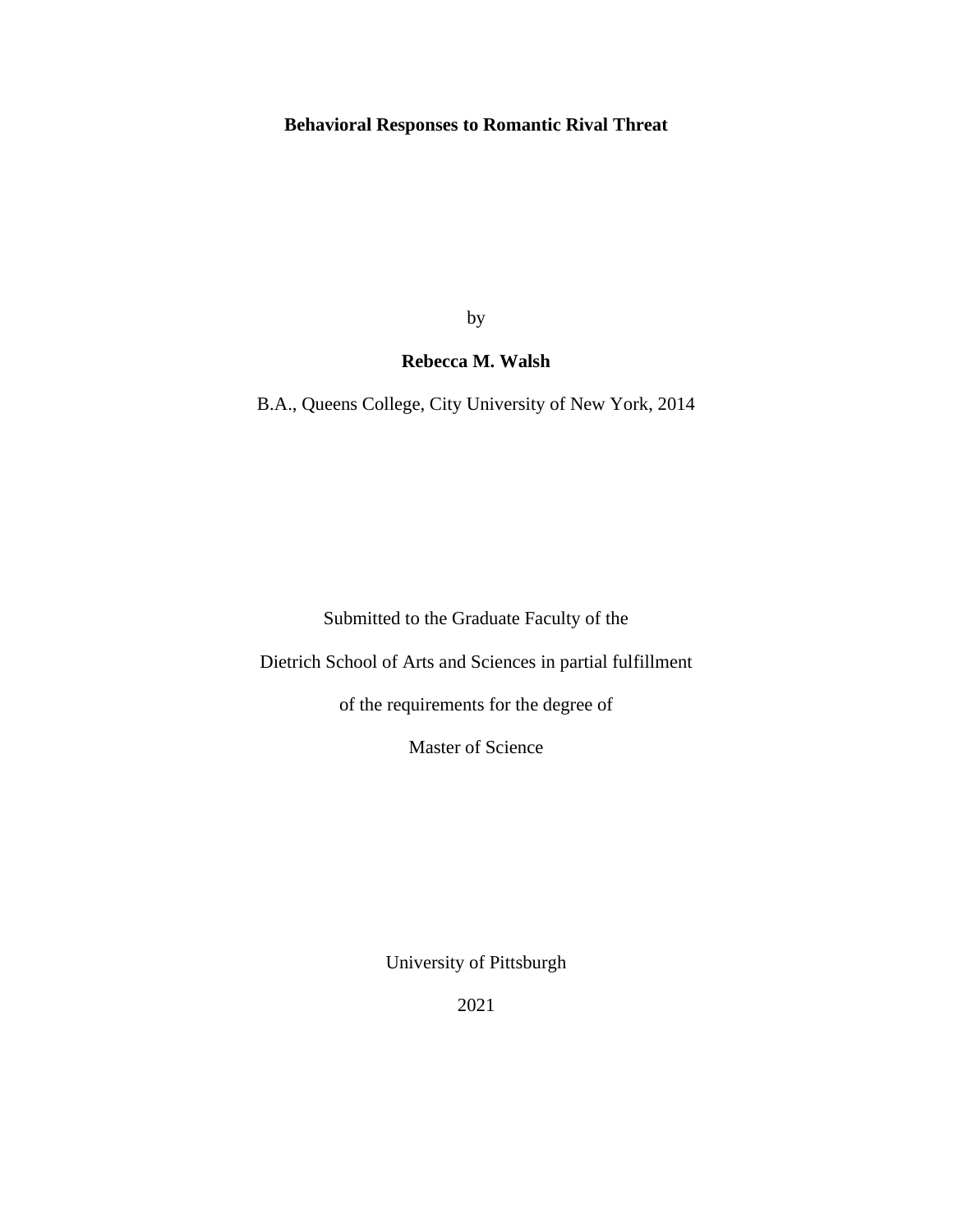### UNIVERSITY OF PITTSBURGH

## DIETRICH SCHOOL OF ARTS AND SCIENCES

This thesis was presented

by

### **Rebecca M. Walsh**

It was defended on

June 16, 2017

and approved by

Amanda Forest, PhD, Assistant Professor, Department of Psychology

Kevin Binning, PhD, Assistant Professor, Department of Psychology

John Levine, PhD, Professor, Department of Psychology

Thesis Advisor: Amanda Forest, PhD, Assistant Professor, Department of Psychology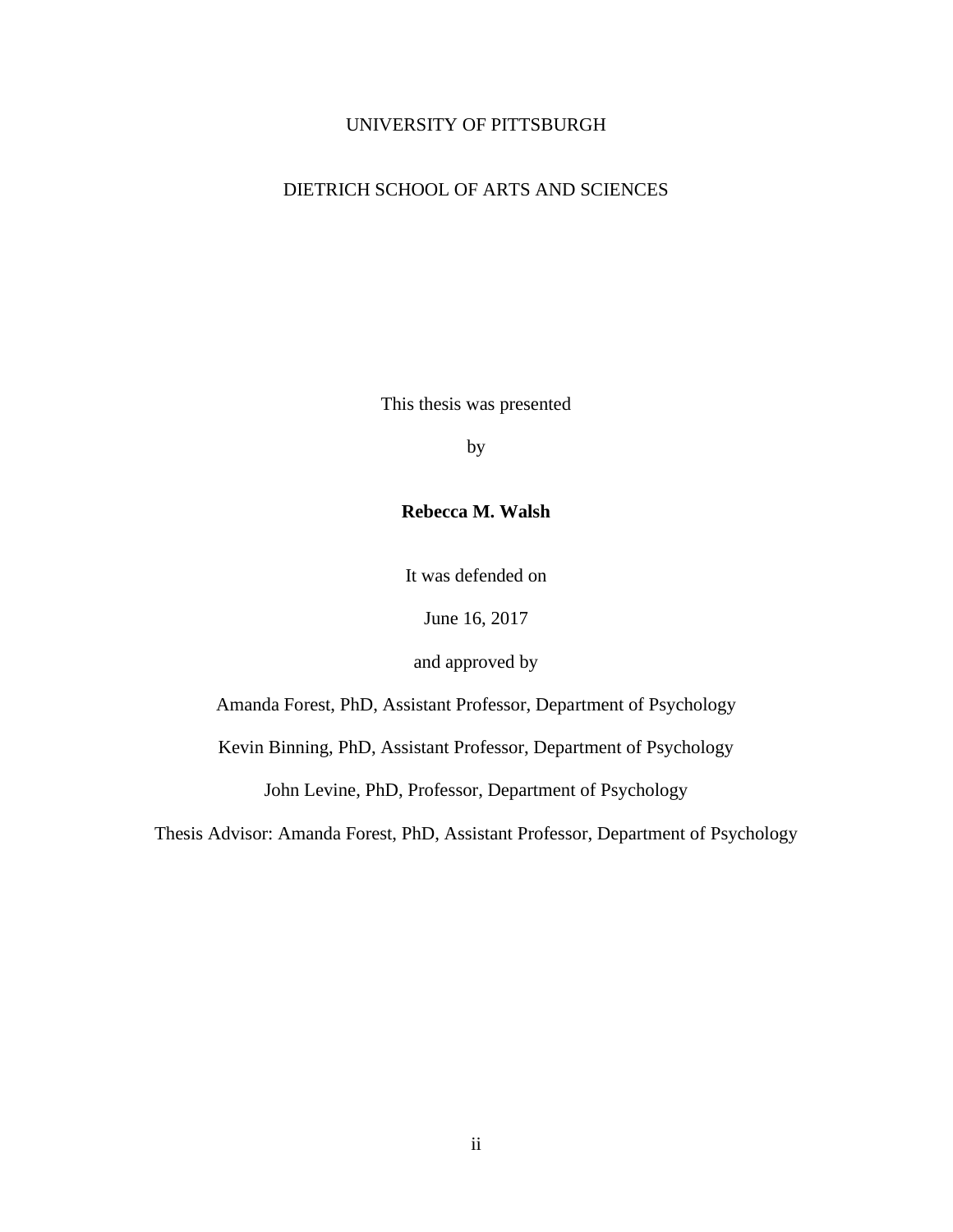Copyright © by Rebecca M. Walsh

2021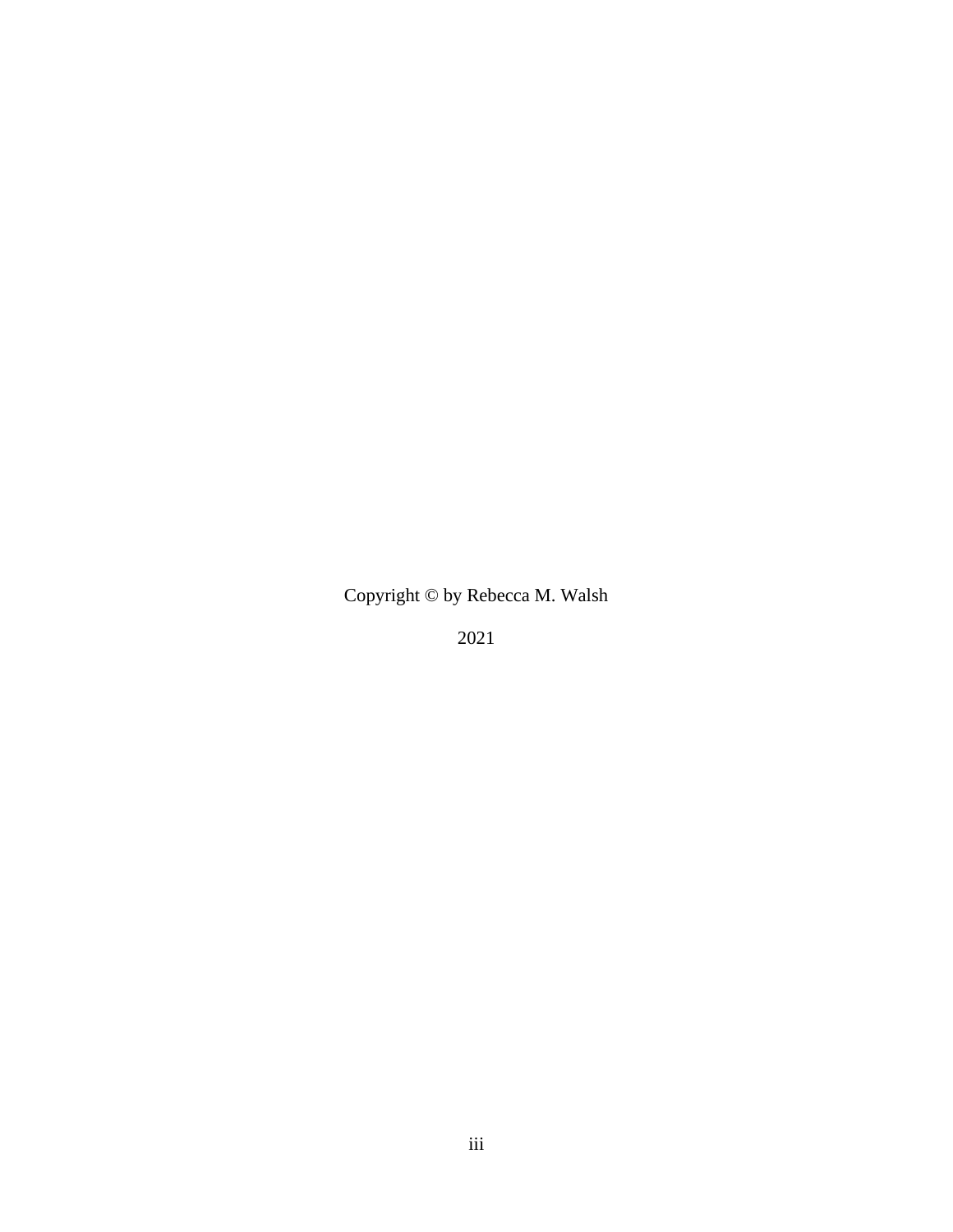#### **Behavioral Responses to Romantic Rival Threat**

Rebecca M. Walsh, MS

University of Pittsburgh, 2021

The ways in which people (targets) behave in response to romantic rivals—people who may capture their romantic partner's interest—may have implications for important relational processes. The present study examined the effects of romantic rival threat on targets' responsiveness toward their partners. In accordance with risk regulation theory, I predicted that targets' levels of trait self-esteem would modulate their responsiveness when faced with rival threat: I hypothesized that when under high (vs. low) rival threat, low self-esteem targets (LSEs) —who readily detect signs of relationship threat and subsequently self-protectively distance themselves from their partners (Murray, Holmes, & Collins, 2006)—would decrease their responsiveness, whereas high self-esteem targets (HSEs)—who typically maintain or even increase their connection with their partners when under threat (Murray et al., 2006)—would behave just as (if not more) responsively. I further predicted that an increase in state jealousy would explain why LSEs would reduce their responsiveness under high (vs. low) threat. Onehundred and thirty-seven couples participated in a lab study, in which I measured targets' trait selfesteem, experimentally manipulated rival threat, and examined the effects of rival threat condition on targets' feelings of state jealousy and on targets' responsiveness (coder-rated and self-reported) to a negative disclosure from their partner. As expected, LSE targets were more likely to report feeling jealous in the high (vs. low) threat condition; HSE targets' likelihood of jealousy was unaffected by condition. However, target self-esteem did not interact with condition to predict responsiveness. Unexpectedly, targets who received a disclosure in which their partners expressed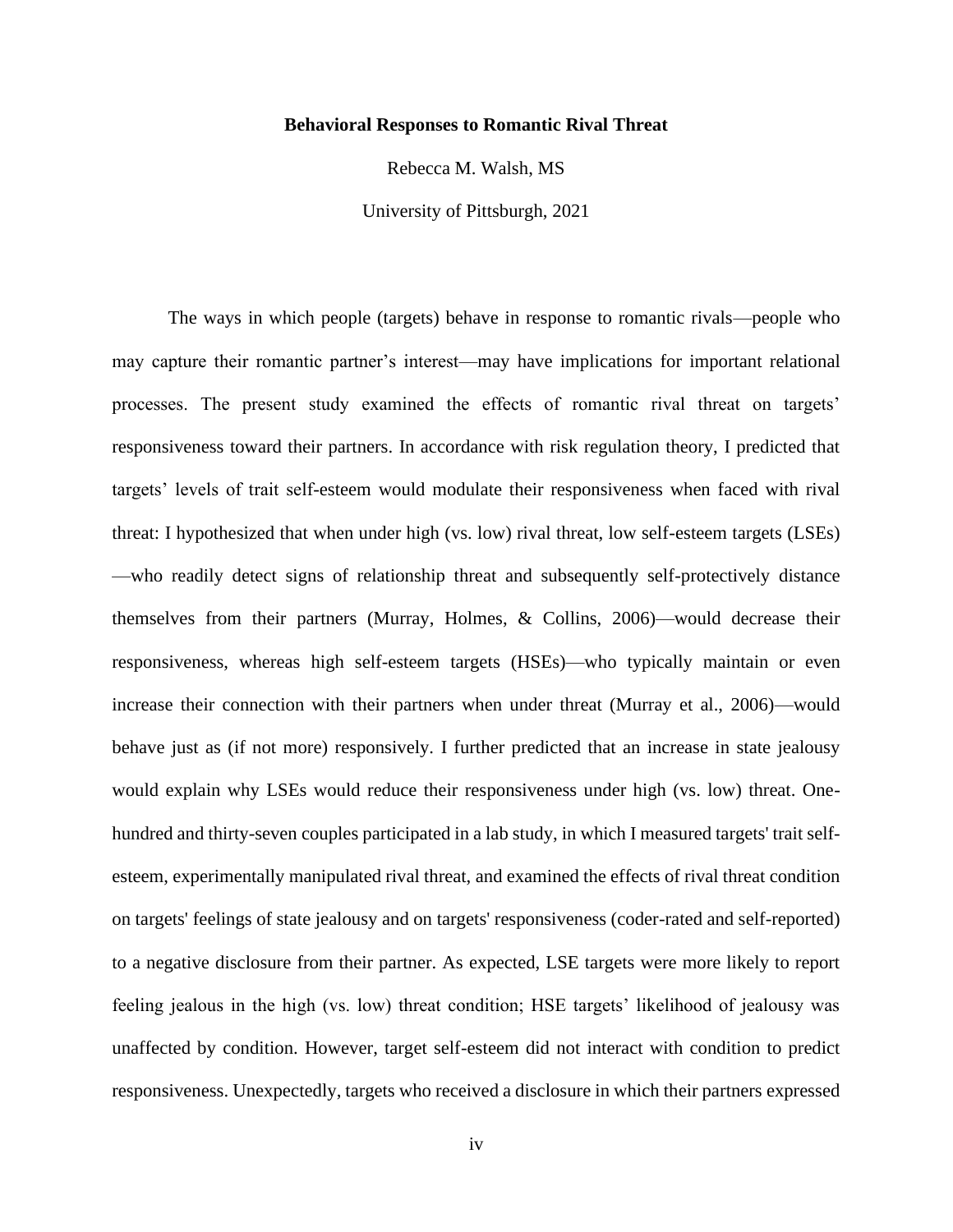more positivity (while discussing a negative event) tended to behave more responsively than targets who received a disclosure in which their partners expressed less positivity, but this association only emerged in the high threat condition. Possible reasons for the observed pattern of results are discussed.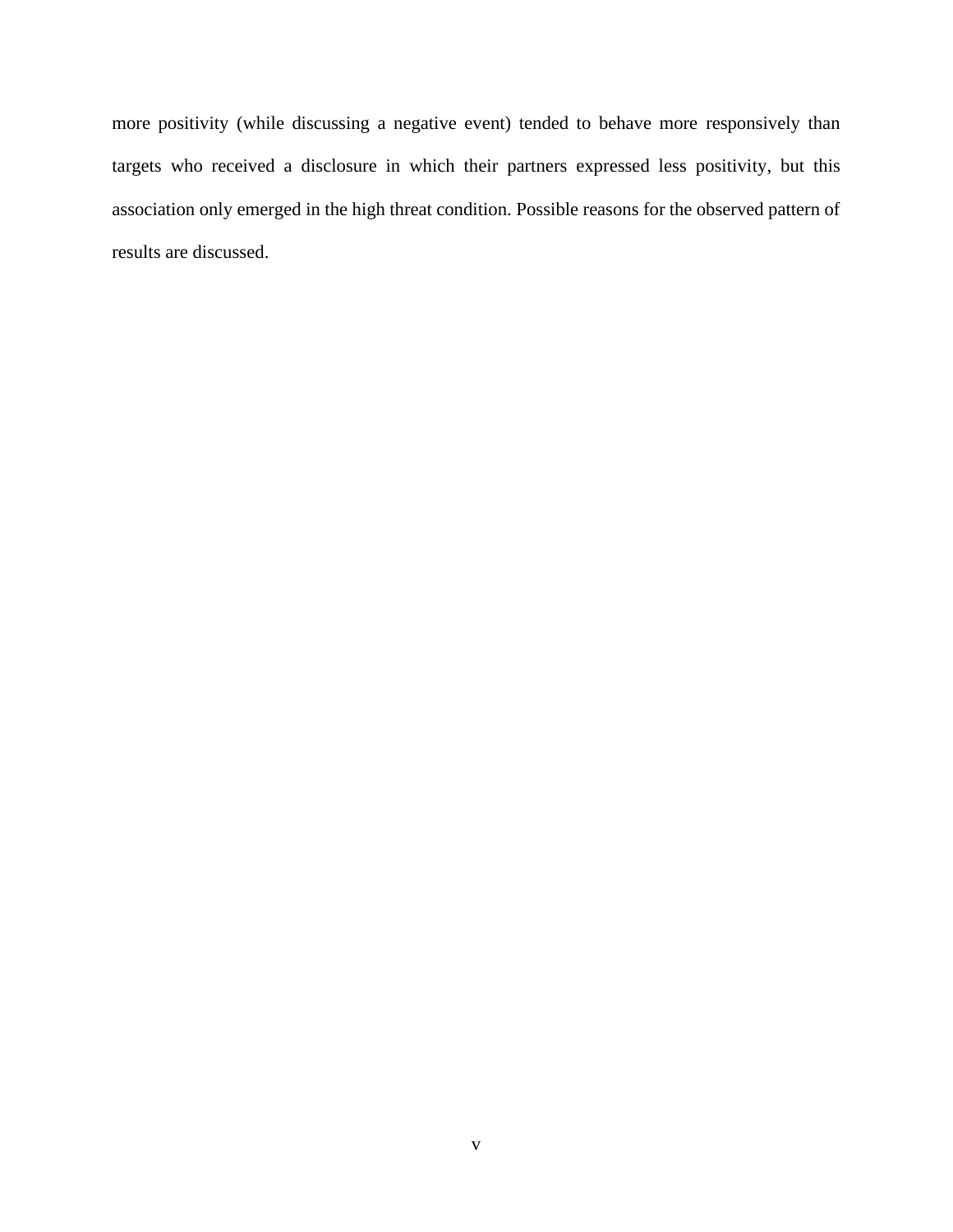# **Table of Contents**

| 1.3 Individual Differences in Responses to Rival Threat: Self-Esteem and Risk |
|-------------------------------------------------------------------------------|
|                                                                               |
|                                                                               |
|                                                                               |
|                                                                               |
|                                                                               |
|                                                                               |
|                                                                               |
|                                                                               |
|                                                                               |
|                                                                               |
|                                                                               |
|                                                                               |
| 31                                                                            |
|                                                                               |
|                                                                               |
|                                                                               |
|                                                                               |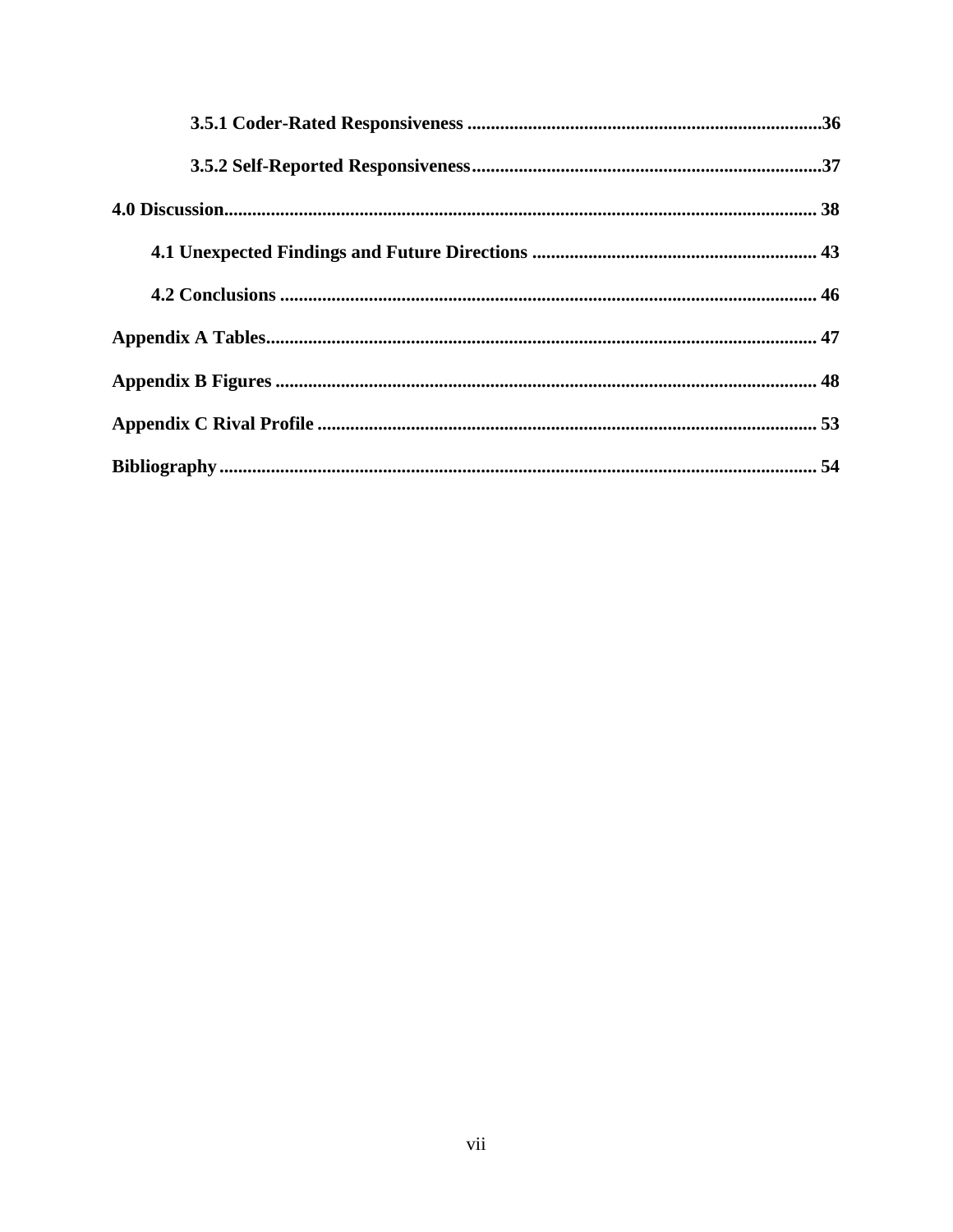# **List of Tables**

|--|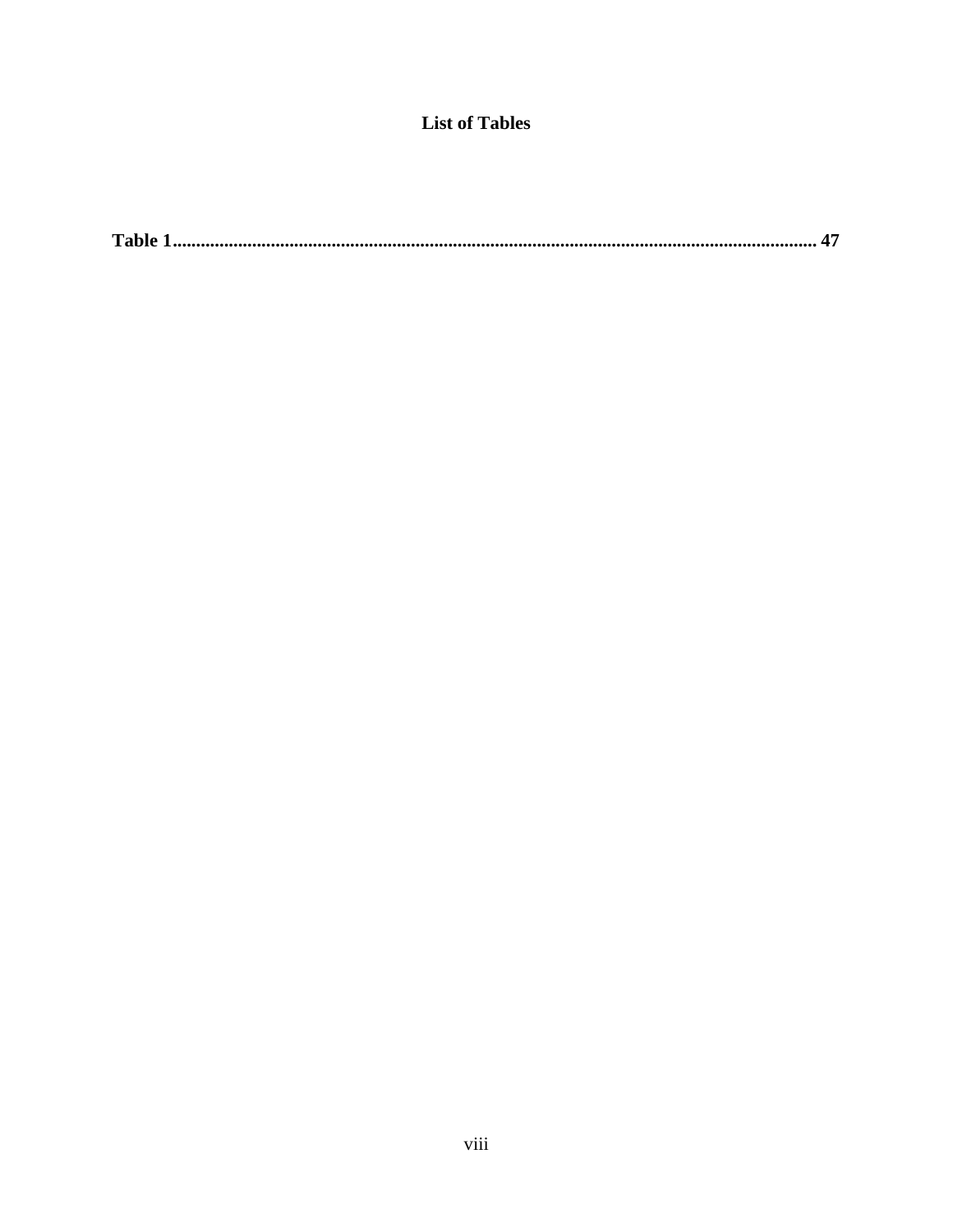# **List of Figures**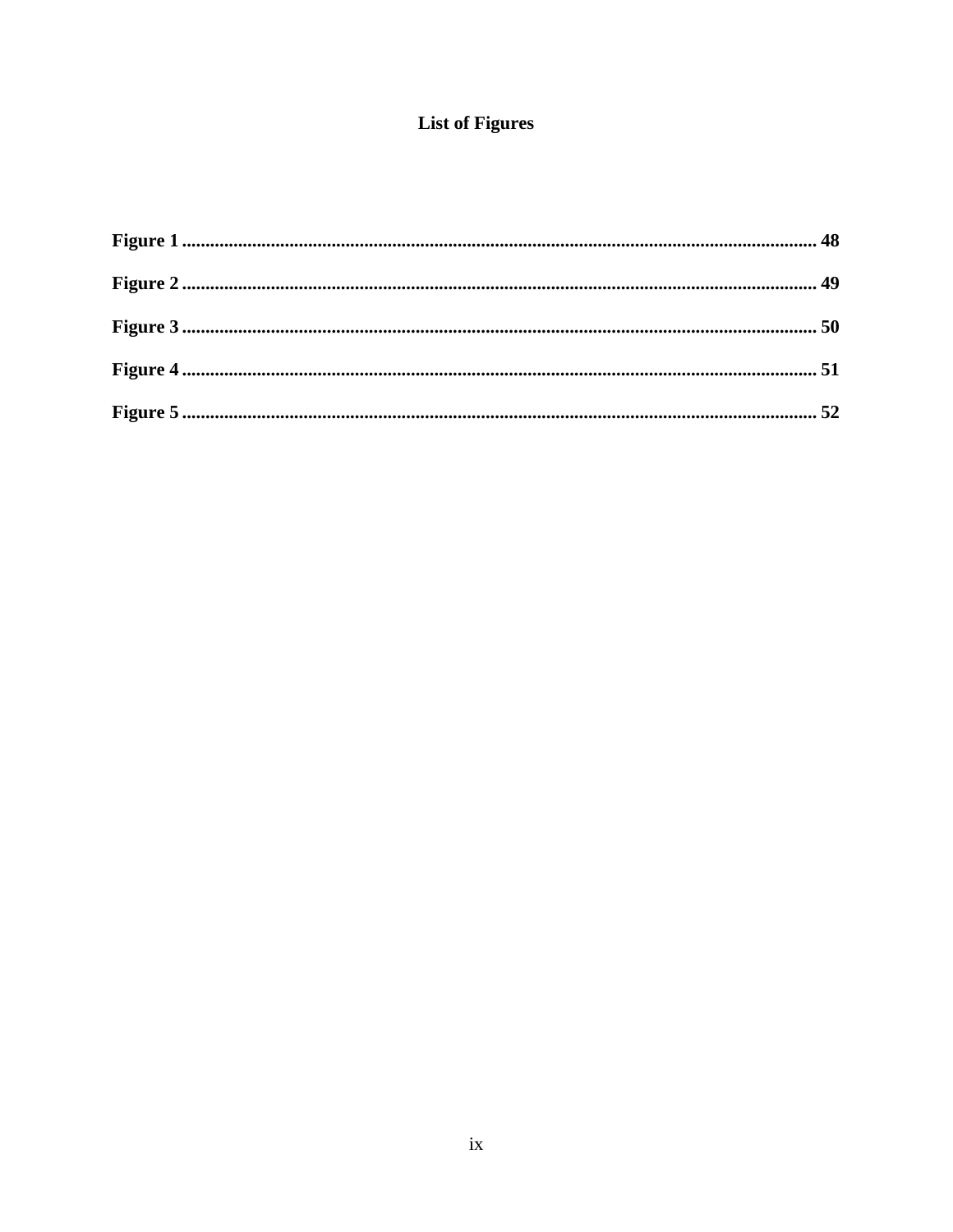#### **1.0 Introduction**

<span id="page-9-0"></span>Close relationships can furnish people's lives with a host of benefits. They promote basic survival and reproduction (Buss, 1995), provide people with the sense that their lives are meaningful (Stillman & Lambert, 2013), and facilitate life satisfaction, happiness (Diener & Seligman, 2002), and personal growth (Gable & Reis, 2006). Research has even suggested that strong relationships have causal effects on physical health, promoting favorable health outcomes and guarding against unfavorable ones (Holt-Lunstad & Smith, 2011). Because close relationships are central to overall wellbeing, it is critical to understand the factors that may impede people's ability to form and maintain meaningful relationships. I focus here on one particularly important type of relationship: romantic relationships.

#### **1.1 Romantic Rival Threat and Jealousy**

<span id="page-9-1"></span>Many events and experiences can threaten romantic relationships. Events that occur within the relationship—such as perceiving a partner as behaving critically (Murray, Bellavia, Rose,  $\&$ Griffin, 2003), or unresponsively (Feeney & Lemay, 2012)—can lead people to believe that their relationship is in danger because these events raise questions about a partner's love and commitment. Yet, sometimes, threat can also stem from sources external to the relationship. For example, attractive, alternative partners who capture one's own interest may tempt one to cheat on or leave one's current partner (e.g., Ritter, Karremans, & van Schie, 2010). Relatedly, romantic rivals—or people who seem to capture one's partner's interest—may lead the partner to redirect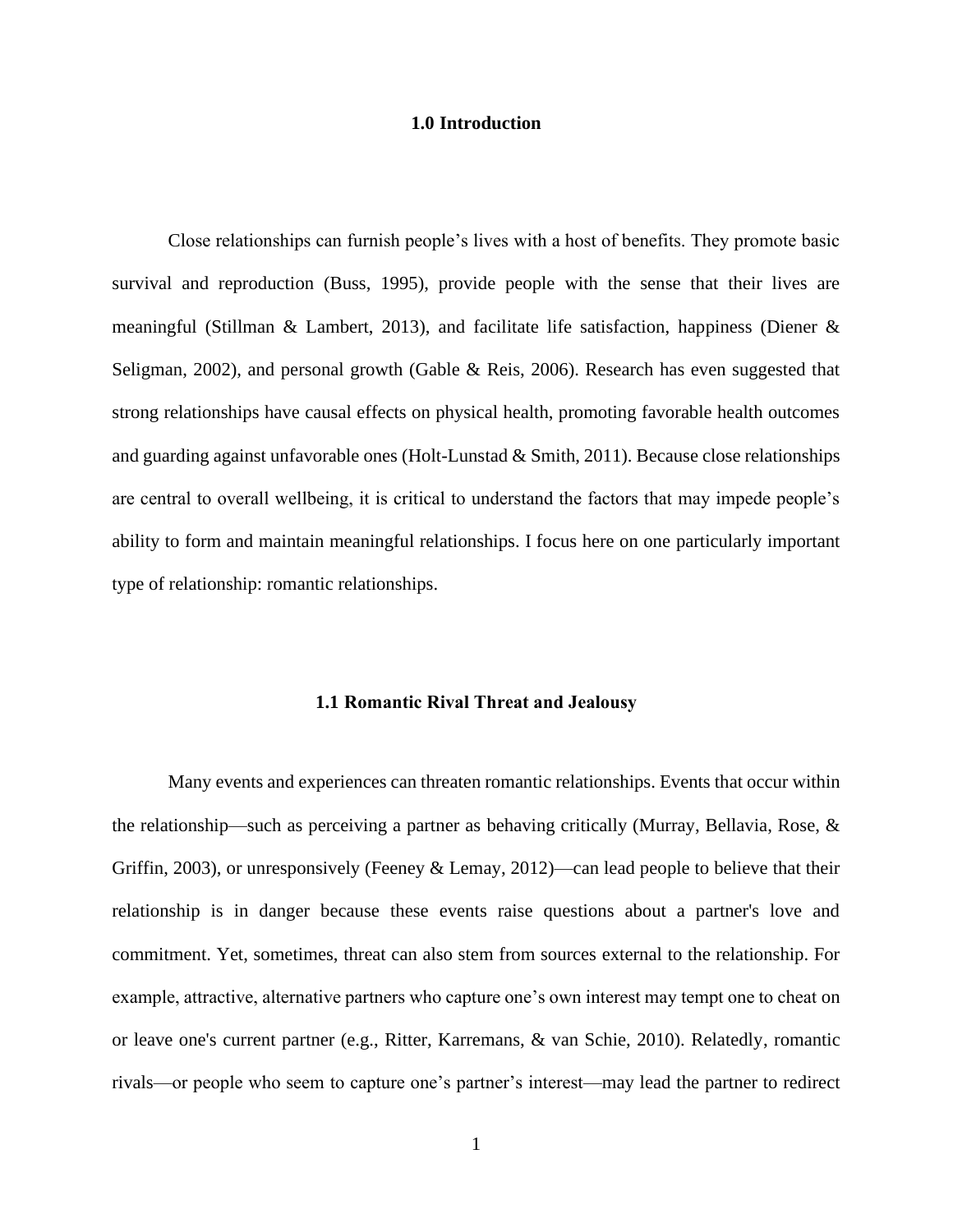his/her time and affection toward the rival, at one's own expense (e.g., Slotter, Lucas, Jakubiak, & Lasslett, 2013). The current study examines this latter type of external threat— romantic rival threat—and investigates how people respond when faced with such threats.

Romantic rivals represent a particularly potent threat to relationships. Specifically, romantic rivals may endanger the quality or stability of relationships by tempting people to cheat on their current partners or to leave their ongoing relationships (White & Mullen, 1989). Indeed, Schmitt (2004) estimated that about 50% of Americans have abandoned a partner in favor of a rival. Other work has demonstrated that divorcees most commonly identify infidelity as the reason for their divorce (Amota & Previtti, 2003). Given the threat that romantic rivals pose to ongoing relationships, it is not surprising that researchers have sought to understand how romantic rival threat may undermine relational wellbeing.

One key variable that may link the presence of a potential rival to relationship wellbeing is jealousy: a cognitive-motivational state that facilitates behavior aimed at reducing rival threat (White & Mullen, 1989). According to several prominent models of jealousy, the real or imagined presence of a rival arouses jealous cognition (i.e., appraisals of the presence and severity of rival threat) and jealous emotion (e.g., the combination of fear, anger, and sadness; Sharpsteen, 1995), which in turn spur jealous behavior intended to combat rival threat (Pfeiffer & Wong, 1989; White, 1981). A good deal of research has focused on the conditions under which jealousy is likely to be experienced, examining factors—such as individual differences (e.g., low self-esteem, high neuroticism, low extraversion, and attachment anxiety; Dijkstra & Barelds, 2008; Radecki-Bush, Farrell, & Bush, 1993) and features of the situation (e.g., the rival's superiority in domains relevant to one's self-concept; DeSteno & Salovey, 1996)—that predict greater jealousy. Given that the behavioral responses to rival threat and jealousy—rather than the experience of cognitive and/or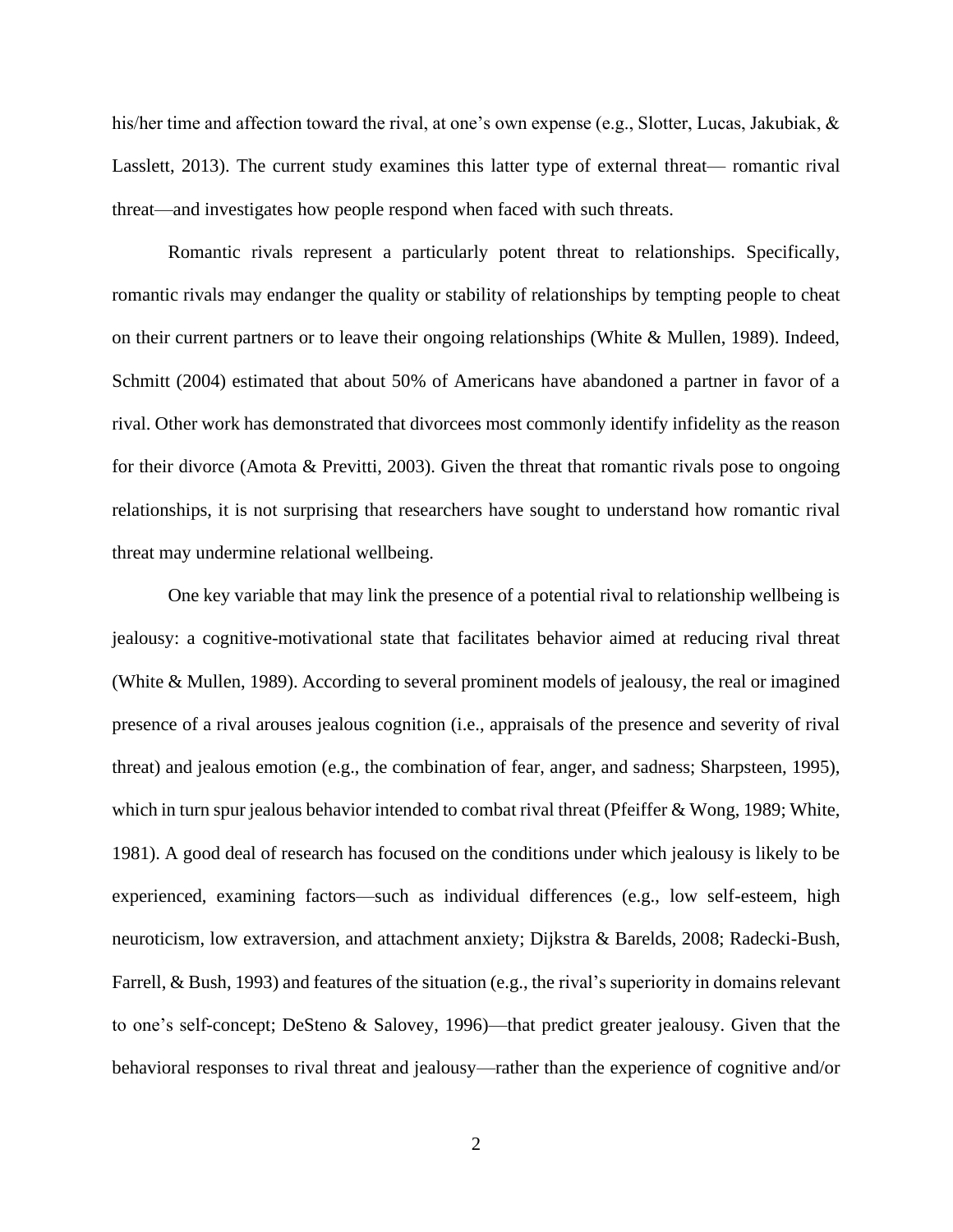emotional jealousy per se—likely have important implications for relational wellbeing (Guerrero & Andersen, 1998), it is important to examine behavioral responses to rival threat and the jealousy that it produces.

Despite lay theory that paints jealousy —colloquially referred to as the "green-eyed monster"—as undesirable, some theorists have argued that experiencing jealousy can sometimes be helpful: Jealousy alerts people to potential rival threats and enables them to mobilize efforts to prevent a partner from defecting from the relationship and/or efforts to stave off rivals (Buss, 2002; Buss & Haselton, 2005; Harris & Darby, 2010; Henniger & Harris, 2014). But do people respond to rival-threat-induced jealousy in pro-relational ways? Or might jealousy sometimes fuel behaviors that further jeopardize relationships? McNulty and Fincham (2012) argue that psychological constructs can be either helpful or harmful based on the context in which they occur. Features of the person experiencing threat, for example, may influence how that person behaviorally responds to that threat (e.g., Finkel & Campbell, 2001), which should have important implications for relational wellbeing. Drawing on this logic, the current study investigates how and for whom rival threat, and the jealousy that it induces, contribute to behavior that is likely to harm (versus potentially help) relationships.

#### **1.2 Behavioral Responses to Rival Threat and Jealousy**

<span id="page-11-0"></span>Researchers examining behavioral responses to rival threat and rival-threat-induced jealousy have shown that people can respond to this relationship threat in a variety of ways, but researchers' ability to make predictions about which types of responses are likely to emerge is currently limited. For example, some researchers have developed taxonomies to identify and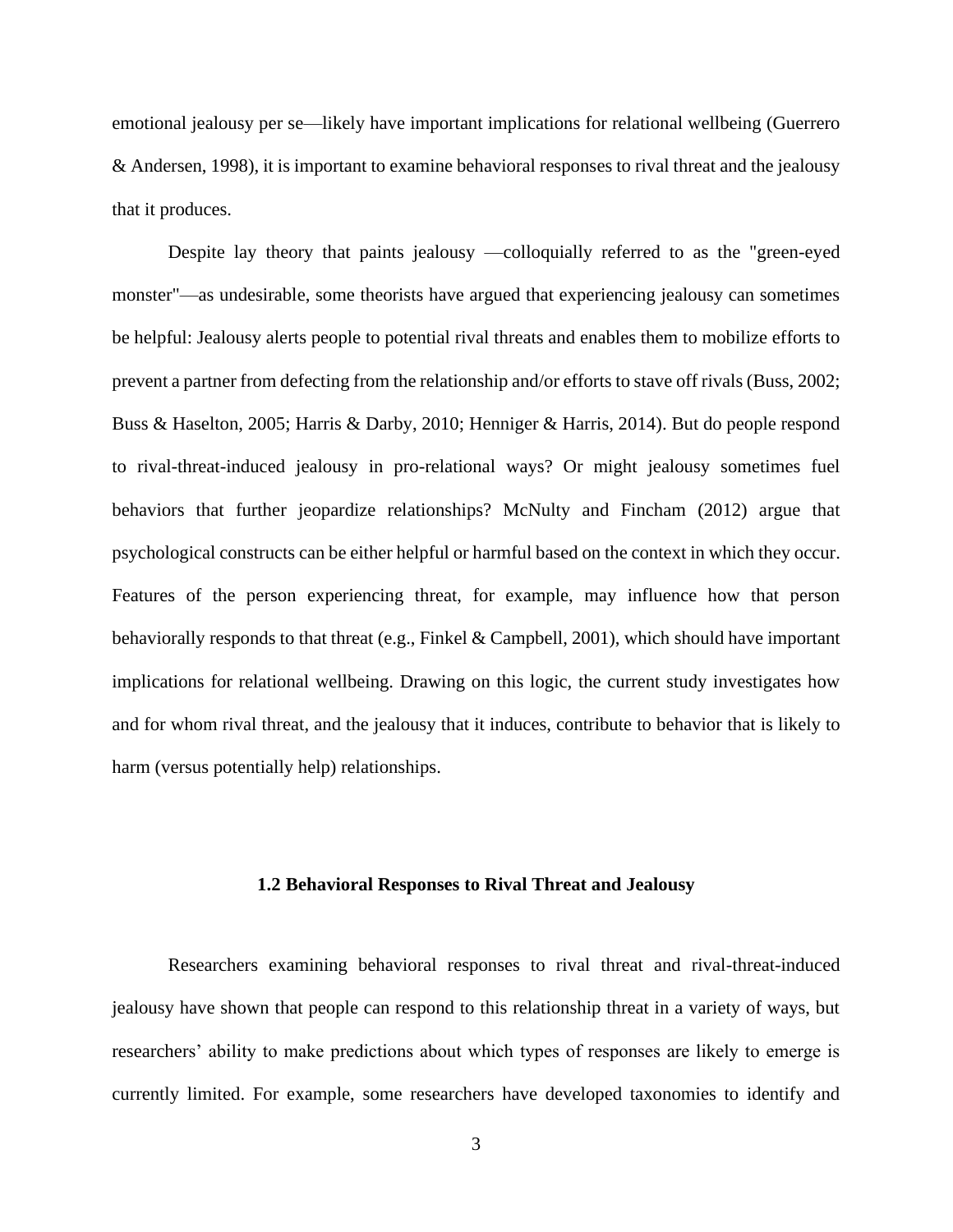classify the types of responses that people report enacting in situations of rival threat and jealousy (e.g., Buss, 1988; Guerrero, Andersen, Jorgensen, Spitzberg, & Eloy, 1995), which include behaviors such as aggressing against the partner and/or rival, vigilantly monitoring the partner's potential relationship with the rival, making oneself appear more attractive to the partner, and emphasizing one's love and care for the partner, among others. Despite much interest in responses to rival threat, however, researchers do not have a good understanding of what behaviors people actually enact when faced with rival threat because past research typically has not examined real behavioral responses in contexts in which people actually experience rival threat.

Research investigating behavioral responses to rival threat and the jealousy that it produces has relied primarily on retrospective reports of such responses in correlational work (e.g., Guerrero et al., 1995) or hypothetical scenarios of rival threat in experimental work (for an exception, see Simpson, Ickes, & Blackstone, 1995). As Harris and Darby (2010) suggest, memory failure or socially desirable responding may hinder accurate reporting of past responses, and methods that feature hypothetical scenarios of rival threat too may limit the validity of results because responses to hypothetical situations can inaccurately reflect people's responses to more authentic situations. In a similar vein, DeSteno, Valdesolo, and Bartlett (2006) have noted that strong empirical evidence of processes related to jealousy requires that researchers measure behavioral responses to experimentally manipulated experiences of jealousy; yet, only a few of studies have met such conditions (e.g., DeSteno et al., 2006; Maner, Miller, Rouby, & Gailliot, 2009). To my knowledge, no experiments to date have investigated how targets of rival threat regulate their behavior toward their current romantic partners during real-time experiences of experimentally-manipulated rival threat and/or jealousy. Thus, I sought to make a novel contribution to the rival threat and jealousy literature—and to the close relationships literature more broadly—by making a rare attempt to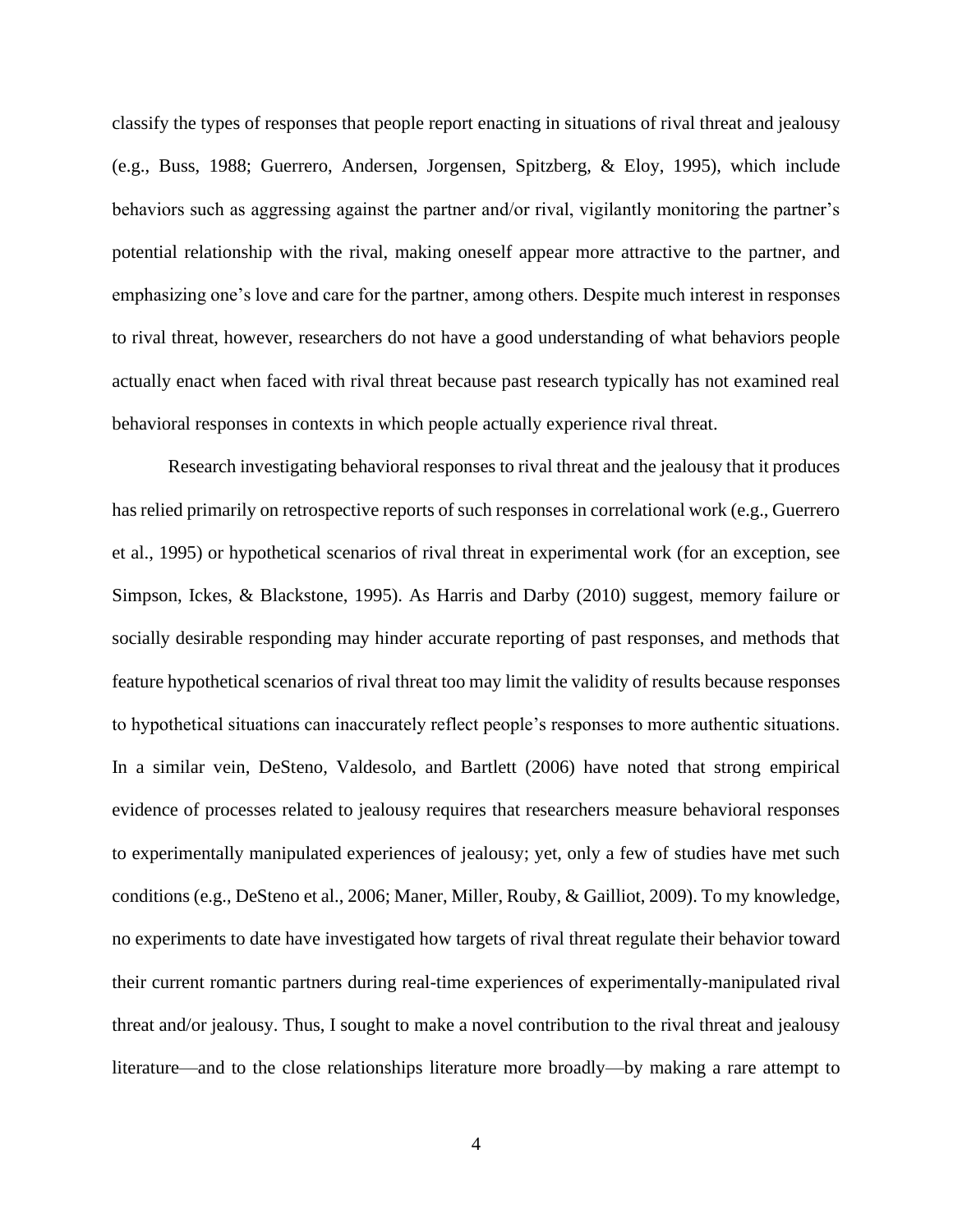capture behavioral evidence of how people respond to rival threat and the jealousy that rival threat triggers. Specifically, I manipulated an authentic experience of rival threat in the lab, and examined its effects—as well as the effects of the resulting jealousy—on targets' behavior directed toward their partners (as rated by coders).

Despite these typical methodological limitations described above, a great deal of research has focused on factors associated with responses to jealousy. The responses that have most often been examined are outlined in Buss's (1988) influential taxonomy of mate retention tactics. This taxonomy describes 19 behavioral strategies intended to buffer against the potential loss of one's relationship to rivals (i.e., mate retention tactics), such as *intrasexual threats* (e.g., warning rivals to stay away from the partner), *threaten infidelity* (e.g., attempting to make the partner feel jealous), *resource display* (e.g., buying the partner a gift), and *derogation of mate to competitors* (e.g., disparaging the partner to potential rivals). Some past work, for example, has shown gender differences in the types of tactics people most often report having used (e.g., men report more use of *intrasexual threats*, whereas women report more use of *threaten infidelity*; Buss, 1988), and that some personality factors are associated with self-reported use of broader categories that comprise such tactics (e.g., agreeableness is negatively correlated with *direct guarding*, a category that includes the tactics of monopolizing the partner's time, concealing the partner from rivals, and monitoring the partner's potential relationship with the rival; Holden, Zeigler-Hill, Pham,  $\&$ Shackelford, 2013).

Whereas existing research examining such responses has typically examined predictors of what Buss, Shackelford, and colleagues (Miner, Shackelford, & Starratt, 2009; Shackelford & Buss, 1997) call "cost-inflicting tactics"—behaviors that penalize or threaten to penalize the partner for his/her potential relationship with a rival—far less is known about pro-relational or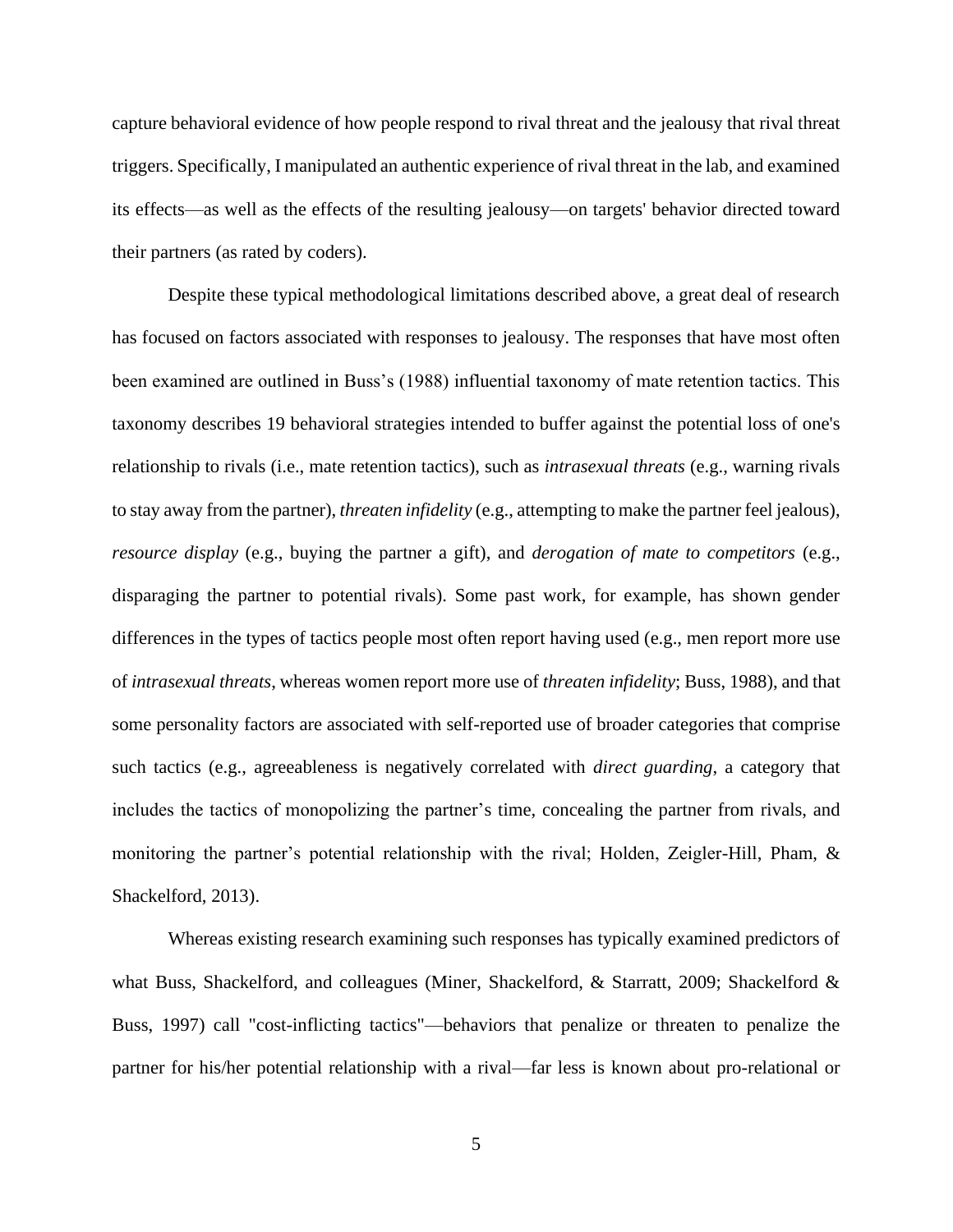"benefit-provisioning" responses: behaviors that attempt to deter the partner's involvement with rivals by increasing the rewards that the partner derives from the current relationship. Moreover, Neal and Lemay (2013)—who examined the association between fluctuations in daily perceived rival threat and a subset of cost-inflicting behaviors—have called for future research to examine the effects of rival threat on other types of mate retention tactics, including the benefit-provisioning tactic of *emphasizing love and care* (i.e., being helpful, kind, caring, and affectionate toward the partner). Accordingly, the present study examines the effects of rival threat and the resulting jealousy on a behavioral manifestation of the particularly understudied and pro-relational tactic of *emphasizing love and care*.

Theory and research suggest that pro-relational types of responses—such as *emphasizing love and care*—should be particularly effective at decreasing the likelihood that the partner will defect from the relationship in favor of a rival because it provides positive incentives to the partner for remaining in his/her current relationship, compared to cost-inflicting types of responses (e.g., *monopolizing mate's time* or *emotional manipulation*; Miner et al., 2009; Shackelford & Buss, 1997). Interestingly, people appear to recognize that individuals experiencing jealousy are better equipped to protect their relationships from a partner's involvement with a rival when they use relationship-promoting responses: Buss (1988) asked participants to rate the effectiveness of specific behaviors that represent each mate retention tactic that he had identified and found that participants rated *emphasizing love and care* as the most effective tactic that individuals could use to prevent their partners from abandoning them in favor of a rival.

Enacting this relationship-promoting mate retention tactic (*emphasizing love and care*) when faced with jealousy, however, is likely to be challenging. Research examining behavioral responses to negative emotion more generally suggests that negative affect may sometimes impede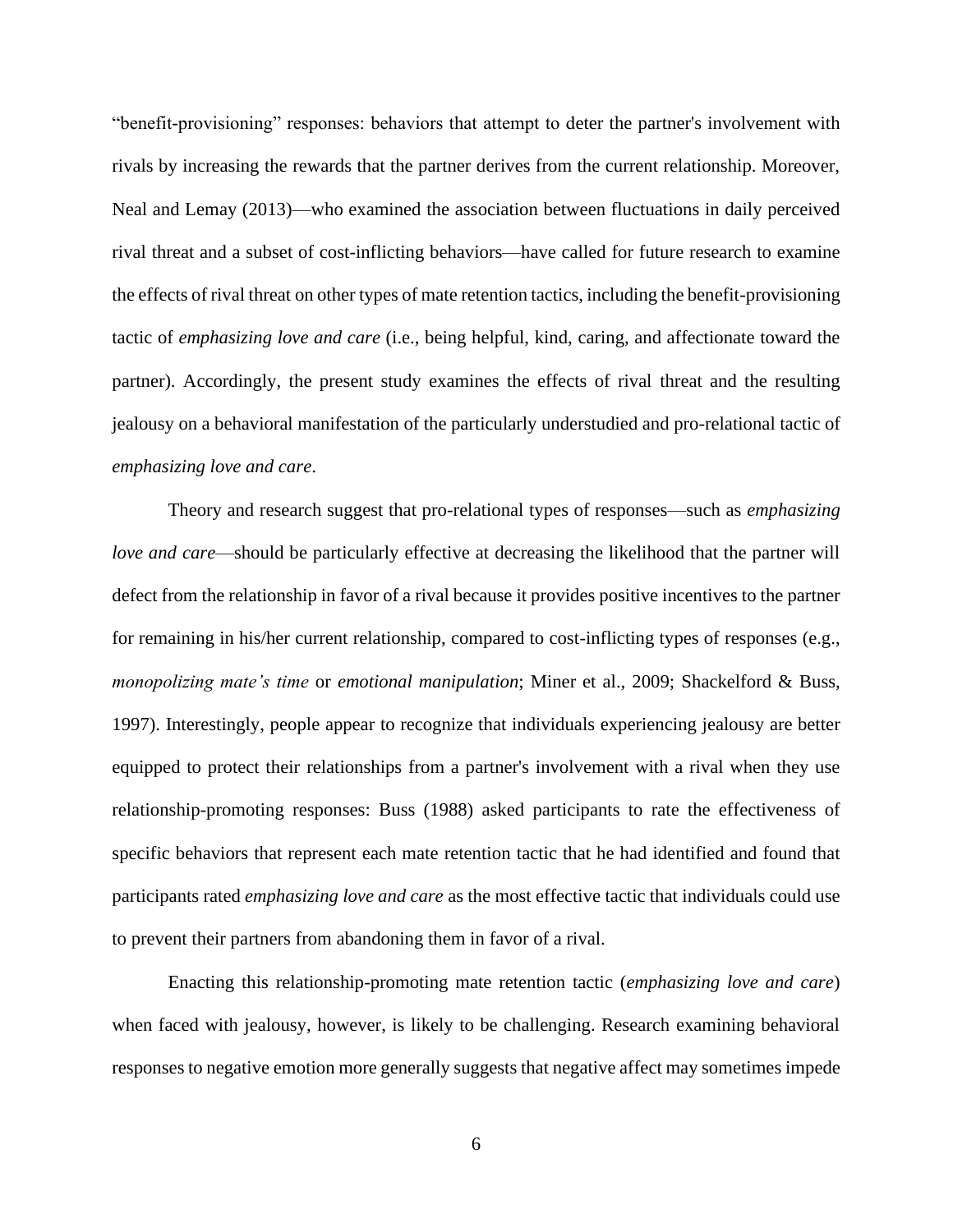pro-social behavior. For example, past work indicates that when people experience more negative emotion (e.g., upset, scared, distressed) than they typically do, they are less likely to provide support to their spouses on the following day (Iida, Stephens, Rook, Franks, & Salem, 2010). Given that jealousy involves experiencing negative emotion (Sharpsteen, 1995), it is perhaps surprising that people report that *emphasizing love and care* is their most common behavioral response to rival threat (Buss, 1988). Accordingly, it is important to establish whether this seemingly popular and relationship-promoting response is one that people actually enact when they are feeling jealous, as their self-reports suggest. The current study sought to examine this possibility and—if people do, indeed, enact this type of response—to investigate who might be likely to respond in such a way.

#### <span id="page-15-0"></span>**1.3 Individual Differences in Responses to Rival Threat: Self-Esteem and Risk Regulation**

Behavioral responses to rival threat and jealousy may not be uniform. Indeed, Neal and Lemay (2013) have suggested that future research should examine "behavioral responses to infidelity threat and the person, situation, and relationship factors that moderate these responses." Trait self-esteem—a person's overall attitude about the self (Rosenberg, Schooler, Schoenbach, & Rosenberg, 1995)—is a person factor that seems likely to moderate such behavioral responses. Self-esteem influences experiences and expectations of relational processes, and governs people's responses to other types of relational threat (e.g., Murray, Holmes, & Griffin, 2000). People with high self-esteem (HSEs) hold favorable self-views, whereas people with low self-esteem (LSEs) have less positive, or less clear, self-views. But how might trait self-esteem influence responses to rival threat situations?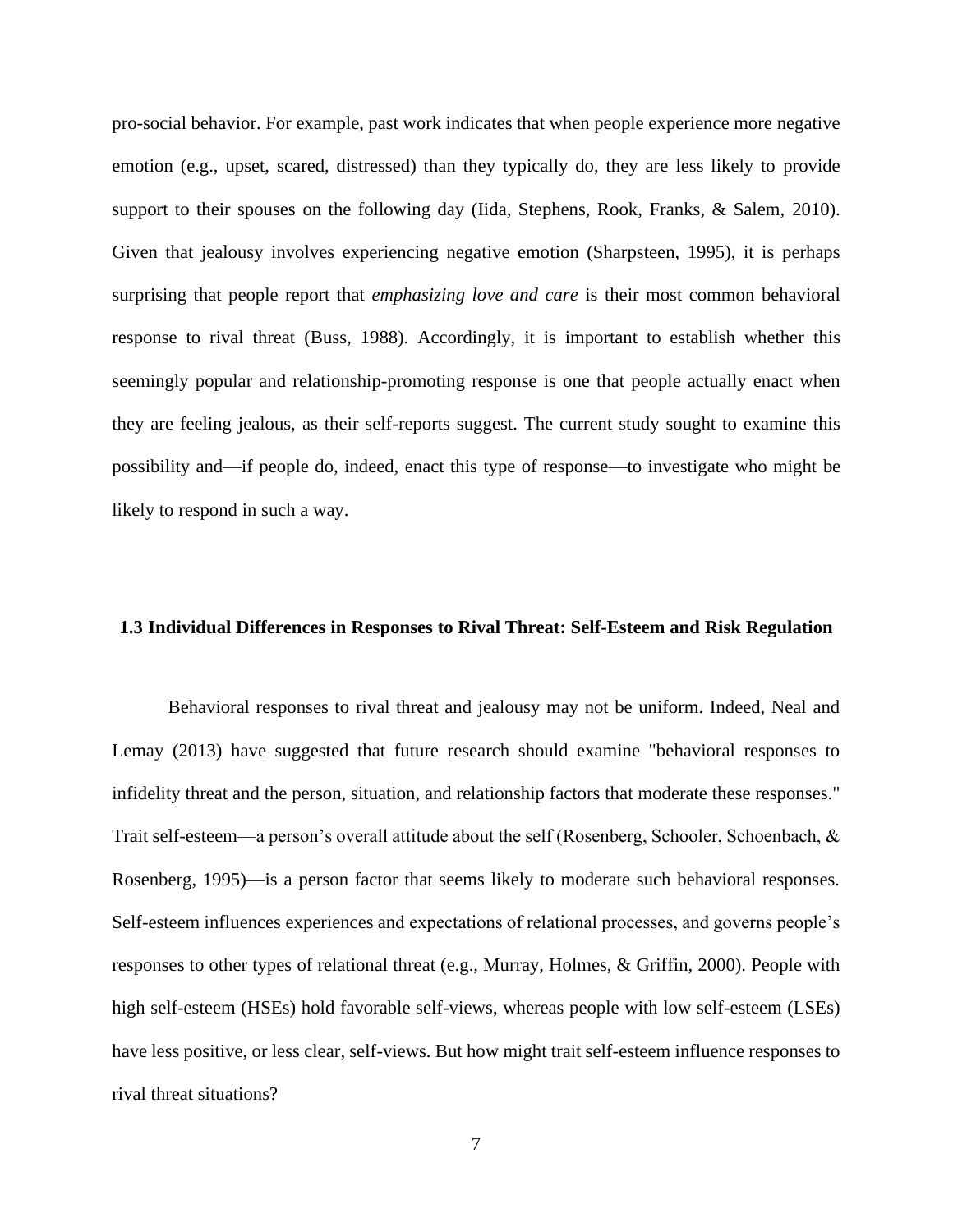Responses to rival threat—and relationship threat more generally—likely depend on selfesteem because self-esteem guides people's inferences about their partners' positive regard for them (Murray et al., 2000). On one hand, people who think that they possess valuable qualities overall (HSEs) trust that their partners, too, find them valuable. On the other hand, people who hold less positive views about themselves (LSEs) doubt their partners' positive regard. Based on these divergent appraisals of a partner's positive regard, Murray and colleagues (Murray, Holmes, & Collins, 2006) have developed a risk regulation model that explains how people manage the conflicting goals of seeking closeness with their partners and avoiding painful rejection. The risk regulation model holds that, in situations involving relationship threat, the way in which people balance these conflicting motives depends on their appraisals of perceived partner acceptance an evaluation that differs between HSEs and LSEs (Murray et al., 2006).

LSEs tend to underestimate and question their partners' care and regard for them (Murray et al., 2000). When LSEs experience rejection, therefore, LSEs incur a greater, proportional loss to their already fragile sense of value than individuals who are confident in their partners' positive regard for them (HSEs; Murray et al., 2006). Accordingly, LSEs are acutely sensitive to potential threats, such that signs of threat trigger an alarm of negative emotion, which in turn motivates selfprotection behavior. Because connection attempts with their partners in the presence of threat seem particularly risky to LSEs—feeling less positively regarded by their partners—LSEs tend to protect themselves from potential rejection by limiting dependence on and psychologically distancing themselves from their partners (Murray et al., 2006).

Consistent with the idea that LSEs prioritize self-protection when confronted with threat, Murray, Holmes, MacDonald, and Ellsworth (1998) found that when LSEs brought to mind a time that they disappointed their partners, they reported less certainty in their partners' acceptance and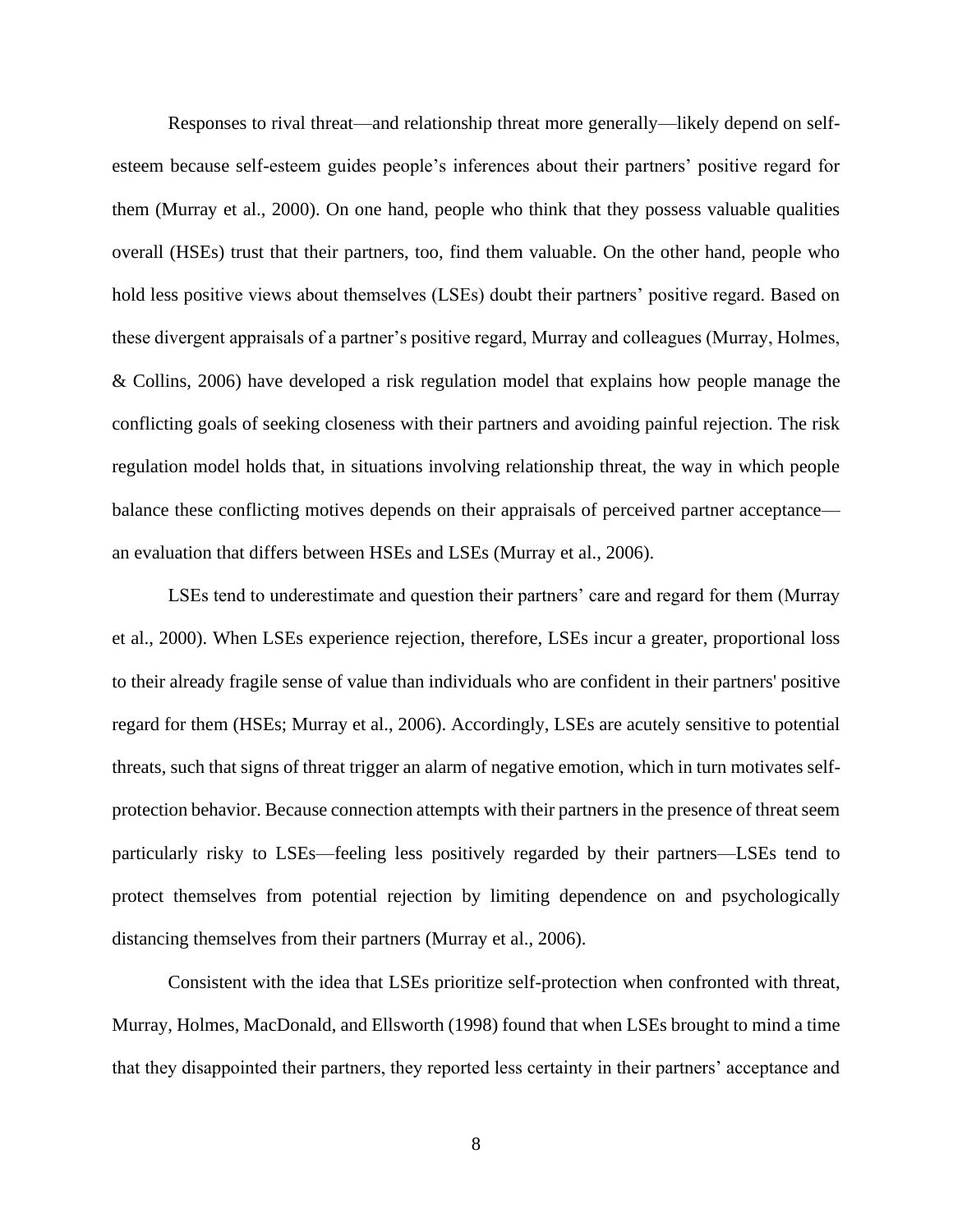devalued their partners, relative to LSEs who did not recall a past transgression. In contrast, in the absence of threat or when LSEs feel highly regarded by their partners, LSEs seem to be quite interested in pursuing connection goals. For example, when Gaucher and colleagues (2012) experimentally enhanced LSEs' perceived regard by having participants write about a time during which a close friend admired the them, LSEs (in comparison to LSEs who did not receive a boost in perceived regard) were more likely to engage in an intimacy-promoting, yet risky, interpersonal behavior: expressing negativity to a friend in a videotaped disclosure.

HSEs, in contrast, trust that their partners care about and value them. Accordingly, HSEs' sensitivity to and response to relationship threats differ from LSEs'. Because HSEs feel positively regarded by their partners, HSEs, feeling less sensitive to signs of relationship threats, more readily discount such threat (Murray et al., 2006). Moreover, when HSEs do face relationship threats, HSEs' confidence in their partners' acceptance and regard facilitates their pursuit of connection goals (Cavallo, Holmes, Fitzsimons, Murray, & Wood, 2012; Murray et al., 2006). There is some discrepancy in the literature, however, as to whether HSEs pursue connection goals to a greater extent under threat than when no threat is present (e.g., Murray, Bellavia, Rose, & Griffin, 2003), or whether HSEs pursue connection goals to similar degrees, regardless of threat (e.g., Murray, Holmes, MacDonald, & Ellsworth, 1998).

Some research has provided evidence for each of these possibilities. For example, Murray, Rose, Bellavia, Holmes, and Kusche (2002) manipulated relationship threat in one study by providing participants with bogus feedback that either (a) their partners held covert grievances about their behavior or personality, which would fuel relational conflict (threat condition), or (b) their relationships were normal (control condition); they then measured connection. They found that HSEs in the threat condition reported greater assurance in their partners' positive regard, more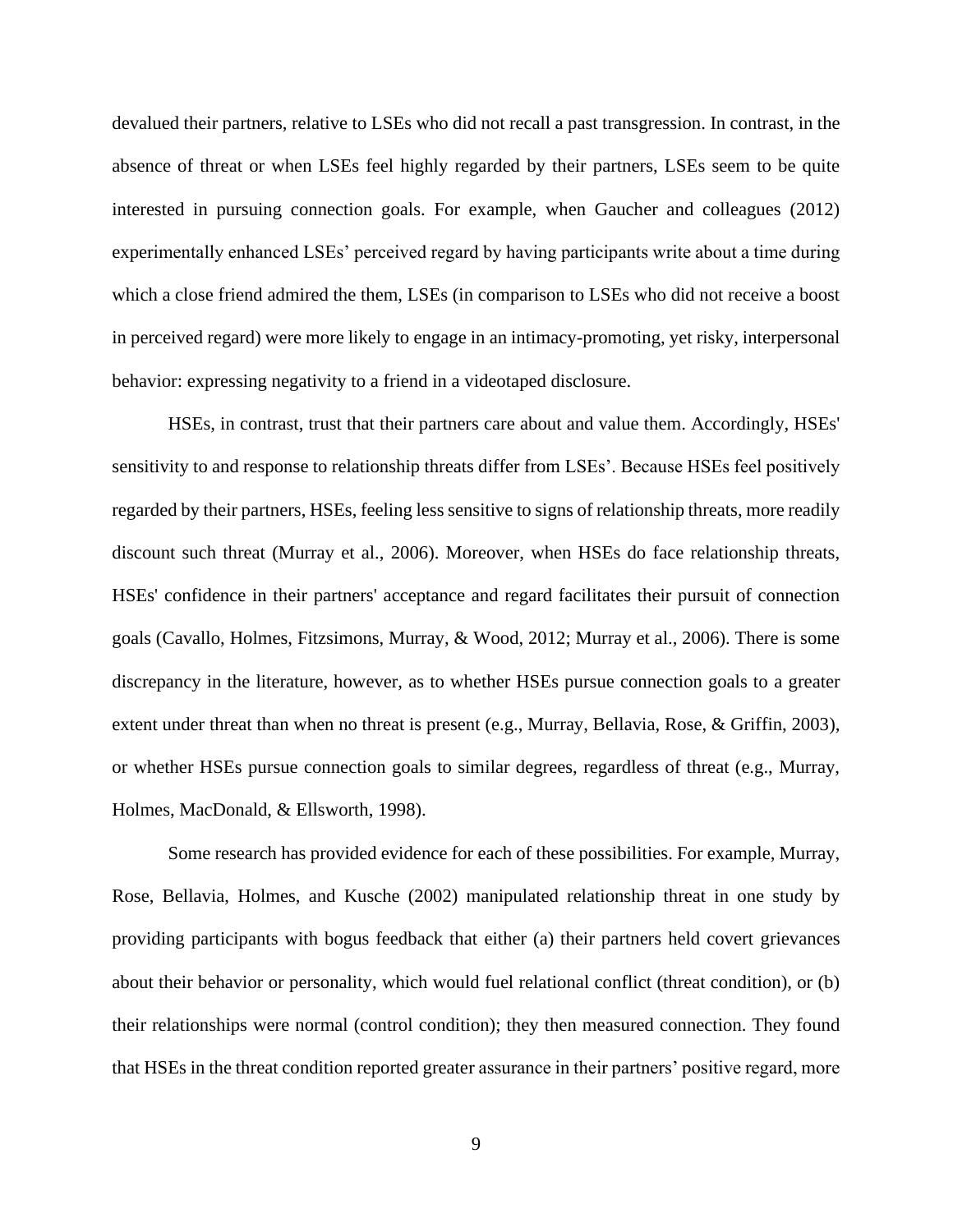positive evaluations of their partners, and greater closeness to their partners, compared to HSEs in the control condition. Murray et al. (1998), however, found that HSEs who brought to mind a time that they disappointed their partners were comparably certain that their partners would forgive them for future transgressions and were more benevolent in their evaluations of their partners' value and goodness, compared to HSEs in a control condition (i.e., those who did not recall a similar event). Despite these different patterns of findings, previous work supports the idea that HSEs at the very least maintain their connection to their partners under threat—that is, they do not tend to self-protectively distance themselves from their partners as LSEs do—and they sometimes even draw closer when faced with threat.

Given that risk regulation processes orient LSEs toward self-protection and HSEs toward connection when under relationship threat, self-esteem is likely an important predictor of how people behave toward their partners when they encounter romantic rival threat—a possibility that risk regulation researchers have not yet examined. If the typically-observed risk regulation patterns do emerge in the face of rival threat, LSEs' self-protectiveness could be particularly problematic for their relational well-being; self-protectively pulling away from partners when LSEs perceive the real or imagined presence of a threatening rival may jeopardize the stability of their relationships by increasing the likelihood that their partners would instead seek connection with people outside of their relationship.

#### **1.4 Responsiveness**

<span id="page-18-0"></span>Self-protection versus connection behavior may be captured by a core, organizing construct in relationship science: partner responsiveness (Reis, 2012). Responsiveness involves the degree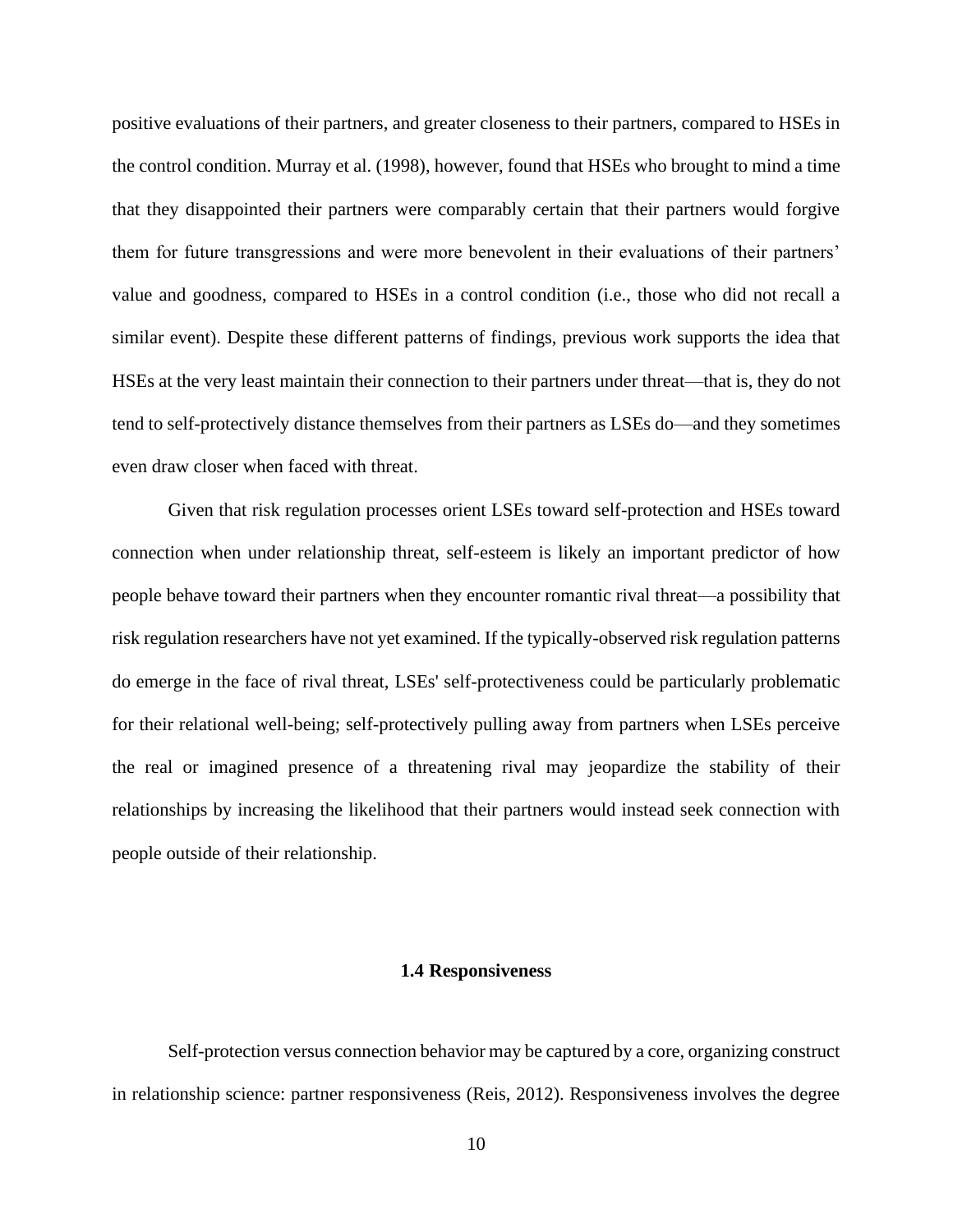to which people respond to their partners with care, understanding, and validation (Reis, Clark, & Holmes, 2004) and appears to represent Buss's (1988) understudied mate retention tactic of emphasizing love and care well. Given that responsiveness plays a critical role in the development and maintenance of intimacy (Reis & Shaver, 1988), the potential effects of rival threat and jealousy on responsiveness have important implications for relational wellbeing.

Some preliminary experimental evidence—albeit from a study employing a hypothetical paradigm—suggests that rival threat does, indeed, affect responsiveness (Walsh & Forest, 2017). Findings from an experiment employing an imagined rival threat and hypothetical response paradigm revealed that romantically-involved high threat condition participants (i.e., participants who imagined that they overheard their partners reciprocate a rival's flirtation) replied less responsively—as rated by coders—to a hypothetical email disclosure from their partners, compared to low threat participants (i.e., participants who imagined that their partners politely rejected the rival's flirtation). State jealousy mediated this condition effect on responsiveness: Participants in the high (vs. low) threat condition felt more jealous, which, in turn, was associated with less responsiveness. These findings are noteworthy in light of Buss's (1988) finding that people report most frequently responding to jealousy by emphasizing their love and care for their partners.

Unexpectedly, in the aforementioned experiment, self-esteem did not moderate the direct effect of threat condition on responsiveness, the effect of threat condition on jealousy, or the indirect effect of threat condition on responsiveness via state jealousy (Walsh & Forest, 2017). On one hand, these findings may suggest that rivals represent a particularly potent threat to relationships—one that causes even HSEs, who tend to connect under threat—to pull away from their partners. On the other hand, HSEs may have decreased their responsiveness under high (vs.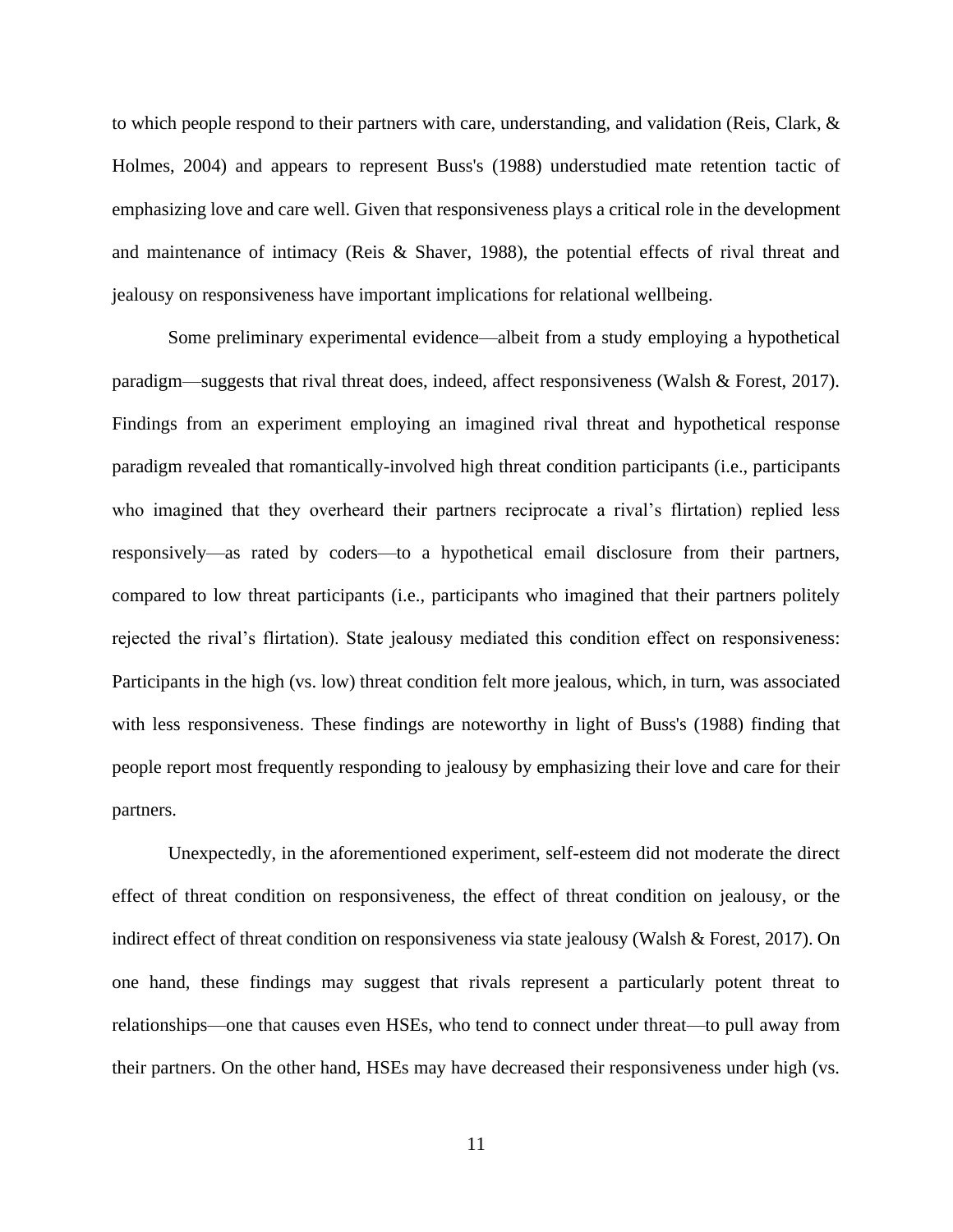low) threat because of the hypothetical nature of the study, during which participants were aware that their partners would not actually receive their response; when participants believe that their partners will actually receive their (un)responsive reply to their partners' real disclosure, however, HSEs may be less inclined to decrease their responsiveness. Accordingly, the current work further investigates the effect of rival threat on responsiveness, and examines the potential moderating role of trait self-esteem. In addition to these primary aims, the present research complements prior work on responsiveness. Whereas prior work has focused on how features of the support provider (e.g., Maisel & Gable, 2009) or relationship (e.g., Murray, Holmes, Bellavia, Griffin, & Dolderman, 2002) affect responsiveness, the current work examines a possible situational determinant of responsiveness: rival threat.

#### **1.5 The Current Study**

<span id="page-20-0"></span>In this experiment, I manipulated rival threat (high vs. low threat), measured state jealousy, examined targets' (of rival threat) responsiveness to their romantic partners, and assessed a potential moderator of responses to rival threat: target trait self-esteem. In accordance with risk regulation theory, I hypothesized that rival threat and self-esteem would interact to predict target responsiveness. Specifically, I predicted that: (a) LSEs would decrease their responsiveness when under high (vs. low) rival threat; and (b) HSEs would not decrease their responsiveness in the high (vs. low) threat condition and, if anything, would behave more responsively. I also predicted that state jealousy would mediate the relationship between threat condition and responsiveness for LSEs. Because LSEs are acutely sensitive to relationship threats and tend to self-protect when faced with threat (Murray, Rose, et al., 2002), I predicted that LSEs would feel more jealous in the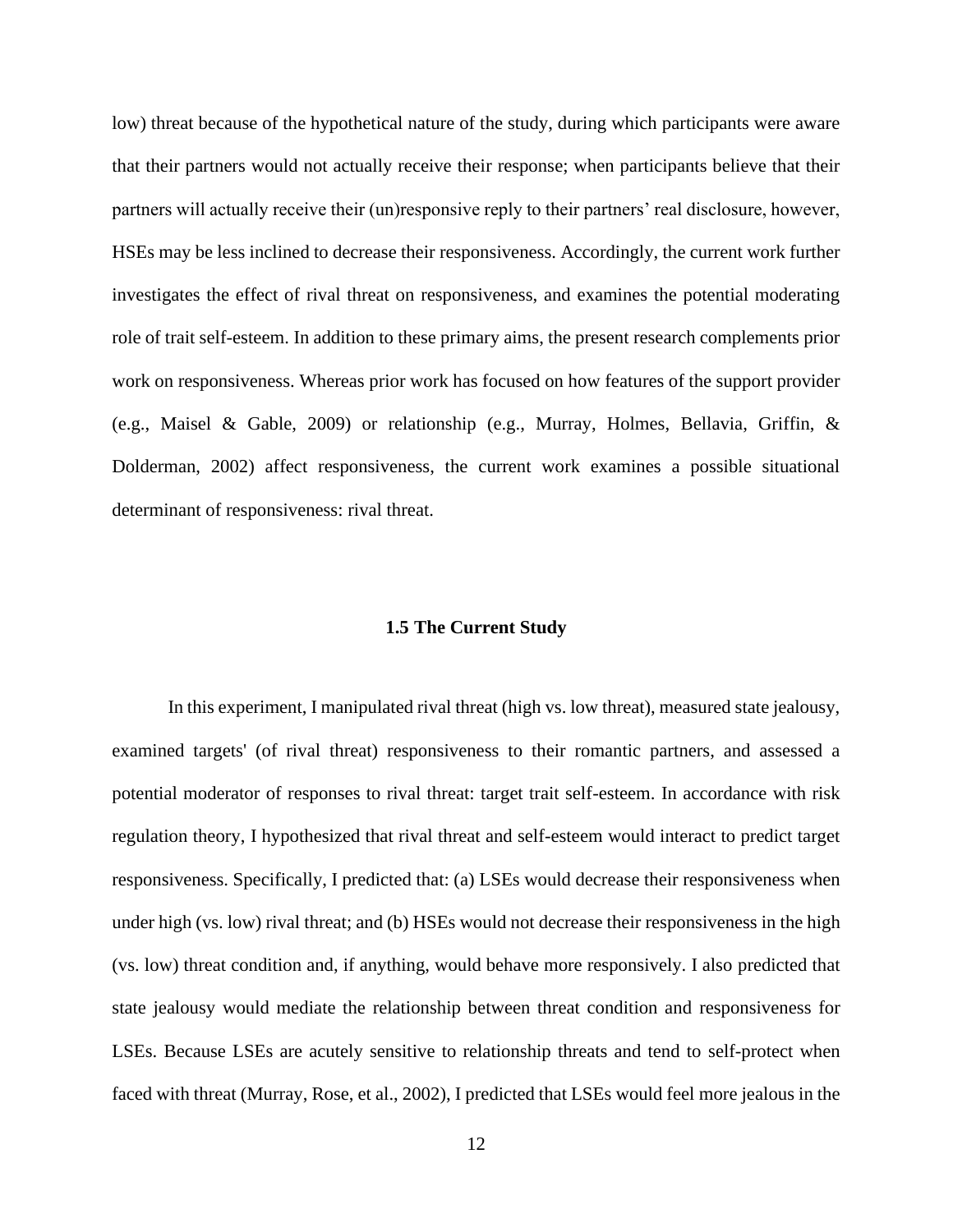high (vs. low) threat condition, and higher levels of jealousy would be associated with less responsive behavior. For HSEs, jealousy may not mediate the condition-responsiveness link: Although I predicted that HSEs would feel at least somewhat more jealous in the high (vs. low) threat condition, their state jealousy may not predict responsiveness. If jealousy were to predict responsiveness for HSEs, this association should be a positive one. These predictions are consistent with the tendency documented in the risk regulation literature for HSEs to remain connected or even draw closer to their partners when they experience relationship threats (Cavallo et al., 2012).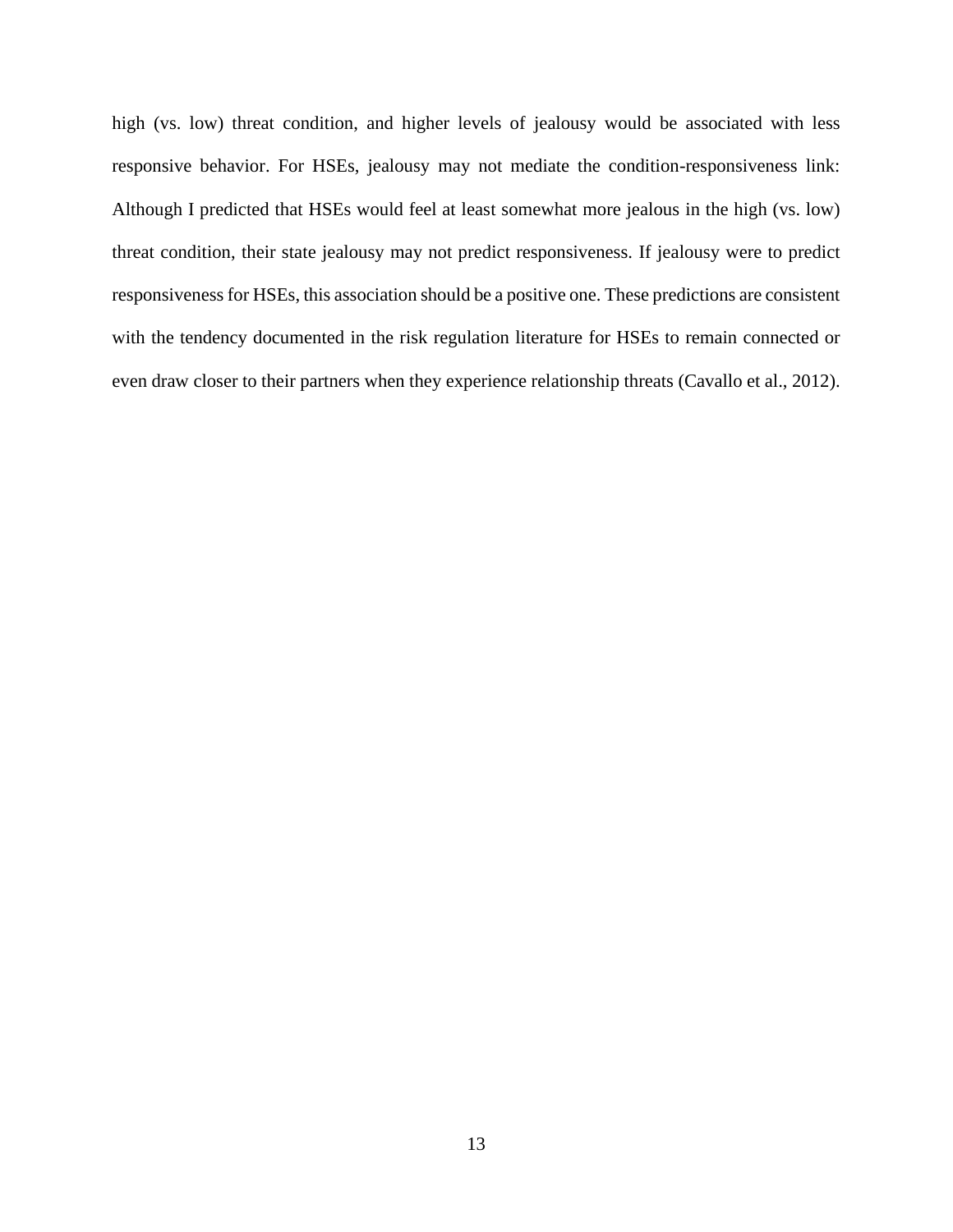#### **2.0 Method**

#### **2.1 Participants**

<span id="page-22-1"></span><span id="page-22-0"></span>One-hundred and thirty-seven romantic couples (*M* participant age  $= 19.91$  years; *SD*  $=$ 3.50; *M* relationship length = 17.41 months;  $SD = 33.95$ ) participated in a 90 minute lab study, ostensibly examining couple's perceptions of social targets and their communication styles. One hundred twenty-seven couples were exclusively dating, four were married, and one was casually dating (i.e., each member was dating multiple people). Five dyads did not agree about their relationship status.<sup>1</sup> Participants identified as White  $(74.09\%)$ , Asian  $(15.69\%)$ , Black  $(4.38\%)$ , Hispanic (2.19%), Biracial (2.55%), and Other (1.09%). Most were in heterosexual relationships (96.35%). At least one member of each couple was an undergraduate student at the University of Pittsburgh who was recruited from the psychology department subject pool (*n* = 126) or from flyers posted on campus (*n* = 11). In appreciation of their participation, participants received course credit or remuneration ranging from \$10 - \$15.<sup>2</sup>

<sup>1</sup> Participants' reports of their relationship status did not match for five dyads, such that (a) one member reported being married, whereas the other member reported exclusively dating his/her partner  $(n = 2)$ , (b) one member reported casually dating multiple people, whereas the other member reported exclusively dating his/her partner  $(n = 2)$ , and (c) one member reported being single, whereas the other member reported exclusively dating his/her partner  $(n = 1)$ . <sup>2</sup> Couple members who were part of the subject pool received credit hours, and their partners received \$10. Couples recruited outside of the subject pool received \$30 (\$15 per couple member) in appreciation of their participation.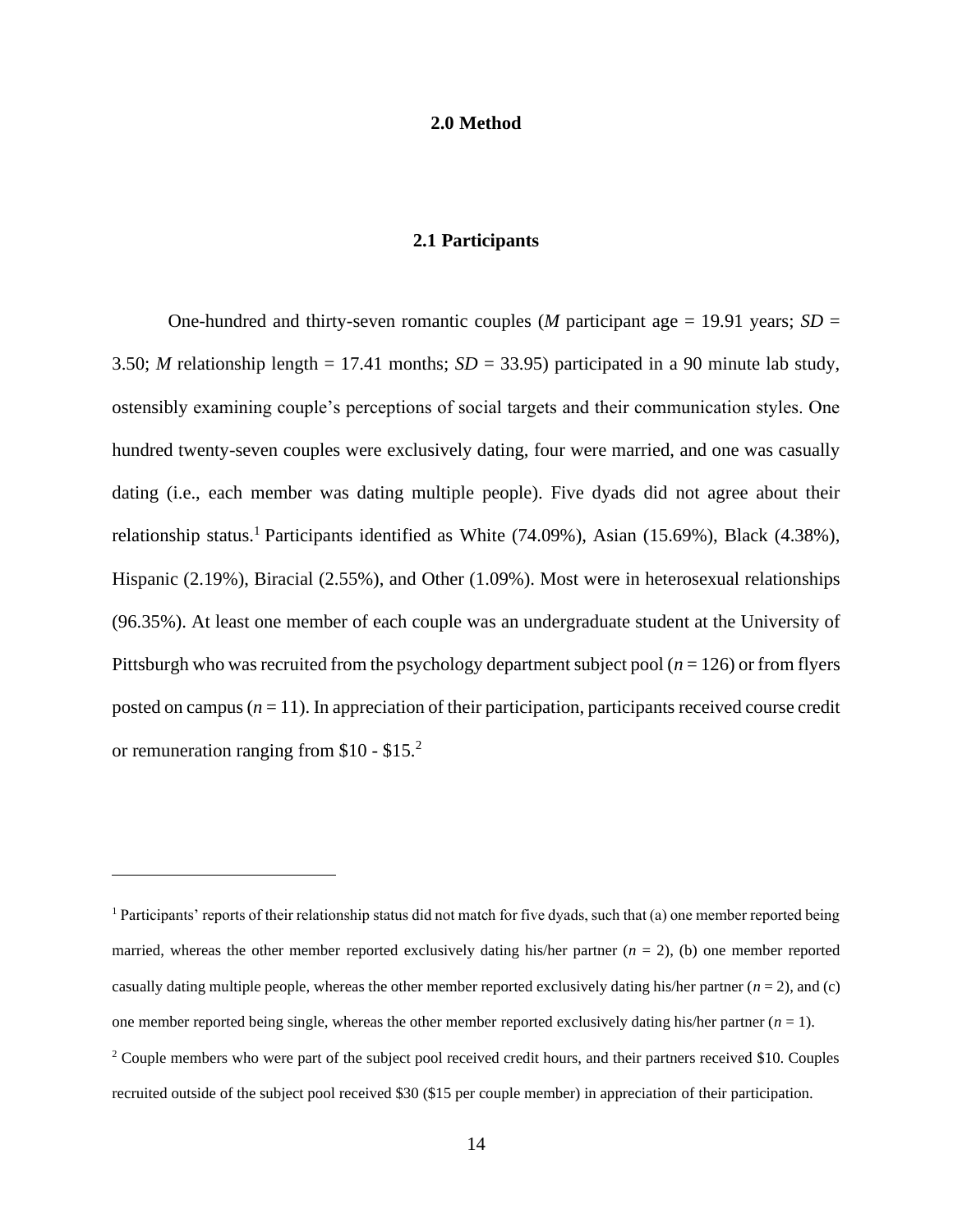#### **2.2 Overview**

<span id="page-23-0"></span>This study employed a 2 (rival threat condition: high vs. low) x continuous (target's trait self-esteem) between-groups design. Just prior to each couple's study appointment, one couple member was randomly assigned to the "target" of rival threat role (68 women, 69 men; *M* age = 19.74 years; *SD* = 3.46). The other couple member was, by default, assigned to the "partner" role (68 women, 69 men; *M* age = 19.87 years;  $SD = 3.66$ ). Each participant completed a measure of trait self-esteem. Couples were then randomly assigned to a rival threat condition (high threat couple  $n = 69$ ; low threat couple  $n = 68$ ). Through subterfuge, the rival threat manipulation was intended to lead targets to believe that their partners found an ostensible "other participant" (rival) either particularly desirable (high threat condition) or less desirable (low threat condition). Targets then self-reported their feelings of state jealousy before being given a chance to respond to a sad event disclosure from their partners—a task that enabled the assessment of targets' responsiveness.

Throughout the lab session, both targets and partners completed series of questionnaires that included many measures (e.g., related to individual differences, features of their relationships, and participants' perceptions of their video messages). In the text sections that follow, I describe only those measures relevant to the hypotheses being tested in this Master's thesis. Additional measures that were administered but are not relevant to the hypotheses being tested in this thesis are listed in footnotes.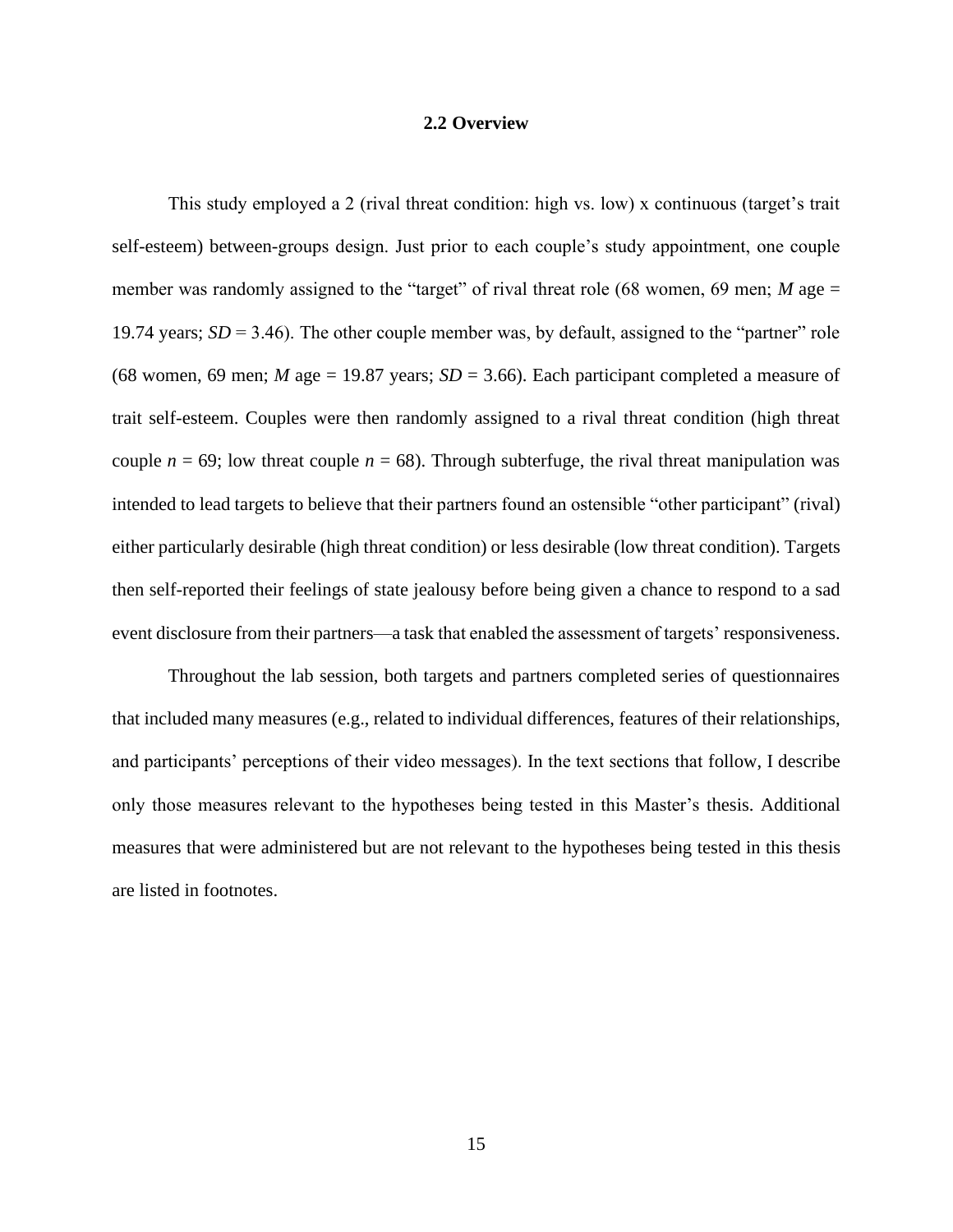#### **2.3 Procedure**

#### <span id="page-24-1"></span><span id="page-24-0"></span>**2.3.1 Lab Session**

Couples came to the lab, where a female experimenter obtained and documented informed consent with each couple in the observation room. The experimenter told couples that the study had two aims: (1) to investigate how couple members form impressions of social targets specifically strangers—based on the ways by which they learn information about the social target; and (2) to examine communication styles in couples. To this end, couples were told that one member of the couple would learn about a stranger (purportedly another study participant) by viewing a written profile that he/she had created, and the other couple member would learn about the same stranger by meeting him/her in person. Both couple members would then rate the stranger on several dimensions. In reality, the stranger was a fictitious person who served as the romantic rival, and only targets rated the rival ("stranger"). For the portion of the study that examined communication styles, couples were told that they could be asked to create a video message for their partners and potentially for the stranger. In reality, both targets and partners were asked to create a video message for each other, but only targets were asked to create a video message for the stranger.

Couple members then individually sat at one of two desks, which faced opposite directions. Once seated back-to-back, the target and partner independently completed the same series of paper questionnaires. The main purpose of these questionnaires was to obtain a measure of the target's self-esteem. Each participant completed the Rosenberg (1965) Self-Esteem Scale—a 10-item measure of trait self-esteem (e.g., "On the whole I am satisfied with myself" and "I take a positive attitude toward myself"; 1 = *very strongly disagree*; 9 = *very strongly agree*). Target self-esteem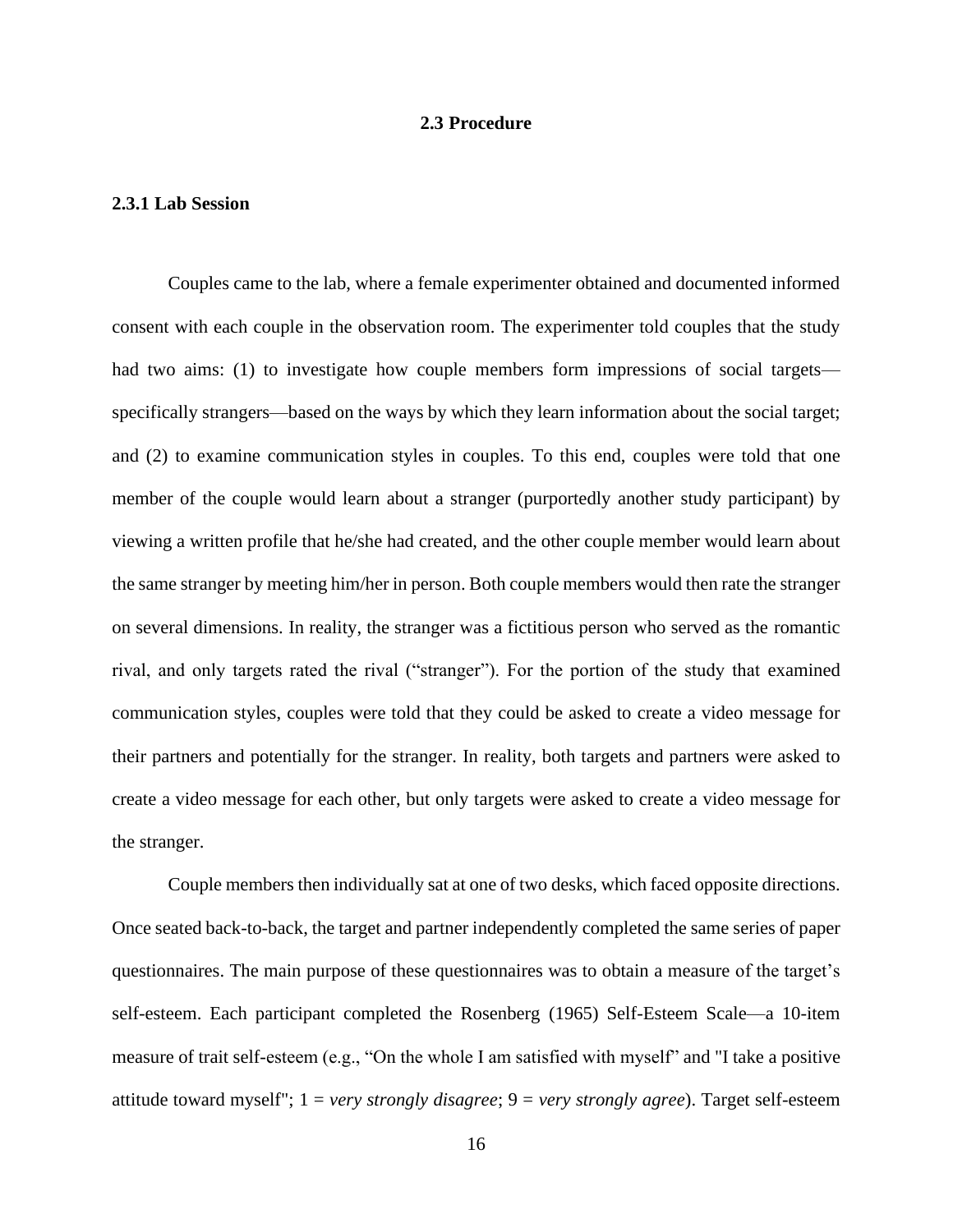scores ( $M = 6.99$ ;  $SD = 1.26$ ) were computed by averaging these ten items ( $\alpha = .87$ ), with appropriate items reverse-scored. A secondary purpose of these questionnaires was to ensure that participants met the eligibility requirement of being in a romantic relationship (participants who were single were not eligible for this study). To assess this, participants reported their relationship status: married, exclusively dating one person, dating two or more people, or single.<sup>3</sup>

Once both couple members completed this set of questionnaires, the experimenter proceeded to the rival threat manipulation. Adapting a procedure used by Murray and colleagues who manipulated targets' beliefs about their partners' perceptions of their faults (Murray, Rose, et al., 2002) and their unique value as romantic partners (Murray et al., 2009)—I attempted to manipulate targets' beliefs about their partners' perceptions of the rival's desirability as a romantic partner. To set the stage for the manipulation, couple members learned that they had been randomly assigned to the way in which they would learn about the stranger (in reality, one couple member had been randomly assigned to be the target of rival threat, thereby assigning the other member to be the partner). The experimenter explained that targets would read the stranger's profile to learn about him/her, and partners would have a face-to-face interaction with the stranger. The experimenter then escorted the partner to another lab room, ostensibly to meet with the stranger. However, no such meeting occurred; instead, the partner learned that the stranger unexpectedly had to leave the lab for a moment. While the partner waited for the stranger to return, the

<sup>&</sup>lt;sup>3</sup> In addition to assessing each couple member's trait self-esteem and relationship status, these questionnaires also included questions about participants' demographic information (e.g., age, ethnicity), as well as measures of the Big Five personality traits, regulatory mode, perceived relationship quality, attachment anxiety and avoidance, and chronic emotional capital. These measures are not relevant to the hypotheses being tested in this thesis, so they will not be discussed further.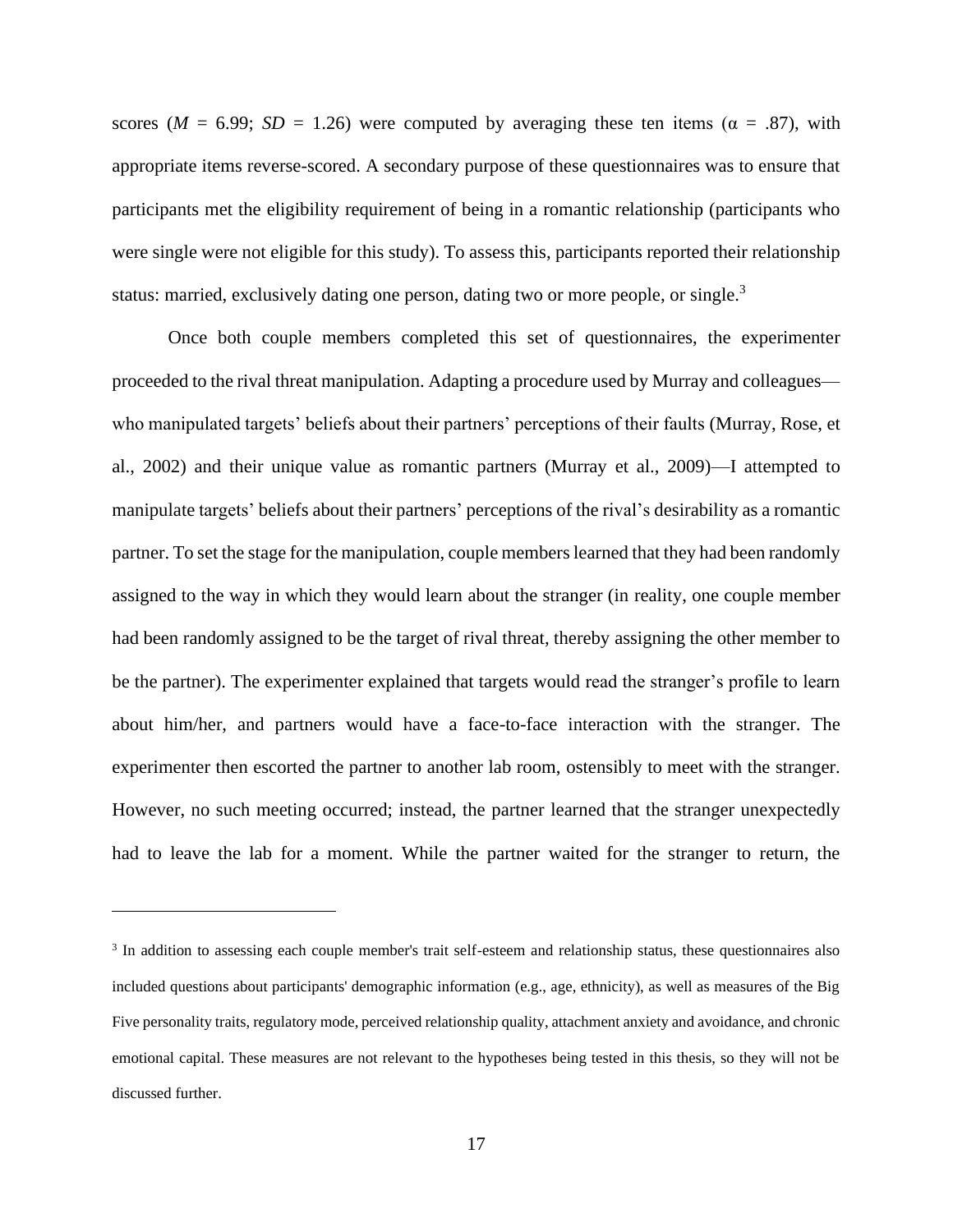experimenter asked the partner to select and briefly write about a topic for the disclosure that he/she would make to the target in the later portion of the study that examined communication. The experimenter provided the partner with pen and paper to jot down his/her disclosure topic.

Meanwhile, the target was exposed to the rival—the stranger who was ostensibly meeting with the partner—by viewing his/her profile. The profile displayed an attractive, single, Caucasian person who was the same sex as the target. Apart from the photo provided and sex indicated on the profiles, the female and male profiles were identical (see Appendix for the rival profiles). Each profile included a full-body photo of a real undergraduate student, who had posed in a lab room and had volunteered his/her image for use in research studies. Prior to data collection, thirty undergraduate coders (23 women, 6 men, 1 unreported*; M* age = 21.50 years; *SD* = 1.91), drawn from two psychology labs, had rated a sample of 19 photos (12 male photos; 7 female photos) for physical attractiveness and age, with the restriction that coders did not rate photos of individuals who were members of their own labs. Coders rated the degree to which the person in each photo was physically attractive  $(1 = not at all; 9 = extremely)$ , and estimated his/her age in years. Attractiveness scores were computed for each photo by averaging coders' ratings. I selected the most physically attractive male photo ( $M = 6.96$ ;  $SD = 1.02$ ) and female photo ( $M = 6.54$ ;  $SD =$ 1.20) to display on the rival profiles. Twenty-five coders (19 women, 5 men, 1 unreported) had rated the selected male photo, and 13 coders (9 women, 3 men, 1 unreported) had rated the selected female photo.<sup>4</sup> On average, coders estimated that the most attractive male was 20.18 years old (*SD* 

<sup>&</sup>lt;sup>4</sup> More coders rated the male photo ( $n = 25$ ) displayed on the rival profile than the female photo ( $n = 13$ ) because the selected female photo displayed a person who was a member of the same lab as some of the coders. Thus, these coders did not rate her photo.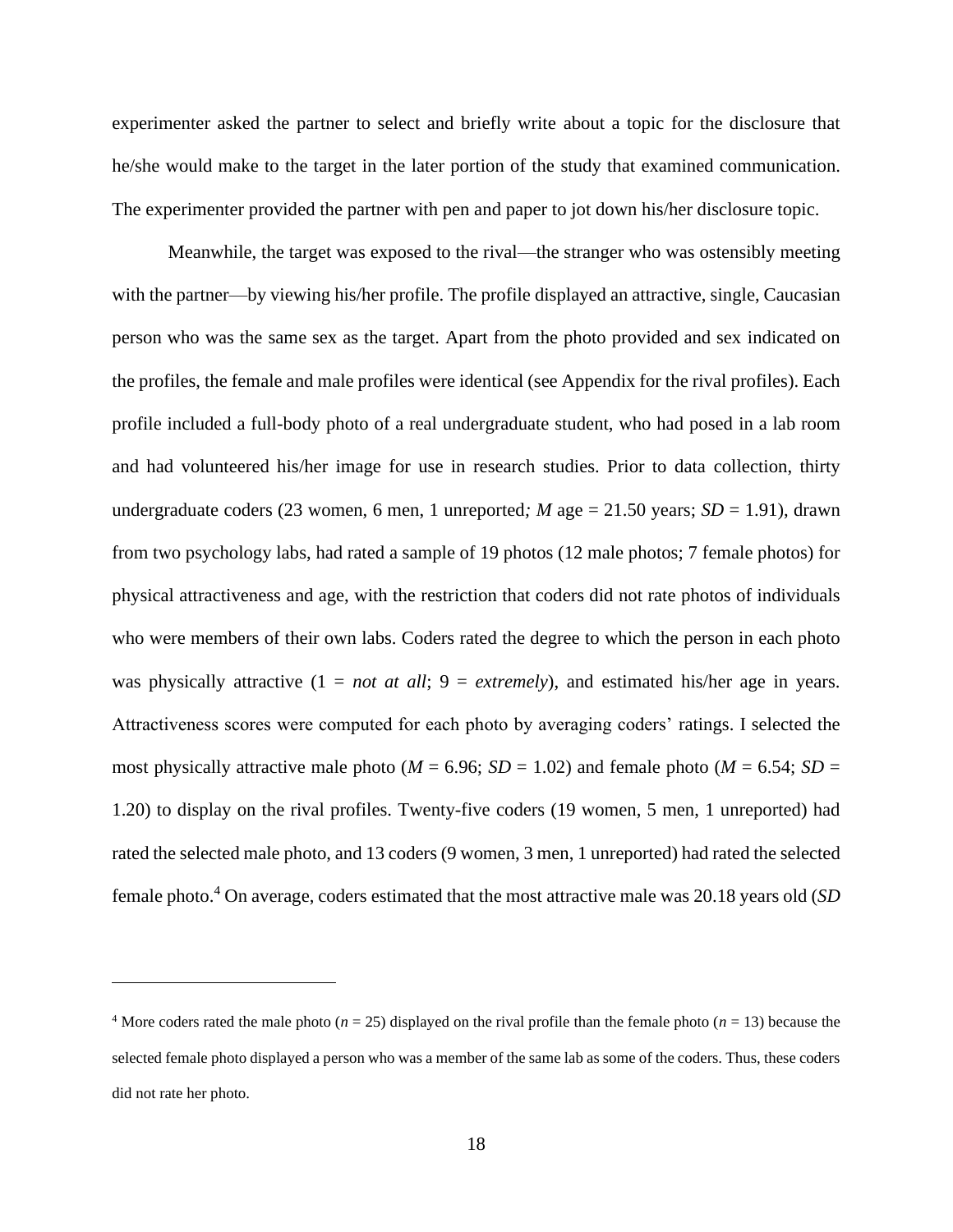= 1.59), and that the most attractive female was 19.85 years old (*SD* = 1.28). Dependent samples t-tests revealed that the male and female photos did not differ significantly from each other in physical attractiveness or estimated age, *t*s < 1.

After targets had viewed the rival profile for five minutes and the experimenter had collected the profile, partners rejoined targets in the observation room. A key component of the rival threat manipulation then occurred: The experimenter delivered identical envelopes to participants, which contained writing tasks designed to manipulate the target's perception that the partner found the rival more or less desirable as a potential romantic partner. To this end, both couple members completed ostensibly identical tasks while seated back-to-back, similar to the procedure used by Murray et al. (2002). In reality, the target's and partner's writing tasks differed. Targets in both conditions received the following written instructions:

Please list qualities about the stranger that make him/her a desirable romantic partner. There is no need to write more than one appealing quality about the stranger, if that is all that comes to mind. Once you are finished, fold this piece of paper and put it back in its envelope.

Targets expected that their partners were completing this same writing task, but partners actually received different instructions, which varied depending on the couple's randomly assigned threat condition.<sup>5</sup> Partners in the low threat condition received instructions to list five items in their bedrooms/dorms, so that partners would quickly finish the task. In this way, targets should have had reason to believe that their partners found the rival relatively unattractive as a romantic partner. In contrast, partners in the high threat condition received instructions to list as many items in their

<sup>&</sup>lt;sup>5</sup> In order to randomly assign each couple to a rival threat condition, I ordered identical envelopes that contained the appropriate partner writing task, which the experimenter administered during the experiment. In this way, the experimenter remained blind to rival threat condition until the manipulation had already occurred.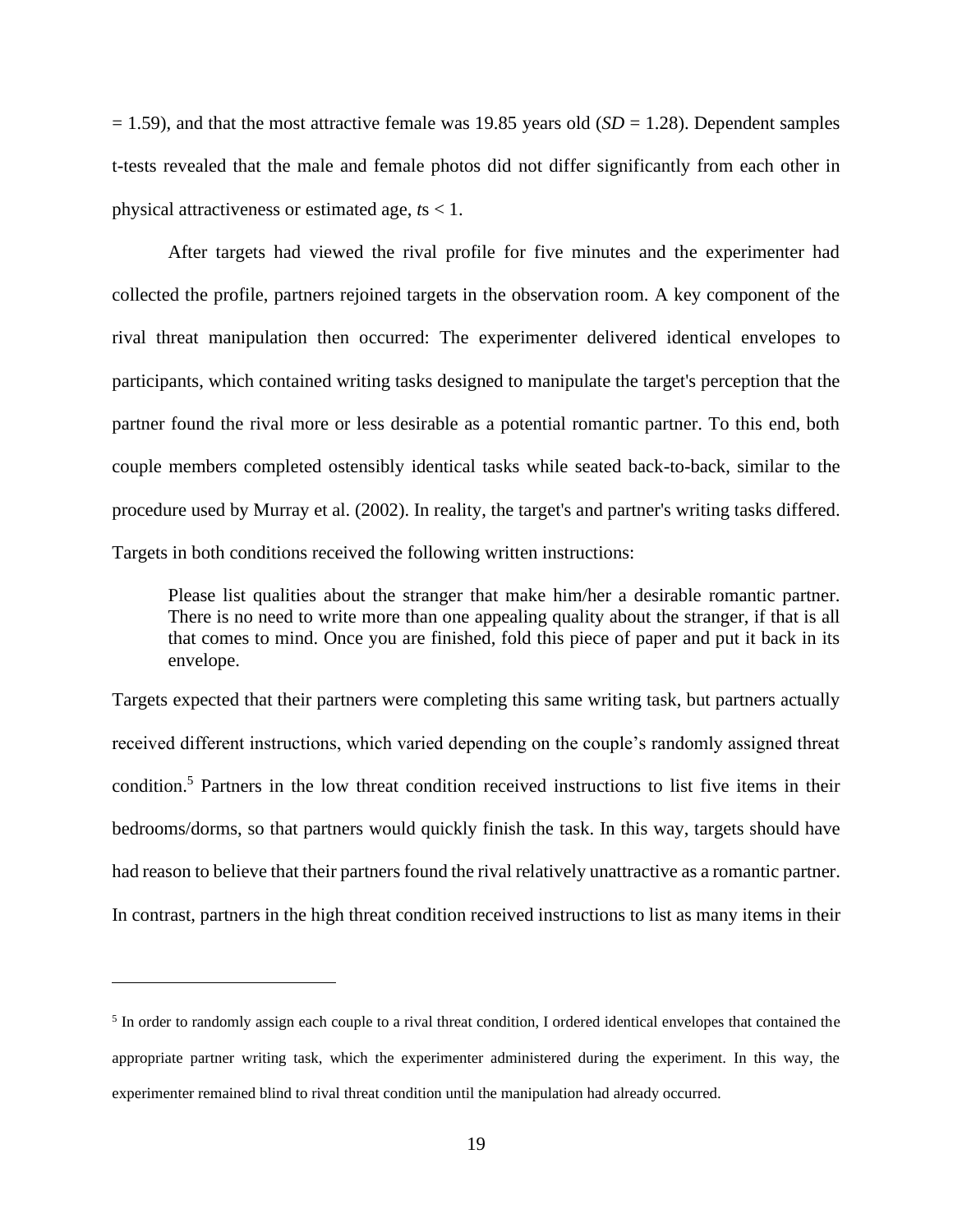bedrooms/dorms as they could recall (a minimum of 25 items was required), so that partners would spend a good deal of time on the task. Consequently, targets should have had reason to believe that their partners found the rival quite attractive. To ensure that targets noticed how long partners spent on the task, the task featured audible signals of the partners' progress: Participants wrote with pencils that scratched against their desks, and the task instructions prompted participants to fold and place their completed tasks back in their envelopes. The experimenter surreptitiously recorded the amount of time that participants spent writing, which served as the first manipulation check that partners in the high (vs. low) threat condition indeed wrote for a longer period of time. The experimenter ended the task either when both couple members finished the writing task or after five minutes had elapsed.

After the rival threat manipulation, partners were escorted back to the other lab room where they made a video-recorded disclosure for targets to later watch. Under the guise of a task examining couples' communication styles, partners were asked to talk about an emotionally upsetting event that they had experienced within the last year, which did not involve their relationships with the targets.<sup>6</sup>

While partners made their disclosures and responded to questionnaires, targets completed a series of computer-based questionnaires. The main objectives of administering these questionnaires were to obtain a measure of the targets' state jealousy—in order to examine its potential mediating role in subsequent analyses—and to collect two additional manipulation checks. Targets first rated the degree to which they felt "jealous" and "threatened" (1 = *very slightly* 

<sup>6</sup> After making their disclosures, partners responded to questions about their disclosure videos, their expectations about how responsive their partners (i.e., targets) would be, and their own state relationship quality.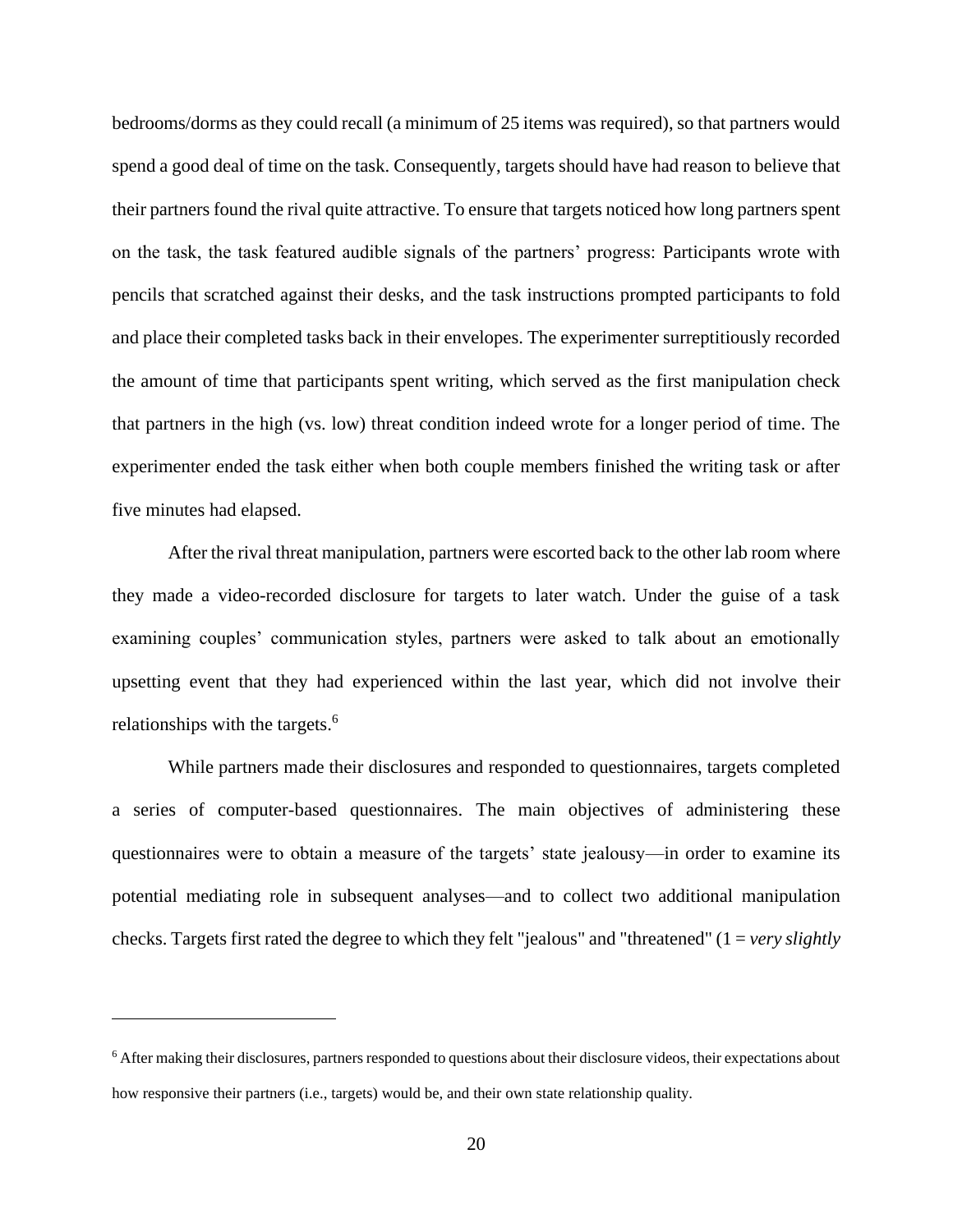*or not at all*;  $5 =$  *extremely*). Ratings of "jealous" and "threatened,"  $r(135) = .54$ ,  $p < .01$ , were averaged to create an index of state jealousy. Targets then estimated the number of desirable qualities that their partners listed about the rival during the writing task. Targets' estimates served as the second manipulation check that confirmed that targets in the high (vs. low) threat condition recognized that their partners listed more qualities about the rival. Targets also completed a 6-item measure ( $\alpha$  = .73) of their beliefs about their partners' attitudes about the rival. For this measure, targets rated the degree to which they believed that their partners thought the rival possessed a variety of positive traits: smart, funny, attractive, interesting, likable, and extroverted (1 = *very strongly disagree*; 9 = *very strongly agree*). Responses were averaged across all six items to create a desirability composite, which served as a final manipulation check that ensured that targets in the high (vs. low) threat condition thought that their partners found the rival more desirable.<sup>7</sup>

Targets then watched their partners' video-recorded disclosures. Targets were surreptitiously video-recorded while they watched their partners' disclosures, in order to later assess targets' immediate, non-verbal responses to their partners' disclosures; however, this measure is beyond the scope of this thesis and will not be discussed further. Next, targets created a video-recorded response message for their partners (from which the main dependent variable, target responsiveness, was coded). To create the perception that their responses were of consequence, targets were told that their partners would see their response video-messages.

<sup>&</sup>lt;sup>7</sup> In addition to these items, participants responded to additional items that will not be discussed here: They reported the number of qualities they listed about the rival during the writing task, their impressions of the rival's positive attributes, and their current positive and negative affect.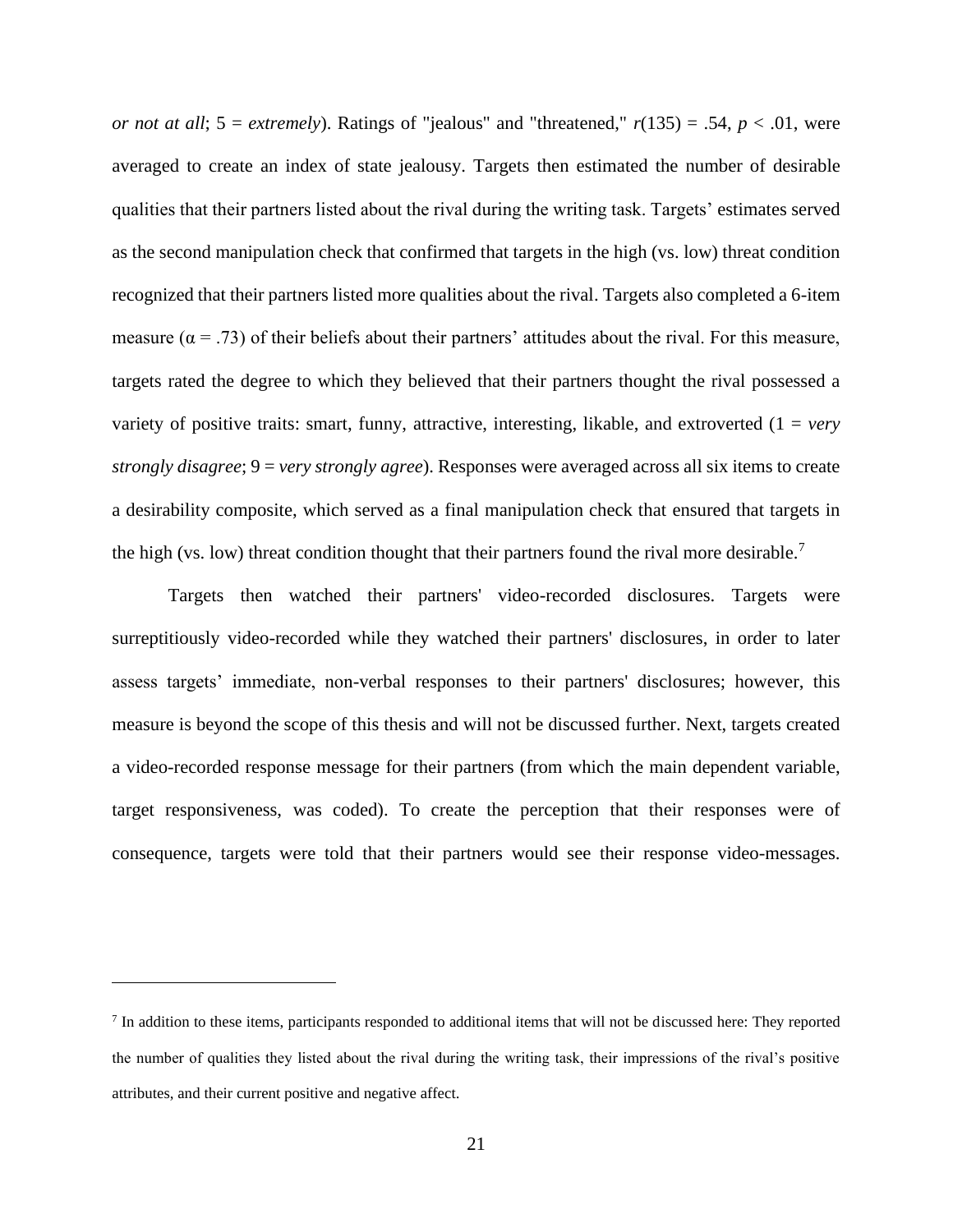However, responses were never shown to partners to avoid potential harm that partners might have incurred in the case that the experimental manipulation led some targets to behave unresponsively.

After targets created their response video-messages, they responded to an 11-item measure ( $\alpha$  = .85) of their own responsiveness ("self-reported responsiveness").<sup>8</sup> Targets responded to the self-reported responsiveness items (e.g., "How caring was your reply to your partner?" and "How much interest in your partner's disclosure did you express in your response message?") on a 9-point scale (1 = *not at all*; 9 = *extremely*). Self-reported responsiveness scores, which served as a secondary dependent variable, were computed by averaging responses to these items. Targets then engaged in an exploratory task: They introduced themselves to the rival via video-message and answered questions about their messages.<sup>9</sup> This task is not relevant to the hypotheses being tested in this thesis, but data obtained in this task will be coded for future investigations of targets' behavioral responses to rivals.

Finally, partners rejoined targets in the observation room, and participants independently provided written answers to a series of questions that gauged their insights into the study's true purpose and suspicion about the study tasks or the rival. The experimenter then debriefed each couple, revealing all deception, and emphasizing the facts that the rival was fictitious and that partners did not actually write about the rival's desirable qualities in the writing task. Following the debriefing, each couple member independently completed a relationship affirmation task,

<sup>&</sup>lt;sup>8</sup> In addition to reporting how responsive targets thought they were in their response videos, targets also reported their perceptions of their partners' disclosure videos on several dimensions (e.g., positivity, negativity) and rated their own state relationship quality.

<sup>&</sup>lt;sup>9</sup> Targets responded to questions about their motives while creating their video-messages to the rival and about their own perceptions of the contents of the video message to the rival.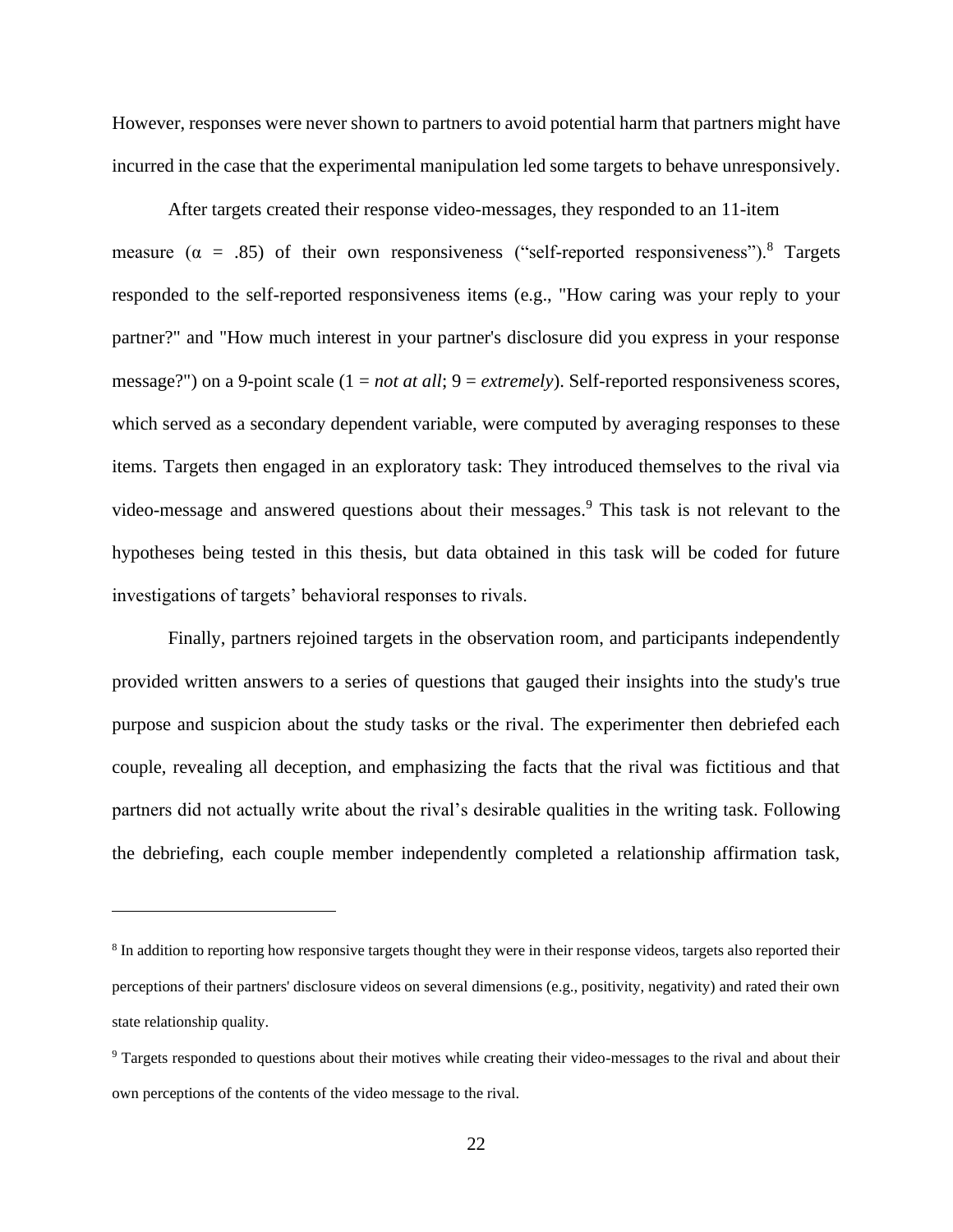which involved selecting a value that they and their romantic partner shared (e.g., art, social life) and explaining why the chosen value was important to them (Lomore, Spencer, & Holmes, 2007). This task was intended to alleviate any negative feelings that the study tasks may have elicited.

#### <span id="page-31-0"></span>**2.3.2 Coding Phase**

Three trained coders—blind to the study hypotheses, each couple's rival threat condition, and each target's self-esteem—independently rated each couple's set of video-recordings. Coders rated each couple's set of disclosure and response videos before coding the next couple's set of videos (i.e., coders rated each target's response video immediately after rating his/her partner's disclosure video). This enabled coders to better gauge responsiveness because they were aware of the disclosure content to which each target responded.

Because theory and research suggest that responsiveness varies as a function of features of the disclosure (e.g., Laurenceau, Barrett, & Pietromonaco, 1998; Reis and Shaver, 1988), coders rated features of partners' disclosure videos on three dimensions: positivity, negativity, and expressivity. Controlling for these disclosure features is important because targets did not respond to the same disclosure. Using a scale that ranged from 1 (*not at all*) to 9 (*a great deal*), coders rated disclosure positivity (interrater  $\alpha = .83$ ; "How much positivity did the partner express in his/her message?"), and negativity (interrater  $\alpha = .75$ ; "How much negativity did the partner express in his/her message?"). Coders also rated disclosure expressivity with two items, *r*(125) = .68, *p* < .01: "How emotionally expressive was this message?" and "How open and self-revealing was this message?" (1 = *not at all*; 9 = *extremely*). These items were averaged across the three coders to create expressivity scores (interrater  $\alpha = .77$ ). Additionally, a fourth coder timed the duration of each disclosure video.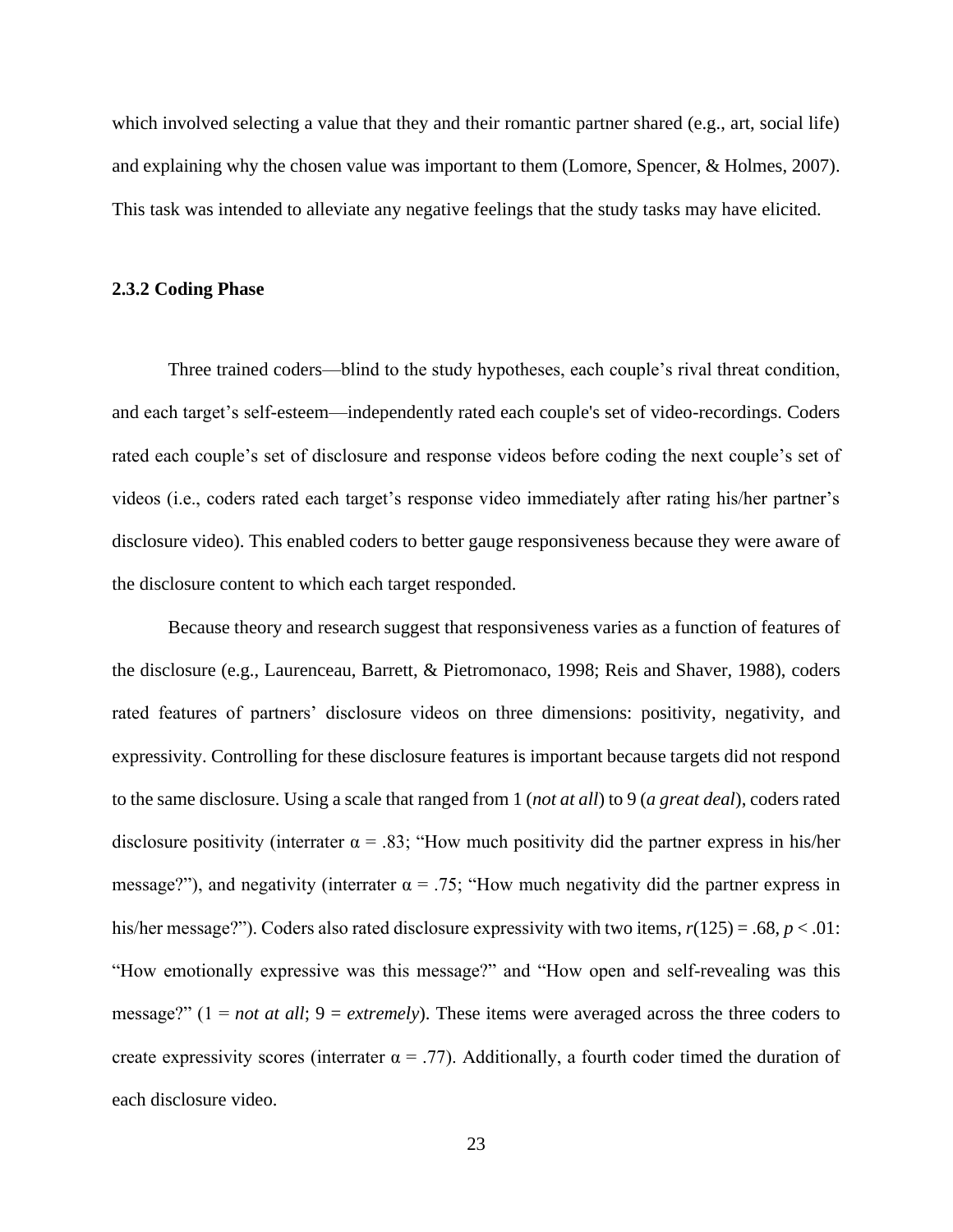For targets' response videos, the same three coders—who also rated disclosure positivity, negativity, and expressivity—rated each video-message for responsiveness. Coders rated responsiveness with seven items—which parallel the self-reported responsiveness items that targets had completed—such as "How concerned does this person seem about his/her partner?" and "How interested does this person seem in his/her partner's disclosure?"  $(1 = not at all; 9 =$ *extremely*). Coders' ratings for this 7-item ( $\alpha$  = .90) responsiveness measure (interrater  $\alpha$  = .84) were averaged to compute a coder-rated responsiveness score for each target.<sup>10</sup>

 $10$  For three couples, one coder knew either the partner or target displayed in the video-recordings. In these cases, disclosure feature and responsiveness ratings were computed by averaging the other two coders' ratings.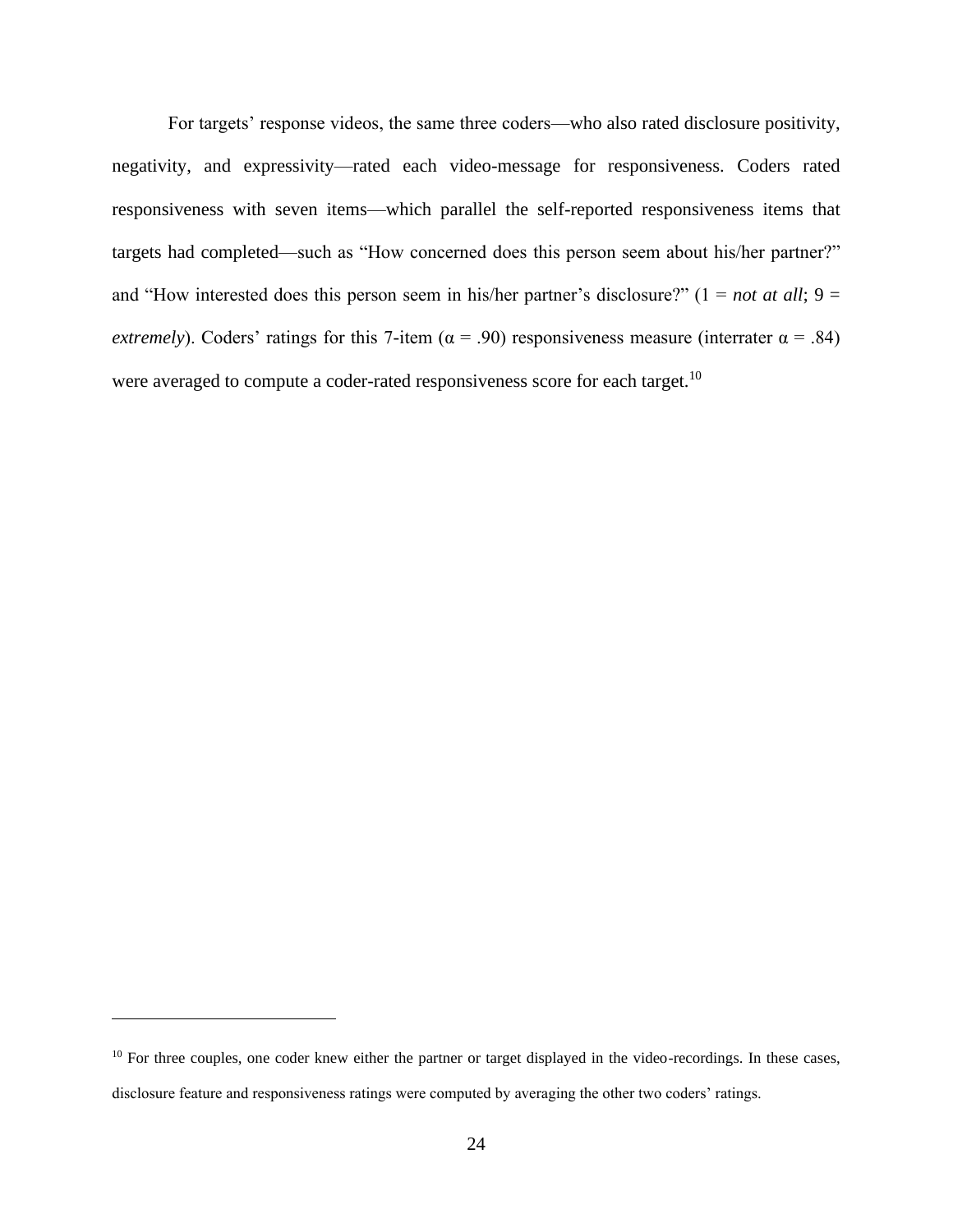#### **3.0 Results**

<span id="page-33-0"></span>Data from nine couples were excluded from analyses (low threat condition  $n = 6$ ; high threat condition  $n = 3$ ): Five couples were excluded because targets expressed suspicion about the study hypotheses, two because targets expressed suspicion about the existence of the rival, one because a technical failure resulted in an excessive time lag between the manipulation and dependent variable measurement, and one because the target reported being single. Thus, the final sample comprised 128 couples (low threat  $n = 62$ ; high threat  $n = 66$ ). In addition, four response videos from the low threat condition and three response videos from the high threat condition are missing due to technical failure. Degrees of freedom vary throughout the analyses because some participants did not answer some questions.

Unless otherwise noted, I conducted linear regression analyses predicting each dependent variable from dummy-coded condition  $(0 = low$  threat;  $1 = high$  threat) and mean-centered selfesteem (entered in Block 1), and their interaction (entered in Block 2).<sup>11</sup> Although this study involved couples as participants, regression analyses (vs. hierarchical linear modeling) are appropriate for testing the particular hypotheses presented in this thesis because I collected dependent variable measures from only one member of each couple—the target (Huta, 2014). However, in order to account for the influence that I expected the partner's (expressive) behavior to have on the target's (responsive) behavior—which constituted my main dependent variable—I

 $<sup>11</sup>$  In addition to analyses reported here, I also ran analyses including gender and its two-way and three-way interactions</sup> with self-esteem and condition on each assessed outcome. Only one three-way interaction emerged, which is reported in a footnote. No other two-way or three-way interactions involving gender emerged.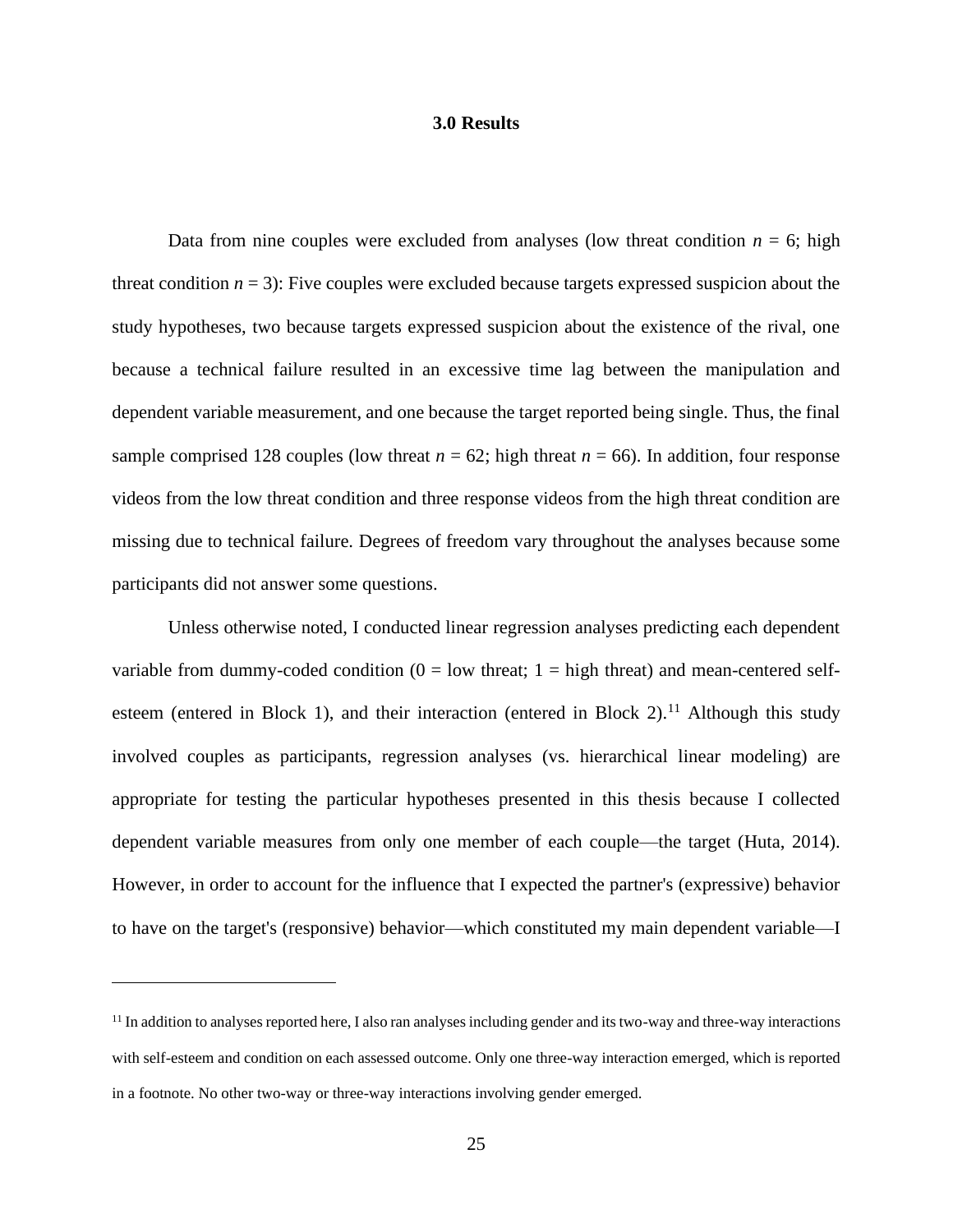planned to control for features of the partner's disclosure in my analyses examining partner responsiveness as an outcome. Although target self-esteem was a continuous measure, for ease of reporting, I refer to targets with relatively higher self-esteem scores as HSEs, and targets with relatively lower self-esteem scores as LSEs.

#### **3.1 Manipulation Checks**

<span id="page-34-0"></span>Before testing the main hypotheses, I examined each manipulation check to ensure that targets in the high (vs. low) threat condition thought that their partners found the rival more appealing. Although I anticipated main effects of rival threat condition on each manipulation check, I ran models including condition, self-esteem, and their interaction to ensure that these interactions did not unexpectedly emerge.

The first manipulation check—the duration of time partners wrote during the writing task—indicated whether partners enacted the behavior that the manipulation was intended to affect. As expected, the aforementioned regression revealed a strong main effect of condition: Partners in the high threat condition wrote for a longer period of time (estimated  $M = 247.27$ ) seconds;  $SE = 5.19$ ) than partners in the low threat condition (estimated  $M = 63.00$  seconds;  $SE =$ 5.35),  $β = .91$ ,  $t(125) = 24.70$ ,  $p < .001$ ,  $d = 4.42$ . Neither a main effect of self-esteem, nor the Condition X Self-Esteem interaction emerged, *t*s < 1.62.

The second manipulation check indicated whether targets perceived that their partners wrote few versus many items during the writing task. Similar to the first manipulation check, the anticipated main effect of condition emerged: Targets in the high threat condition estimated that their partners listed more qualities about the rival (estimated  $M = 6.67$ ;  $SE = 0.35$ ) than did targets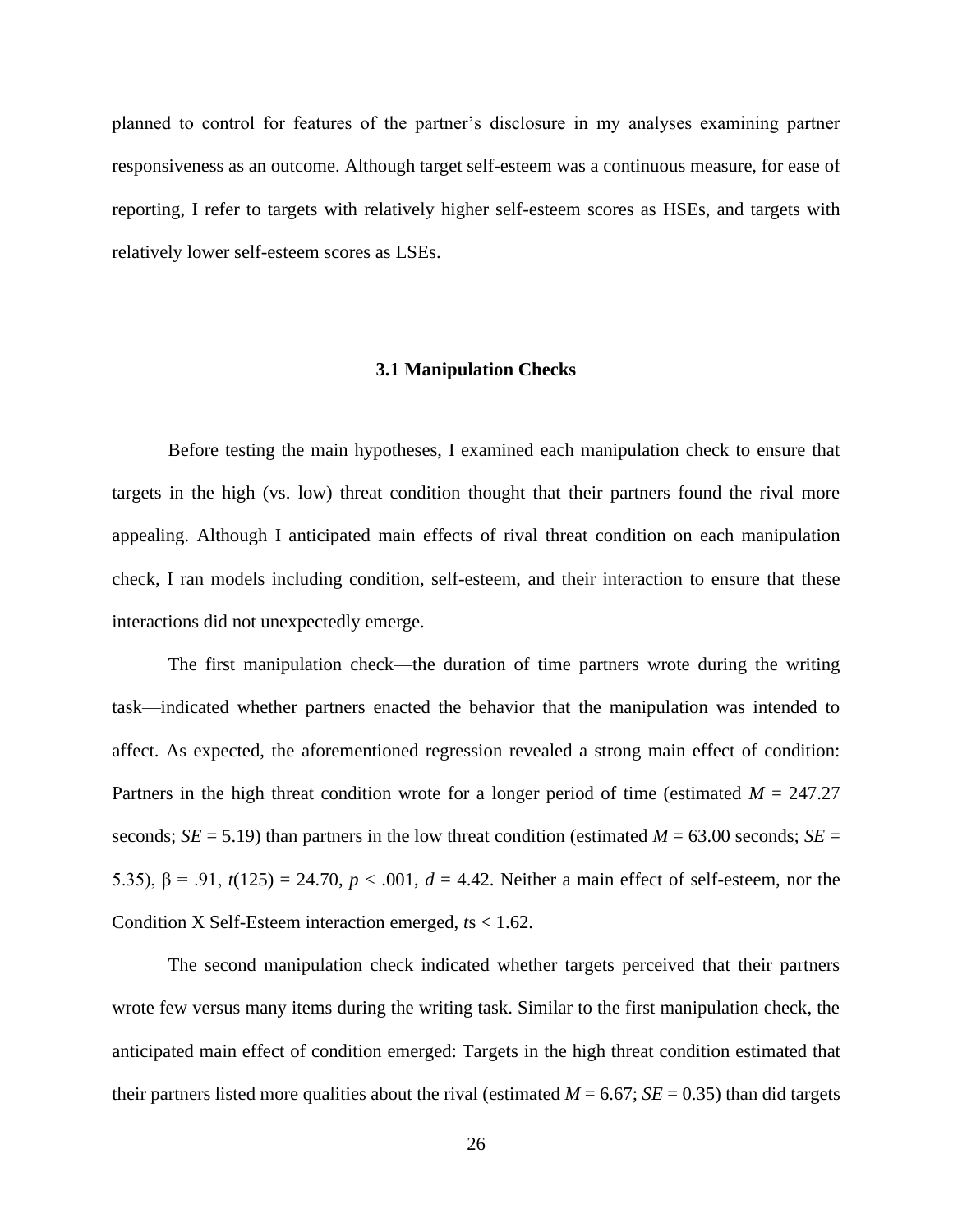in the low threat condition (estimated  $M = 3.32$ ;  $SE = 0.35$ ),  $\beta = .53$ ,  $t(118) = 6.83$ ,  $p < .001$ ,  $d =$ 1.26. Again, no effects of self-esteem or the Condition X Self-Esteem interaction emerged, *t*s < 1.52.

The final manipulation check indicated whether the rival threat manipulation shaped targets' beliefs about partners' perceptions of the rival's desirability. I expected that targets in the high threat condition would report thinking that their partners found the rival more desirable than would targets in the low threat condition. I ran the usual regression model to predict the desirability composite, which was computed by averaging 6 items that asked targets to estimate how their partners would rate the rival on a variety of positive dimensions (e.g., smart, attractive). Unexpectedly, the regression revealed no main effect of condition on this variable, *t* < 1.16. Neither the main effect of self-esteem nor the Condition X Self-Esteem interaction emerged as significant predictors of the desirability composite,  $ts < 1.^{12}$ 

It is possible that the regression predicting the desirability composite failed to show the anticipated effects because the composite included traits (e.g., extroverted) that targets may not have seen as central to romantic desirability. To explore this possibility, I examined correlations

 $12$  In an analysis that included gender and its interactions with self-esteem and condition, an unexpected main effect of gender emerged on the desirability composite: Female targets reported believing that their partners found the rival more desirable (estimated  $M = 6.98$ ;  $SE = .11$ ) than male targets (estimated  $M = 6.48$ ;  $SE = .11$ ),  $\beta = .27$ ,  $t(125) = 3.13$ ,  $p = .002$ ,  $d = 0.56$ . Because two different photos were used in this study (one of a male that male targets received, and one of a female that female targets received), this finding may suggest that participants found the female profile more desirable than the male profile. Alternatively, or in addition, it is possible that female targets perceived that their partners found the rival more desirable, compared to male targets. No two-way or three-way interactions with gender emerged on the desirability composite.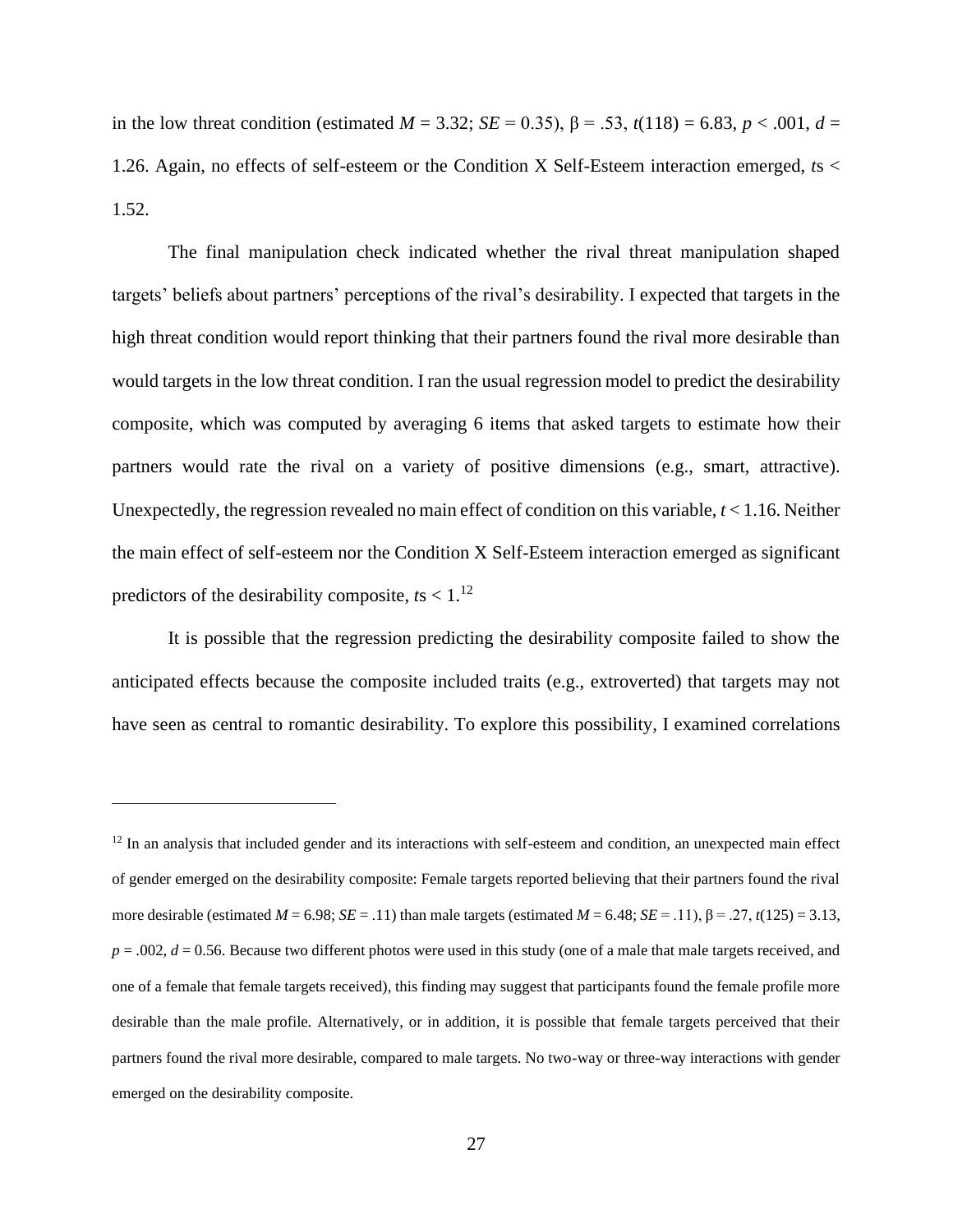between the first two manipulation checks, the desirability composite, and each item from the desirability composite, which are reported in Table 1. As intended, the length of time that partners wrote during the writing task was positively associated with targets' estimates of the number of qualities partners listed about the rival, but only one desirability composite item was associated with both of these manipulation checks: targets' beliefs about their partners' perceptions of rival attractiveness. A regression predicting the attractiveness item from condition, target self-esteem, and their interaction revealed no main effect of self-esteem and no Condition X Self-Esteem interaction, *t*s < 1.45. For the predicted condition effect, the pattern of means was in the predicted direction (high threat condition estimated  $M = 6.08$ ,  $SE = .22$ ; low threat condition estimated  $M =$ 5.55, *SE* = .23), but the difference between conditions was not significant,  $\beta$  = .15,  $t(124)$  = 1.67,  $p = .097, d = 0.30^{13}$ 

Taken together, these manipulation check analyses suggest that although the manipulation successfully affected partners' behavior (i.e., how long partners spent writing) and targets' perceptions of the number of the rival's desirable qualities their partners described in the ways that I had anticipated, the manipulation may not have altered a key perception: targets' beliefs about

<sup>&</sup>lt;sup>13</sup> An unexpected three-way interaction with gender, self-esteem, and condition emerged on the attractiveness item of the desirability composite,  $β = -.34$ ,  $t(119) = -1.91$ ,  $p = .058$ ,  $d = 0.35$ . The two-way Condition X Gender interaction was marginally significant for LSEs (-1 *SD*),  $β = .37$ ,  $t(119) = -1.70$ ,  $p = .09$ ,  $d = 0.31$ , but not for HSEs (-1 *SD*),  $t <$ 1.04. In the high threat condition, LSE women thought that their partners found the rival more attractive than LSE men,  $\beta = .39$ ,  $t(119) = 2.25$ ,  $p = .03$ ,  $d = 0.41$ . However, in the low threat condition, LSE targets' beliefs about how attractive their partners found the rival did not vary with gender,  $t < 1$ . LSE women thought that their partners found the rival somewhat more attractive in the high (vs. low) threat condition,  $β = .30$ ,  $t(119) = 1.84$ ,  $p = .07$ ,  $d = 0.34$ . In contrast, no simple effect of condition emerged for LSE men, t < 1.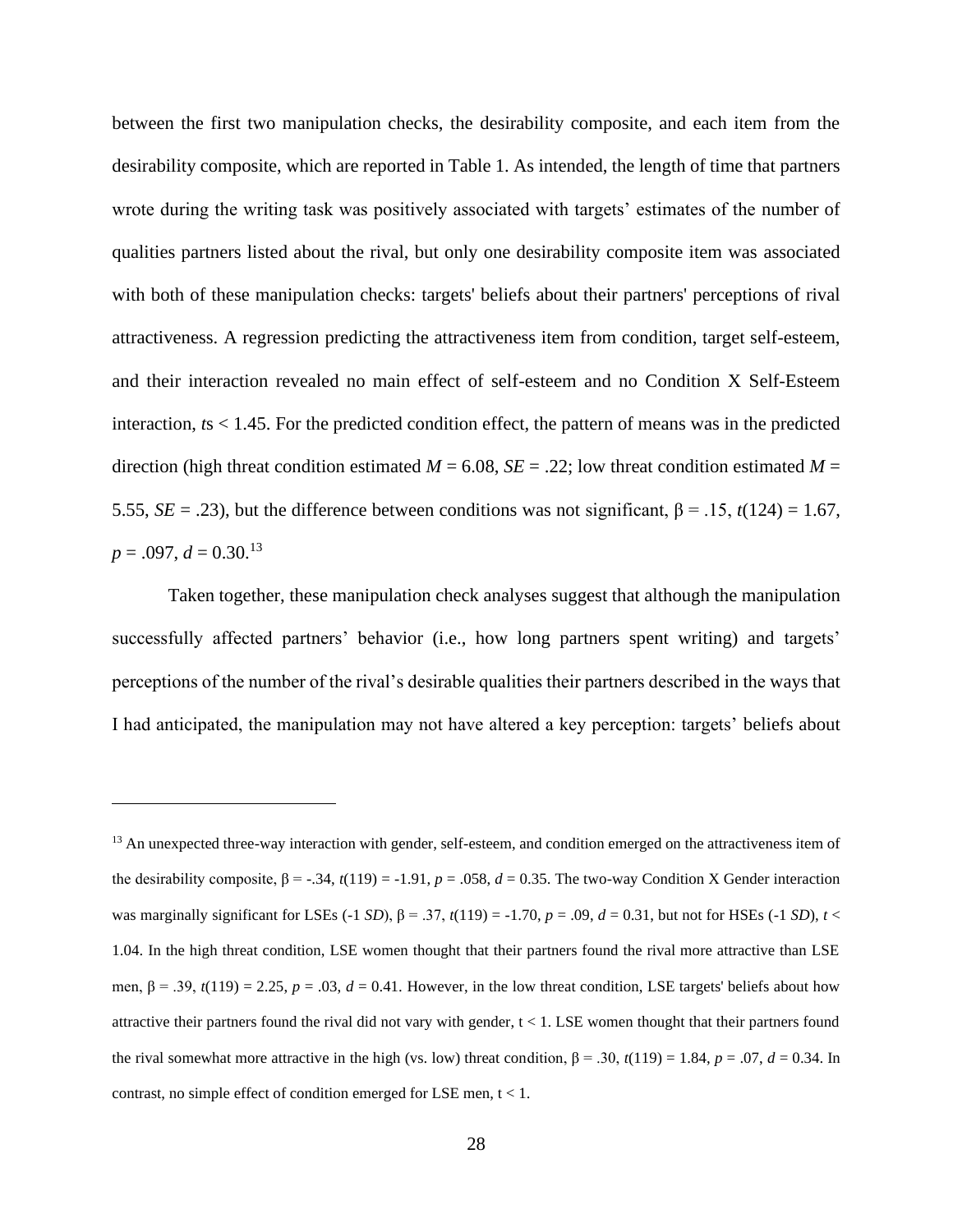how desirable their partners found the rival. The lack of a condition effect on the overall perceived general desirability of the rival and the marginally significant effect of condition on targets' perceptions about how attractive their partners found the rival each suggest that the manipulation likely did not provide as strong of a manipulation of rival threat as I had intended.

#### **3.2 State Jealousy**

<span id="page-37-0"></span>I proceeded to examine targets' affective response to rival threat: jealousy. Although for the earlier manipulation checks, I predicted main effects of condition, I expected that target selfesteem might moderate condition effects on jealousy. Specifically, I predicted that LSEs would feel more jealous in the high (vs. low) threat condition, whereas HSEs' jealousy levels would be less affected by condition. State jealousy composite scores ( $M = 1.30$ ;  $SD = 0.63$ ) demonstrated problematic right skew (skewness  $= 3.20$ ;  $SE = .22$ ), with 68% of scores at the low end-point of the scale. Additionally, state jealousy residuals were markedly heteroskedastic, thereby violating the linear regression assumption of homoscedasticity. No transformation—including the logarithmic, square-root, and reciprocal transformations—would correct for the observed heteroskedastic residuals, rendering analyses using linear regression inappropriate. Although methodologists typically advise against dichotomizing outcome variables when the outcome is normally distributed and its residuals are homoscedastic—dichotomizing the dependent variable in these cases results in a loss information and decreased power (cf. Taylor, West, & Aiken, 2006)—others have suggested that this procedure is acceptable when transformations will not remedy extreme skew (e.g., Steiner, 2002). Thus, I dichotomized jealousy scores, coding targets who reported no jealousy (jealousy composite score  $= 1$ ;  $n = 87$ ) as "0," and targets who reported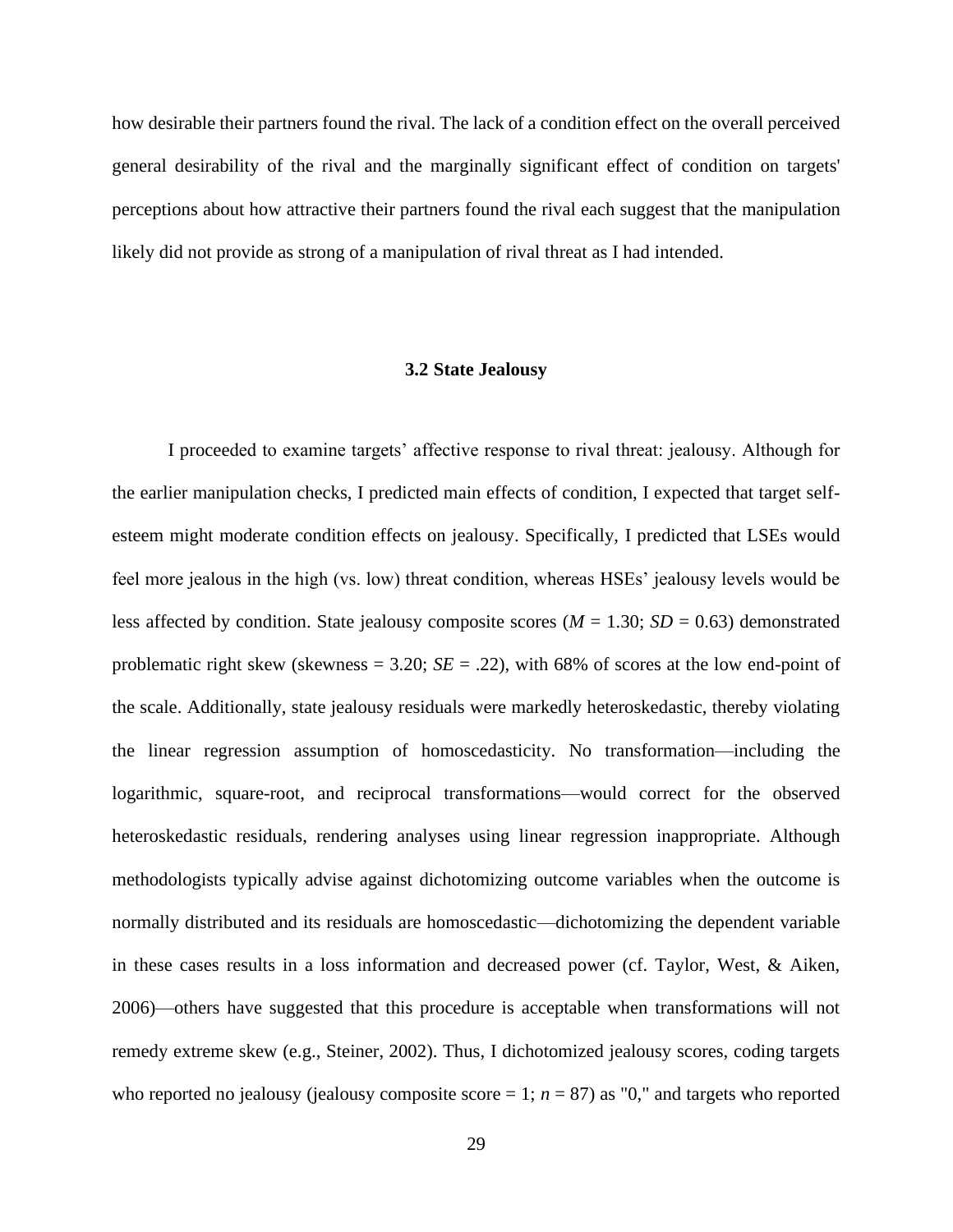some jealousy (jealousy composite scores  $\geq 1.5$ ;  $n = 40$ ) as "1." In order to accommodate the dichotomous jealousy scores, I conducted a hierarchical logistic regression predicting jealousy (0  $=$  no jealousy; 1 = some jealousy) from condition and self-esteem (entered in Block 1), and their interaction (entered in Block 2).

I hypothesized that LSEs in the high threat condition would be more likely to report some jealousy, relative to LSEs in the low threat condition, whereas the likelihood of reporting some jealousy would be more similar among HSEs in the high threat condition and HSEs in the low threat condition. As expected, a Condition X Self-Esteem interaction emerged in Block 2, logistic  $B = -0.87$ ,  $SE = .36$ ,  $p = .02$ , odds ratio (OR) = 0.42, 95% CI = [0.21, 0.85],  $\chi^2$  (1) = 6.37,  $p = .01$ , Nagelkerke  $R = 0.18$ . In the high threat condition, the odds of reporting some jealousy were higher for LSEs than for HSEs: Reporting some jealousy was 2.86 times less likely for every point increase on the 9-point trait self-esteem scale, logistic  $B = -1.04$ ,  $SE = .29$ ,  $p < .001$ ,  $OR = 0.35$ , 95% CI [0.20, 0.63]. In the low threat condition, self-esteem did not predict the odds of reporting some jealousy, logistic  $B = -.17$ ,  $SE = .21$ ,  $p = .41$ ,  $OR = .84$ . Additionally, LSEs (-1 *SD*) were 2.8 times more likely to report some jealousy in the high threat condition, relative to the low threat condition, logistic  $B = 1.03$ ,  $SE = .55$ ,  $p = .06$ ,  $OR = 2.80$ ,  $95\%$  CI [0.96, 8.18]. However, the wide confidence interval suggests that the reported odds ratio is a relatively imprecise estimate. In contrast, the condition effect for HSEs (+1 *SD*) was not significant, and, if anything, appeared to follow the opposite pattern: HSEs were about three times less likely to report some jealousy in the high (vs. low) threat condition, logistic *B* = -1.14, *SE* = .69, *p* = .097, OR = 0.32, 95% CI [0.08, 1.23]. Figure 1 displays this pattern of results.

Additionally, an examination of Block 1 revealed that although condition was not a significant predictor of jealousy, logistic  $B = 0.16$ ,  $SE = .40$ ,  $p = .69$ ,  $OR = 1.17$ , 95% CI [0.53,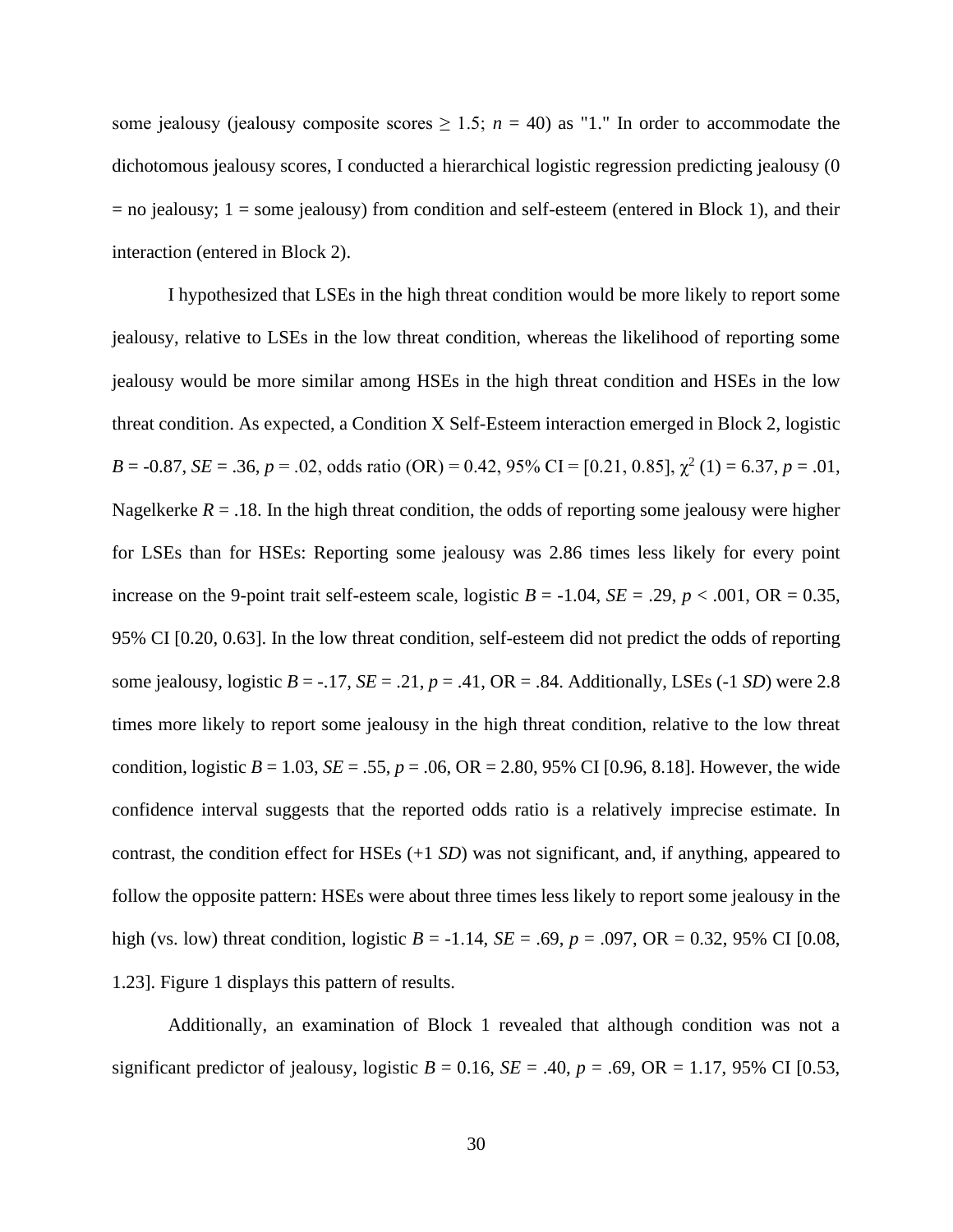2.58], self-esteem was a significant predictor of jealousy, logistic  $B = -0.53$ ,  $SE = .17$ ,  $p = .002$ , OR = 0.59, 95% CI = [0.43, 0.82],  $\chi^2$  (2) = 11.47, *p* = .003, Nagelkerke *R* = .12. Specifically, targets were 1.69 times less likely to report some jealousy for every one point increase in self-esteem. Although the jealousy measure was meant to capture state jealousy, the self-esteem difference observed on this measure may reflect the general emotional tendencies associated with selfesteem; LSEs tend to experience more negative emotions, including jealousy, compared to HSEs (MacDonald & Leary, 2012).

Findings thus far suggest that although the rival threat manipulation affected some manipulation checks as I had expected, its effects were less clear on others: No effects emerged on the desirability composite, and condition only marginally affected how attractive targets thought their partners found the rival. Additionally, although self-esteem did moderate a condition effect on jealousy in the hypothesized way, this analysis required dichotomized jealousy scores because most targets reported extremely low levels state jealousy. Accordingly, the rival threat manipulation likely did not put targets in the psychological state that I had intended, which may provide a weak test of the main hypotheses regarding the effects of rival threat—and the resulting jealousy—on responsiveness. Nevertheless, I proceeded to test my main hypotheses involving the responsiveness outcomes.

#### **3.3 Disclosure Video Content**

<span id="page-39-0"></span>Although my main interest was in target responsiveness, because targets did not respond to identical disclosures, I first examined coder-rated dimensions of the partners' disclosure videos: positivity, negativity, expressivity, and duration. In the disclosure videos, partners discussed a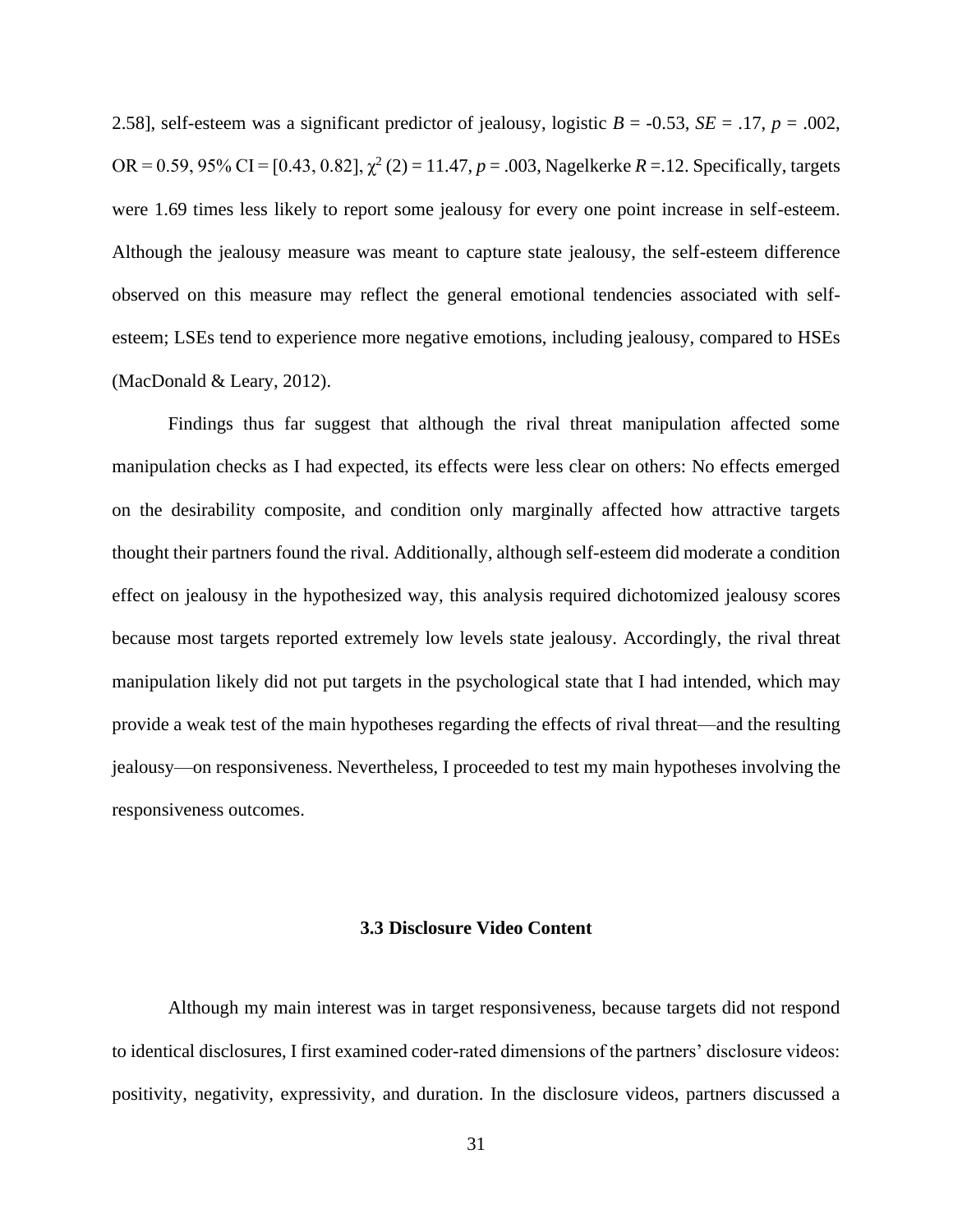variety of topics, such as academic setbacks (e.g., failing a course), interpersonal conflict (e.g., arguments and strained relationships with family and friends), and concerns about their loved ones (e.g., a grandfather's Alzheimer's and a brother's life-threatening car accident).

On average, partners spoke for approximately three minutes in their disclosure videos (*M*   $= 186.42$  seconds; *SD* = 77.42). Coders rated these videos as relatively high in negativity (*M* = 6.05;  $SD = 1.18$ ) and expressivity ( $M = 5.99$ ;  $SD = 1.37$ ); both of these features were higher than the mid-points of their scales (for negativity:  $t(120) = 14.47$ ,  $p < .001$ ; for expressivity:  $t(120) =$ 11.98,  $p < .001$ ). Interestingly, coder-rated positivity ( $M = 3.55$ ;  $SD = 1.83$ ) was higher than one might expect, given that the disclosure topics were intended to—and did—have a negative focus. Nonetheless, disclosure positivity was still lower than the mid-point of its scale,  $t(120) = -5.71$ , *p* < .001. Before controlling for these features in the main analyses, I examined whether any of these features varied as a function of target self-esteem, condition, or their interaction to ensure that no such effects unexpectedly emerged. Separate linear regression analyses revealed no main effects and no interactions on any of the disclosure features, *t*s < 1.32.

#### **3.4 Responsiveness**

<span id="page-40-0"></span>Next, I tested the prediction that self-esteem and condition would interact to predict each responsiveness variable—coder-rated responsiveness and self-reported responsiveness. Because targets were responding to different disclosures, I planned to control for coders' ratings of disclosure positivity, negativity, expressivity, and the duration of the partner's disclosure video in these analyses predicting responsiveness. I conducted preliminary regression analyses to ensure that no unexpected two-way or three-way interactions with any of the disclosure features,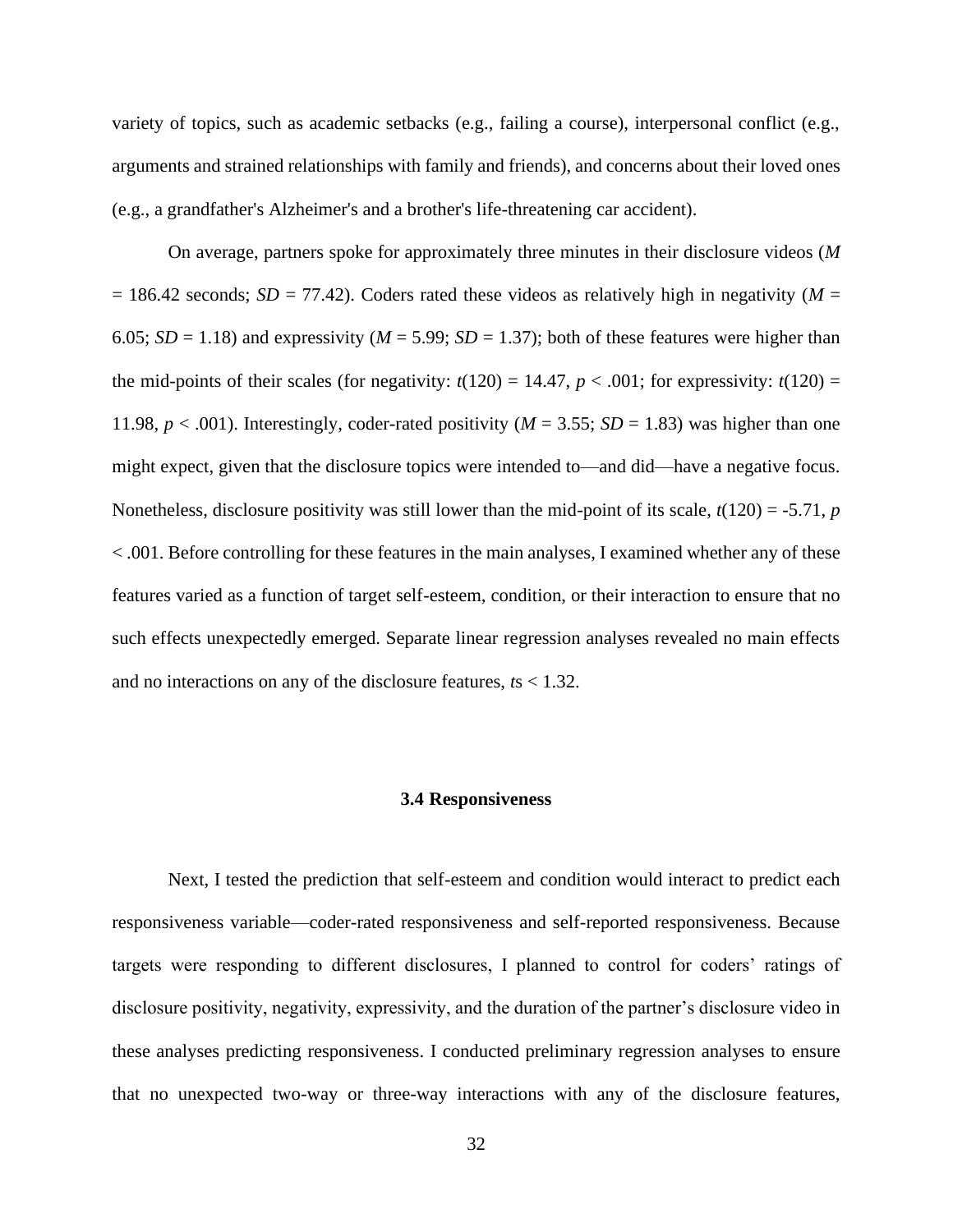condition, and self-esteem emerged on either coder-rated responsiveness or self-reported responsiveness.<sup>14</sup> One two-way interaction did unexpectedly emerge on each responsiveness variable: a Condition X Positivity interaction (for coder-rated responsiveness: β = .31,  $t(114)$  = 2.43,  $p = .02$ ,  $d = 0.46$ ; for self-reported responsiveness:  $\beta = .37$ ,  $t(114) = 2.91$ ,  $p = .004$ ,  $d = 0.55$ ). Therefore, I retained the Condition X Positivity interaction in the main analyses. The nature of these Condition x Positivity interactions is described in relevant sections below. No other two-way or three-way interactions with the disclosure features emerged, *t*s < 1.61. Accordingly, regression models that separately predicted each responsiveness outcome (coder-rated and self-reported) included coder-rated disclosure positivity, negativity, expressivity, and duration as covariates in Block 1, condition and self-esteem—the main effect predictors relevant to my main hypotheses in Block 2, and the Condition X Self-Esteem and Condition X Positivity interaction terms in Block 3.<sup>15</sup>

<sup>&</sup>lt;sup>14</sup> I ran separate regression models for each disclosure feature because a regression model that simultaneously estimated all main effects and interactions with disclosure positivity, negativity, expressivity, duration, self-esteem, and condition would be underpowered.

<sup>&</sup>lt;sup>15</sup> For the sake of parsimony, in these analyses I excluded the non-significant Self-Esteem X Positivity interaction, which was originally included in the preliminary regression analyses predicting each responsiveness variable from positivity, self-esteem, condition, and their two-way and three-way interactions. However, the reported pattern of results remains unchanged in analyses that include the non-significant Self-Esteem X Positivity interaction for each responsiveness variable.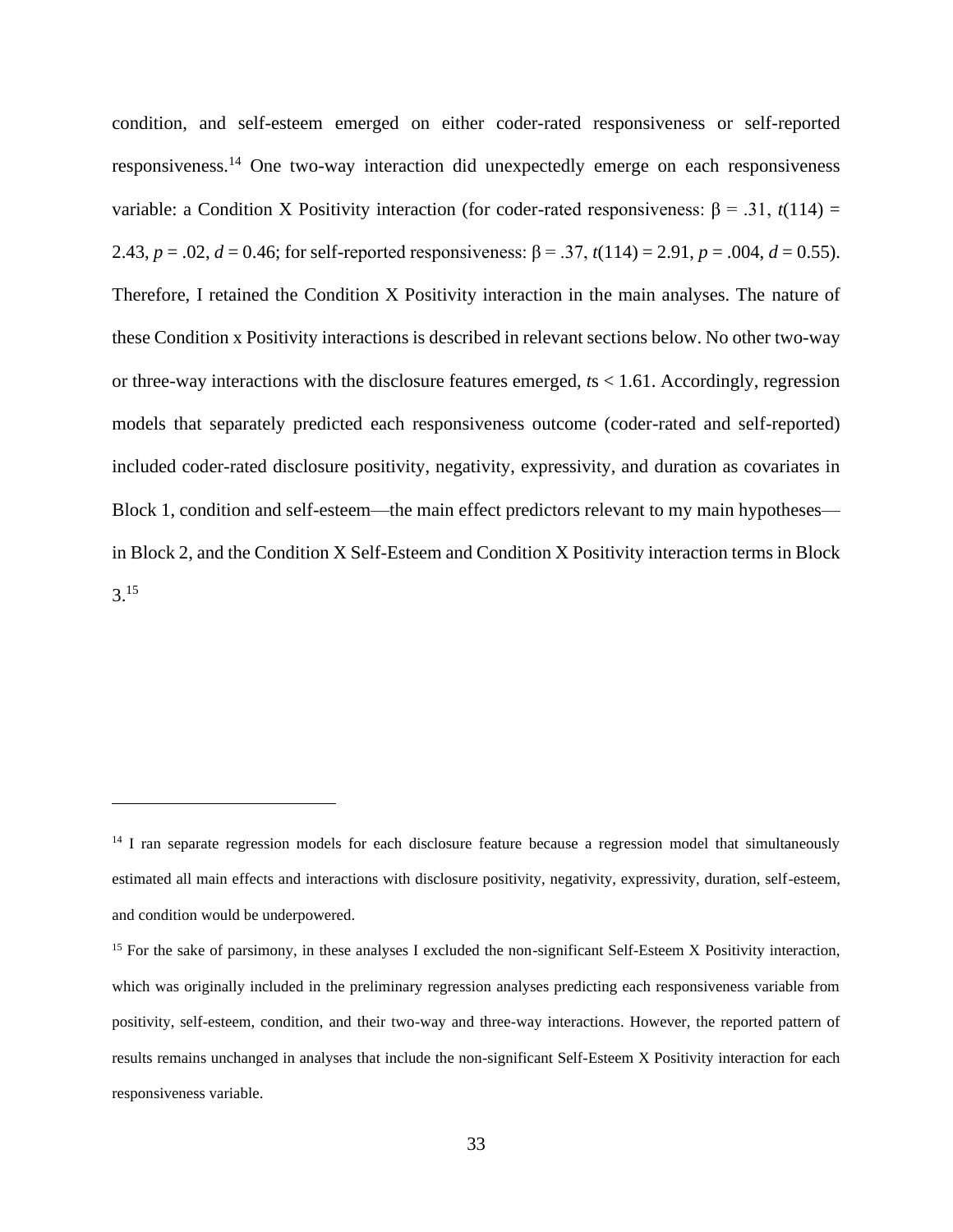#### <span id="page-42-0"></span>**3.4.1 Coder-Rated Responsiveness**

I predicted that rival threat would affect targets' responsiveness differently for LSEs and HSEs: LSEs would behave less responsively under high (vs. low) threat, whereas HSEs would behave just as, if not more, responsively under high (vs. low) threat. Regression analyses did not support this prediction: No Condition X Self-Esteem interaction emerged, *t* < 1.02. Similarly, no main effects of condition or self-esteem emerged, *t*s < 1. Analyses, however, did reveal a main effect of coder-rated positivity: Targets behaved more responsively when their partners expressed more (vs. less) positivity in their disclosure videos,  $β = .31$ ,  $t(116) = 3.05$ ,  $p = .003$ ,  $d = 0.57$ . No other main effects of the disclosure features emerged on coder-rated responsiveness, *t*s < 1.42.

An unexpected Condition X Positivity interaction also emerged,  $\beta = .27$ ,  $t(112) = 2.18$ , *p*  $= .03$ ,  $d = 0.41$  (see Figure 2). Simple effects analyses revealed that in the high threat condition, targets who received disclosures in which their partners expressed less positivity (as rated by coders) behaved less responsively than did targets who received more positive disclosures,  $\beta = .47$ ,  $t(112) = 3.69$ ,  $p < .001$ ,  $d = 0.70$ . In the low threat condition, however, disclosure positivity did not predict coder-rated responsiveness, *t* < 1. Among targets who received less positive disclosures (-1 *SD*), targets in the high threat condition behaved less responsively than did targets in the low threat condition,  $\beta = -0.25$ ,  $t(112) = -2.13$ ,  $p = 0.04$ ,  $d = 0.40$ . In contrast, among targets who received more positive disclosures (+1 *SD*), coder-rated responsiveness did not depend on threat condition,  $t < 1$ . I return to this finding in the Discussion.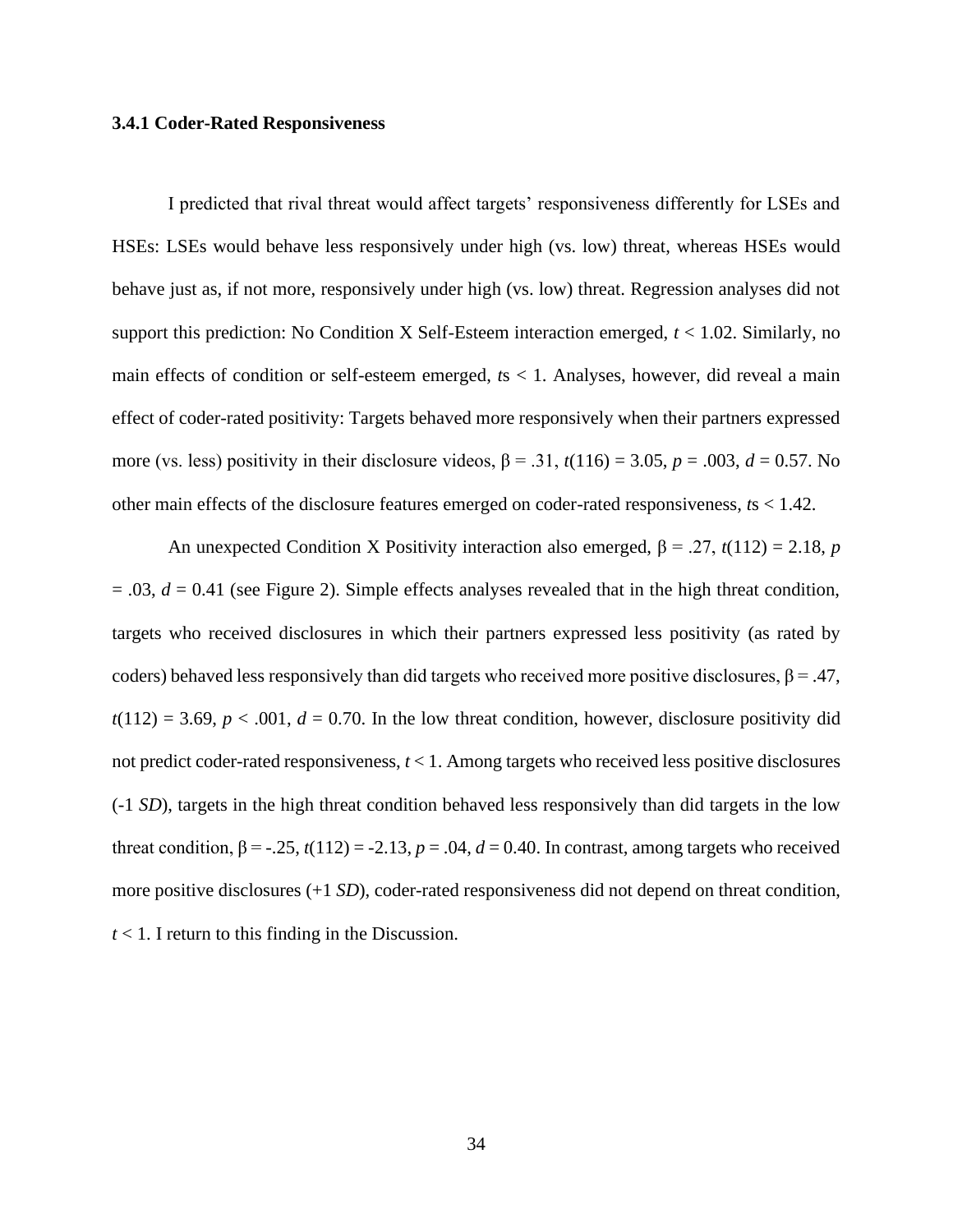#### <span id="page-43-0"></span>**3.4.2 Self-Reported Responsiveness**

The regression analysis on self-reported responsiveness did not reveal the predicted Condition X Self-Esteem interaction, *t <* 1, nor did it reveal main effects of condition or selfesteem, *t*s < 1.30. Yet, parallel to findings for coder-rated responsiveness, a main effect of positivity did emerge: Targets evaluated their behavior as more responsive when their partners expressed more positivity in their disclosures,  $β = .30$ ,  $t(116) = 2.87$ ,  $p = .01$ ,  $d = 0.53$ . No main effects of disclosure negativity, expressivity, or duration emerged, *t*s < 1.02.

Also similar to the regression for coder-rated responsiveness, an unexpected Condition X Positivity interaction emerged on self-reported responsiveness,  $\beta = 0.35$ ,  $t(112) = 2.78$ ,  $p = 0.01$ ,  $d =$ 0.53 (see Figure 3). Simple effects analyses revealed that more disclosure positivity (as rated by coders) predicted more self-reported responsiveness for targets in the high threat condition,  $\beta$  = .52,  $t(112) = 4.08$ ,  $p < .001$ ,  $d = 0.77$ , but disclosure positivity did not predict self-reported responsiveness for targets in the low threat condition,  $t < 1$ . Among targets who received less positive disclosures (-1 *SD*), targets in the high (vs. low) threat condition reported behaving less responsively,  $β = -.34$ ,  $t(112) = -2.91$ ,  $p = .004$ ,  $d = 0.55$ . In contrast, among targets who received more positive disclosures (+1 *SD*), self-reported responsiveness did not vary as a function of threat condition,  $t < 1.09$ .

#### **3.5 Jealousy Predicting Responsiveness**

<span id="page-43-1"></span>Although the predicted Condition X Self-Esteem interaction did not emerge on either responsiveness measure, I proceeded to test the hypothesis that the experience of jealousy would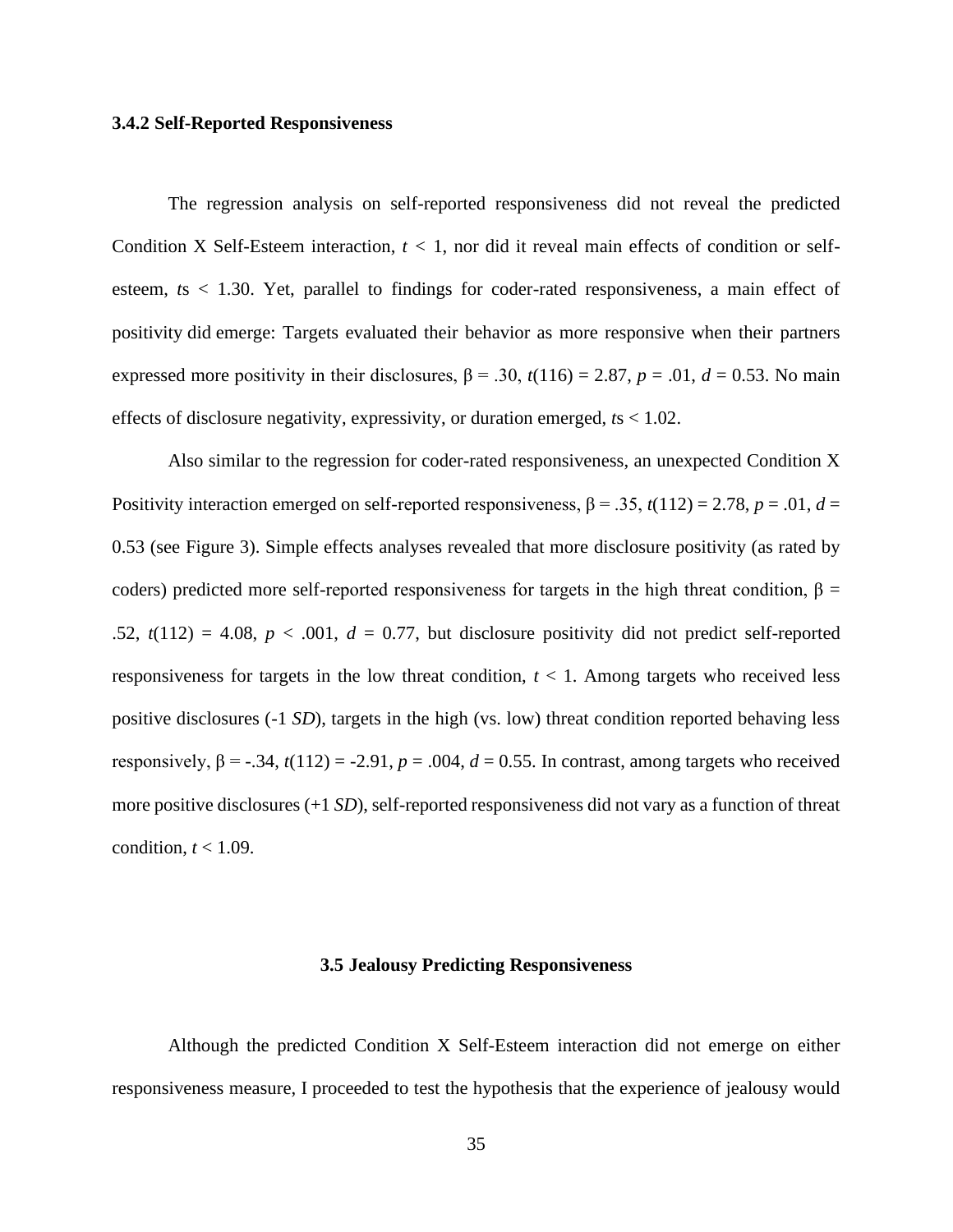be negatively associated with responsiveness for LSEs, but that jealousy would be positively (if at all) associated with responsiveness for HSEs. Analyses testing this hypothesis used the dichotomized jealousy variable, which was initially created because of the previously described issues involving the distribution of jealousy scores. I first conducted two sets (one for coder-rated responsiveness and one for self-reported responsiveness) of four regression analyses that each included one disclosure feature, jealousy, and self-esteem, and their two- and three-way interactions to ensure that no interactions involving any disclosure feature unexpectedly emerged. No such interactions emerged on coder-rated responsiveness, *t*s < 1.76. Accordingly, only main effects of the disclosure features and condition were included as covariates in the main analysis for coder-rated responsiveness. The preliminary analyses predicting self-reported responsiveness, however, unexpectedly revealed a Jealousy X Positivity interaction, β = -.23, *t*(112) = -1.98, *p* = .05 *d* = 0.37, and a Self-Esteem X Positivity interaction, β = -.25, *t*(112) = -2.63, *p* = .01 *d* = 0.50. These interactions are described shortly. No other interactions emerged, *t*s < 1.08. Therefore, in addition to controlling for main effects of disclosure positivity, negativity, expressivity, and duration, and condition, the self-reported responsiveness model also included Jealousy X Positivity and Self-Esteem X Positivity interaction terms.

#### <span id="page-44-0"></span>**3.5.1 Coder-rated Responsiveness**

Jealousy and self-esteem did not interact to predict coder-rated responsiveness  $(t < 1)$  and no main effects of jealousy or self-esteem emerged, *t*s < 1.14. However, the analysis revealed the previously-observed main effect of disclosure positivity, such that more disclosure positivity predicted more coder-rated responsiveness,  $β = .30$ ,  $t(114) = 2.96$ ,  $p = .004$ ,  $d = 0.55$ . No other main effects of the disclosure negativity, expressivity, duration, or condition emerged,  $ts < 1.44$ .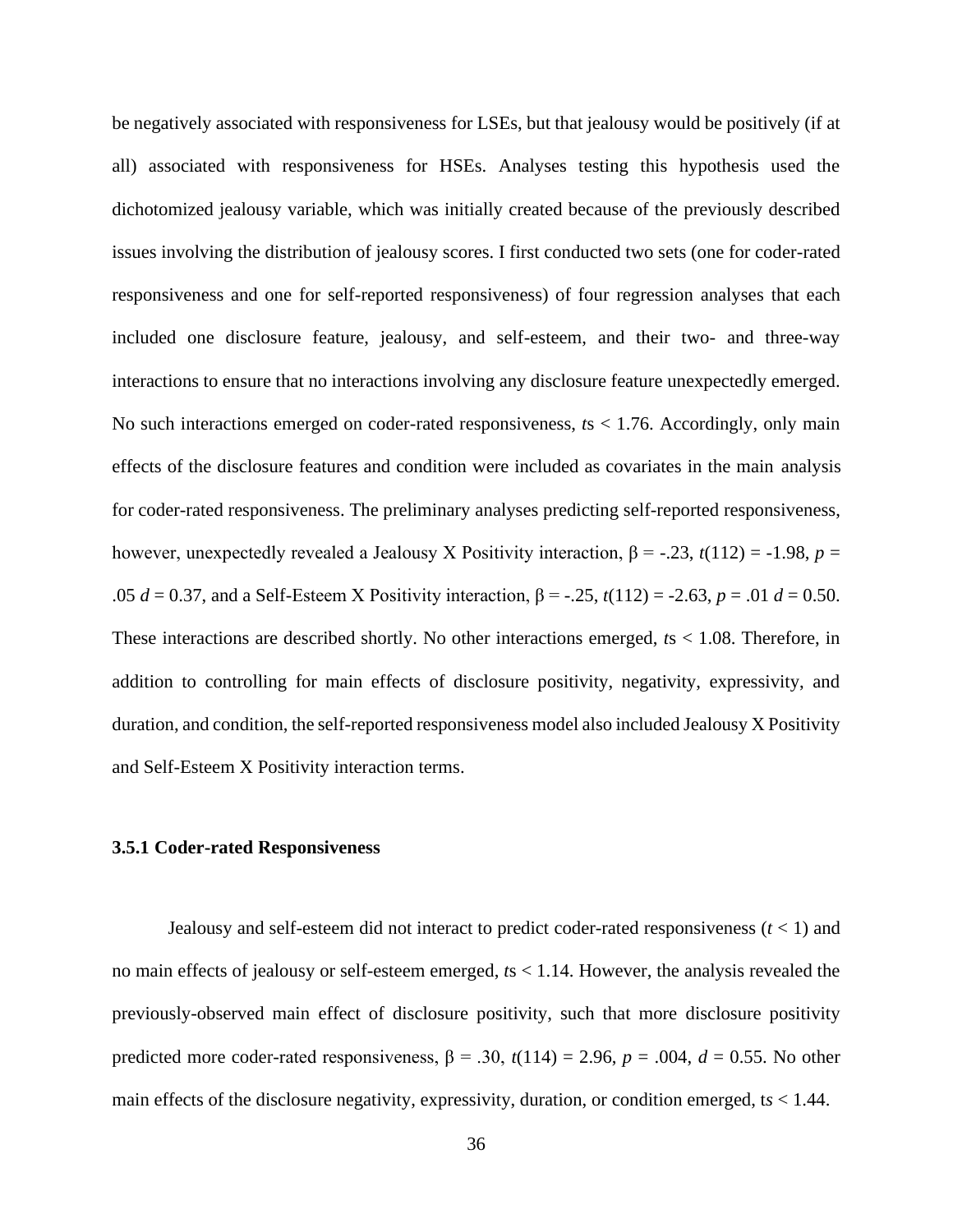#### <span id="page-45-0"></span>**3.5.2 Self-reported Responsiveness**

The Jealousy X Self-Esteem interaction did not emerge, *t <* 1. In addition, neither a main effect of jealousy, nor a main effect of self-esteem emerged, *t*s < 1. Once again, only the previously-reported main effect of disclosure positivity emerged: Targets reported behaving more responsively to disclosures higher (vs. lower) in coder-rated positivity,  $β = .29$ ,  $t(114) = 2.81$ ,  $p =$ .01, *d* = 0.53. No other main effects of the disclosure features or condition emerged, *t*s < 1.37.

Unexpectedly, this analysis also revealed a Jealousy X Positivity interaction (see Figure 4), β = -.24, *t*(109) = -2.07, *p* = .04, *d* = 0.40. Simple effects analyses revealed that although disclosure positivity did not predict self-reported responsiveness for targets who reported some jealousy, *t* < 1, more positive disclosures did predict more self-reported responsiveness for targets who reported no jealousy,  $\beta = .42$ ,  $t(109) = 3.64$ ,  $p < .001$ ,  $d = 0.70$ . Moreover, experiencing some (vs. no) jealousy was marginally associated with less self-reported responsiveness for targets who received more positive disclosures (+1 *SD*),  $β = -.27, t(109) = -1.76, p = .08, d = 0.34$ , but experiencing jealousy (versus not) was not associated with self-reported responsiveness for targets who received less positive disclosures  $(-1 SD)$ ,  $t < 1.15$ .

Finally, an unexpected Self-Esteem x Positivity interaction emerged,  $\beta$  = -.22, *t*(109) = -2.32,  $p = .02$ ,  $d = 0.44$ . For LSEs (-1 *SD*), more disclosure positivity predicted more self-reported responsiveness,  $β = .64$ ,  $t(109) = 3.82$ ,  $p < .001$ ,  $d = 0.73$ . For HSEs (+1 *SD*), in contrast, disclosure positivity was not associated with self-reported responsiveness,  $t < 1.53$ . Additionally, for targets who received less positive disclosures (-1 *SD*), self-esteem was positively associated with selfreported responsiveness,  $β = .35$ ,  $t(109) = 2.32$ ,  $p = .02$ ,  $d = 0.44$ . In contrast, for targets who received disclosures in which their partners expressed more positivity (+1 SD), self-esteem did not predict self-reported responsiveness, *t* < 1. Figure 5 displays this pattern of results.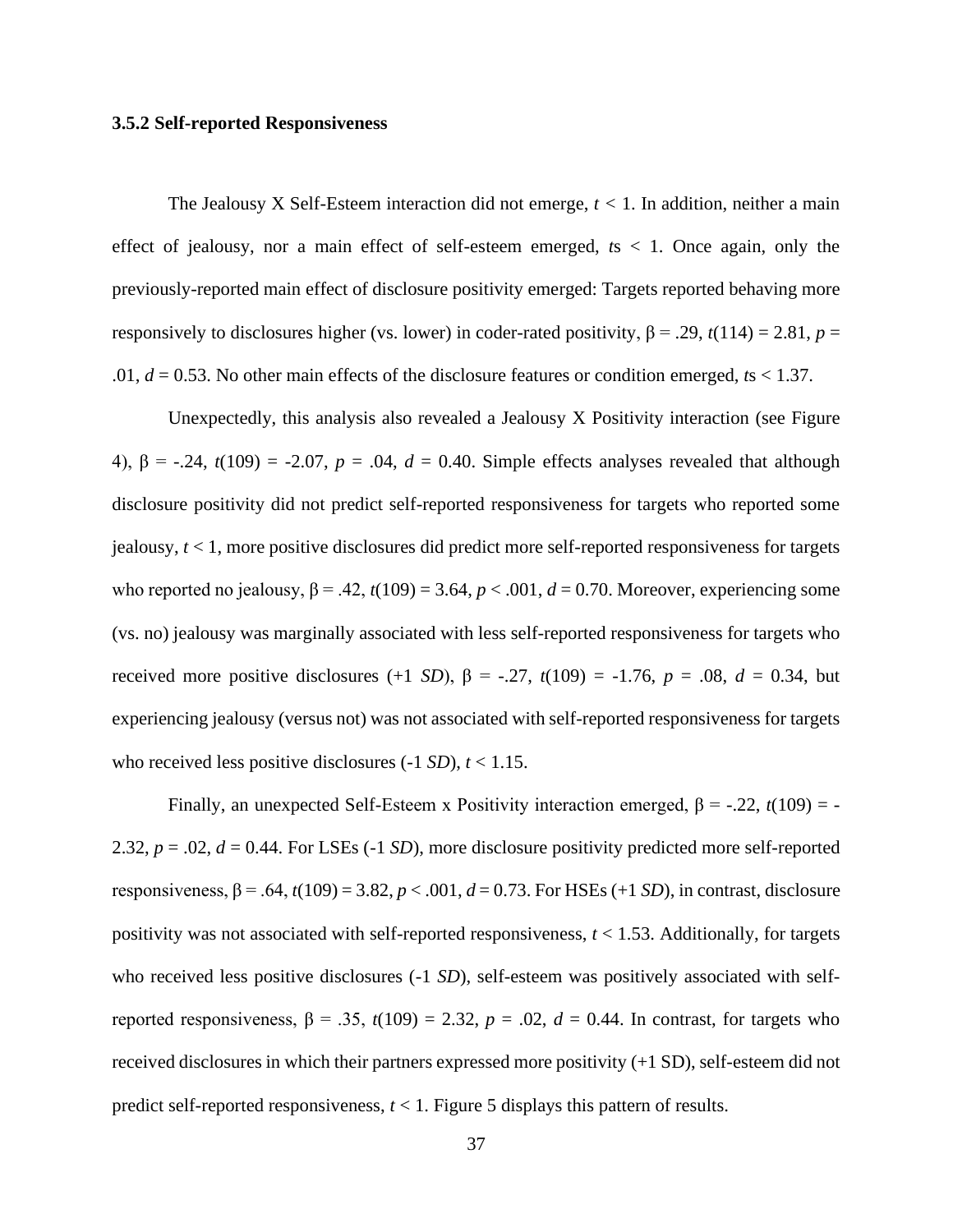#### **4.0 Discussion**

<span id="page-46-0"></span>Existing taxonomies of responses to rival threat suggest that rival threat can lead people to can enact a variety of behaviors, some of which are likely to be relationship-promoting and others that may be harmful to relationships. Yet, the vast majority of research examining these responses has focused on behaviors that, according to some theorists (e.g., Shackelford & Buss, 1997), may corrode relationships. Much of this past work is also limited because of the reliance on retrospective reports of responses or responses to hypothetical scenarios of rival threat and/or jealousy, which may not accurately reflect how people behaviorally respond to authentic experiences of rival threat and rival-threat-induced jealousy. The present study investigated how targets of rival threat regulate their responsiveness—one type of relationship-promoting behavior—to their partners' disclosures during an authentic experience of rival threat and examined the potential moderating role of targets' trait level of self-esteem. I expected that: (1) LSEs would self-protectively decrease their responsiveness, whereas HSEs would maintain, or potentially increase, their responsiveness when under high (vs. low) rival threat, and (2) state jealousy would mediate a condition effect on responsiveness for LSEs, but not for HSEs. The results of this study did not support these hypotheses: LSEs and HSEs did *not* differentially regulate their responsiveness to their partners when confronted with rival threat, and state jealousy was *not* associated with responsiveness—even when considering self-esteem as a potential moderator.

Analyses involving the manipulation checks in this study provide some insight into why the predicted effects did not emerge. The first two manipulation checks—the duration of time partners wrote during the writing task and targets' estimates of the number of qualities that their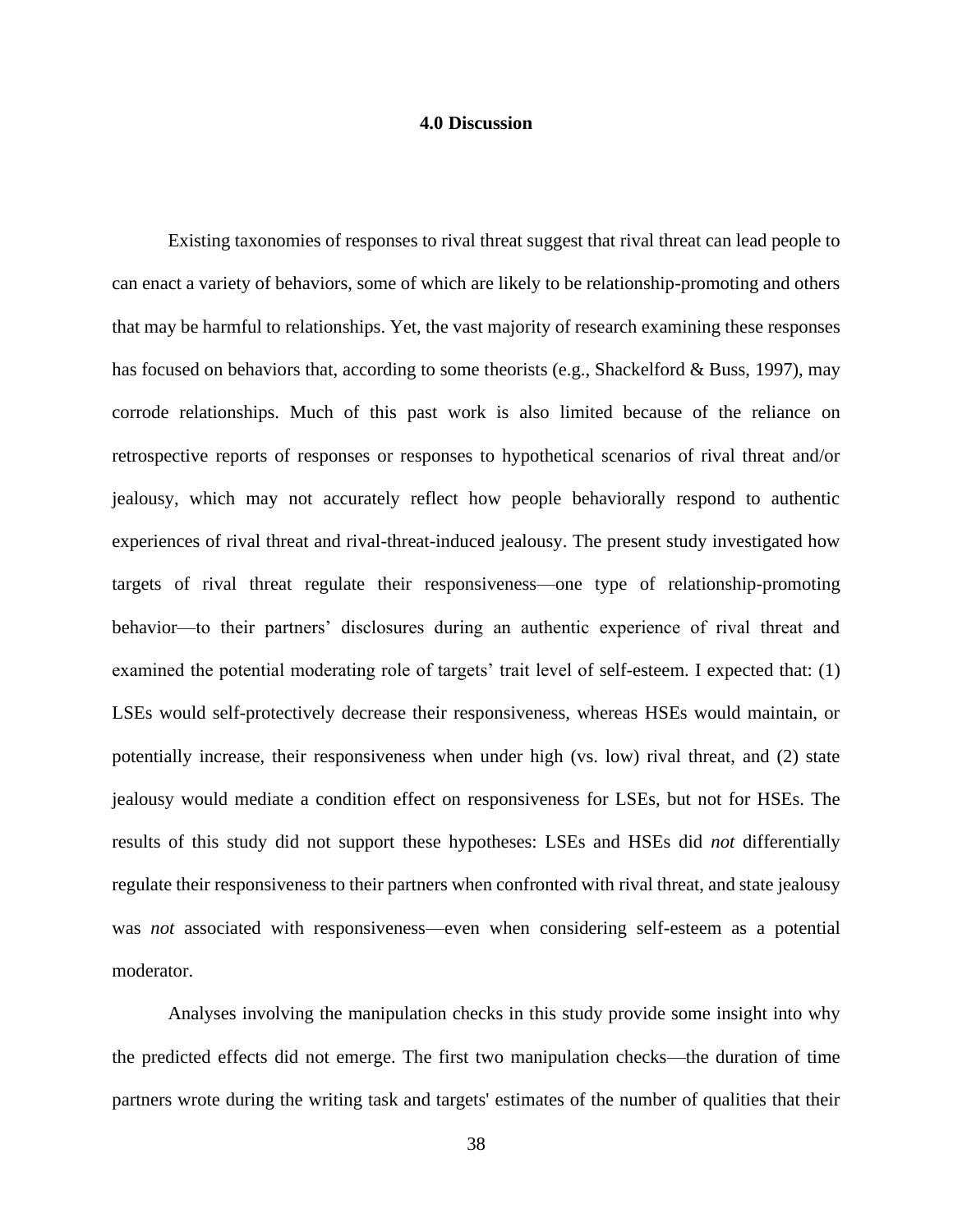partners listed during the writing task—showed condition differences, suggesting that the rival threat manipulation had some of its intended effects. However, the failed third manipulation check (how desirable targets thought their partners found the rival) raises questions about the effectiveness of the manipulation. Yet, as expected, LSEs were more likely to report experiencing some jealousy in the high (vs. low) threat condition, whereas the likelihood of HSEs' reports of jealousy did not depend on threat condition. These findings are consistent the past risk regulation research that suggests that LSEs have more sensitive emotional systems that detect potential relationship threats, feeling hurt more readily when they encounter such threat, than HSEs (Murray et al., 2006). However, it is noteworthy that the mean score from the continuous jealousy measure was surprisingly low ( $M = 1.30$  on a 5-point scale), with nearly 70% of targets reporting feeling not at all jealous. Given that jealousy ensues from perceived threat and that the strength of jealousy affects behavioral responses to such threat (White, 1981), the extremely low levels of jealousy observed in this study may reflect a weak rival threat manipulation; as a result, although LSEs did show a condition difference in jealousy in this study, the rival threat manipulation and resulting jealousy may not have been potent enough to affect targets' responsiveness. Therefore, future work that uses a more potent rival threat manipulation (i.e., one that elicits higher levels of jealousy) is needed to fairly test the hypotheses that I set out to test.

Failure to find a condition difference on the third manipulation check may offer insight into why the rival threat manipulation was weaker than intended. It is possible that threat condition did not affect targets' beliefs about how desirable their partners found the rival because targets in the high threat condition generated benign explanations for their partners' lengthy lists, which were ostensibly about the rival's appealing qualities. For example, targets may have interpreted their partners' lengthy lists as evidence of their partners' virtue (e.g., their partners see the best in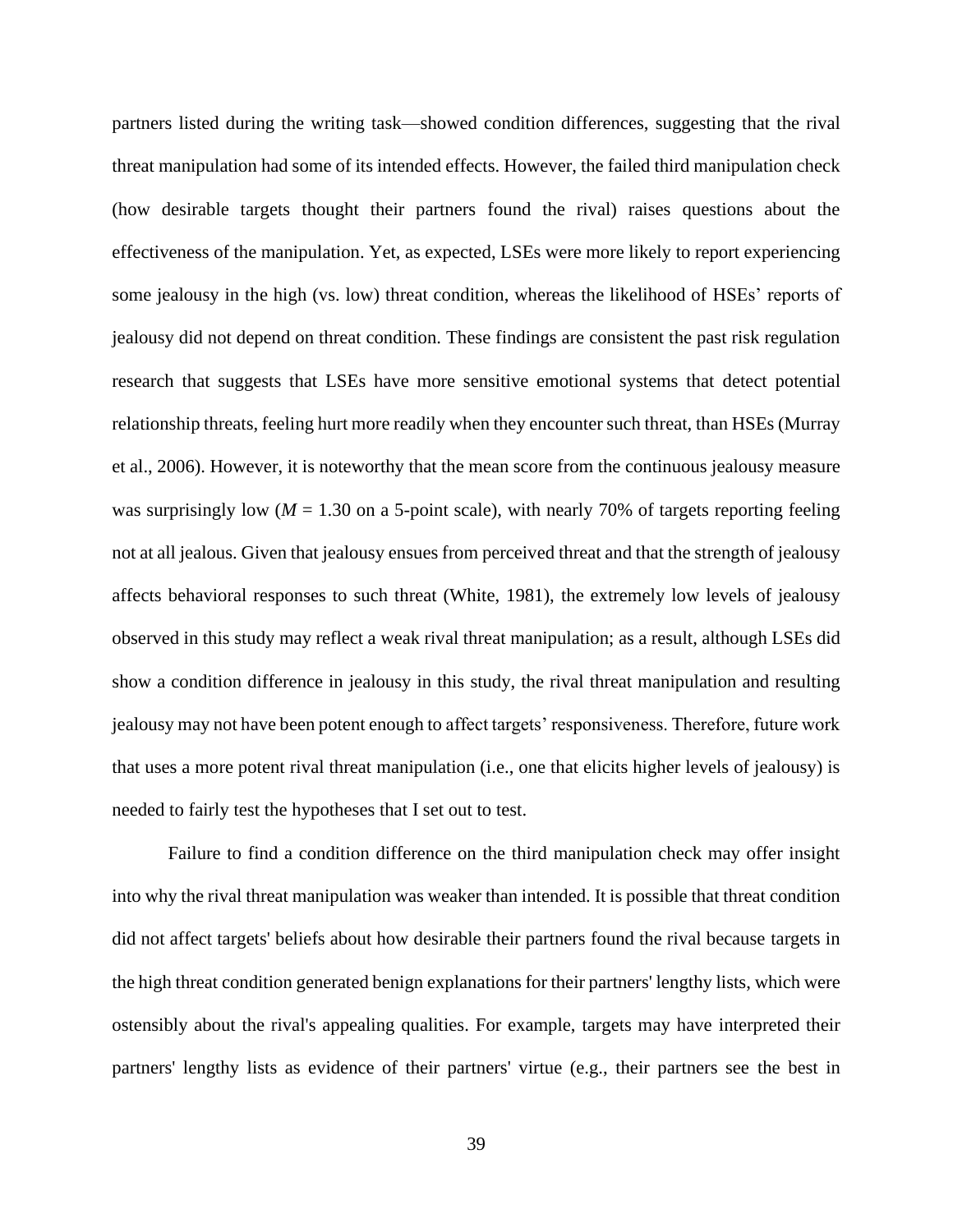everyone). Relatedly, targets may have reasoned that their partners thought that the rival would be a desirable partner for some people, but that the rival would not be a suitable partner for them (the partner) personally. Because individuals tend to feel confident in the accuracy of their perceptions of their partners' romantic lives (e.g., sexual histories) and general preferences (e.g., for activities; Swann & Gill, 1997), some targets may have decided that the rival displayed in the profile did not match their partners' idiosyncratic partner preferences— which indeed uniquely predict individuals' attraction to specific other people (Back, Schmukle, & Egloff, 2011; Eastwick  $\&$ Hunt, 2014). In this way, providing targets with details about the rival (e.g., physical appearance and interests) may have tempered the potency of the rival threat manipulation among targets who thought that the rival did not embody their partners' "type."

Researchers interested in using a similar manipulation might consider addressing these potential shortcomings of the rival threat manipulation in a number of ways. To limit targets' benevolent attributions for their partners' lengthy lists, researchers could alter the writing task prompt that targets receive, so that targets believe that their partners' lists are more diagnostic of their partners' personal attraction to a given rival. For example, targets may receive a sheet of paper with a set of two instructions—one ostensibly for their partners and one for them—that first describes a more threatening version of the partner's writing task (e.g., list the stranger's desirable qualities that make him/her a more appealing romantic partner, compared to your other past and current romantic partners) and then describes different instructions for targets (e.g., list the qualities that people generally look for in romantic partners). Researchers might also consider providing targets with only basic information about the rival (e.g., the gender of the rival) to avoid inadvertently giving some targets reason to disqualify the rival as a person to whom their partners would find desirable personally. Finally, giving targets reason to believe that the rival reciprocates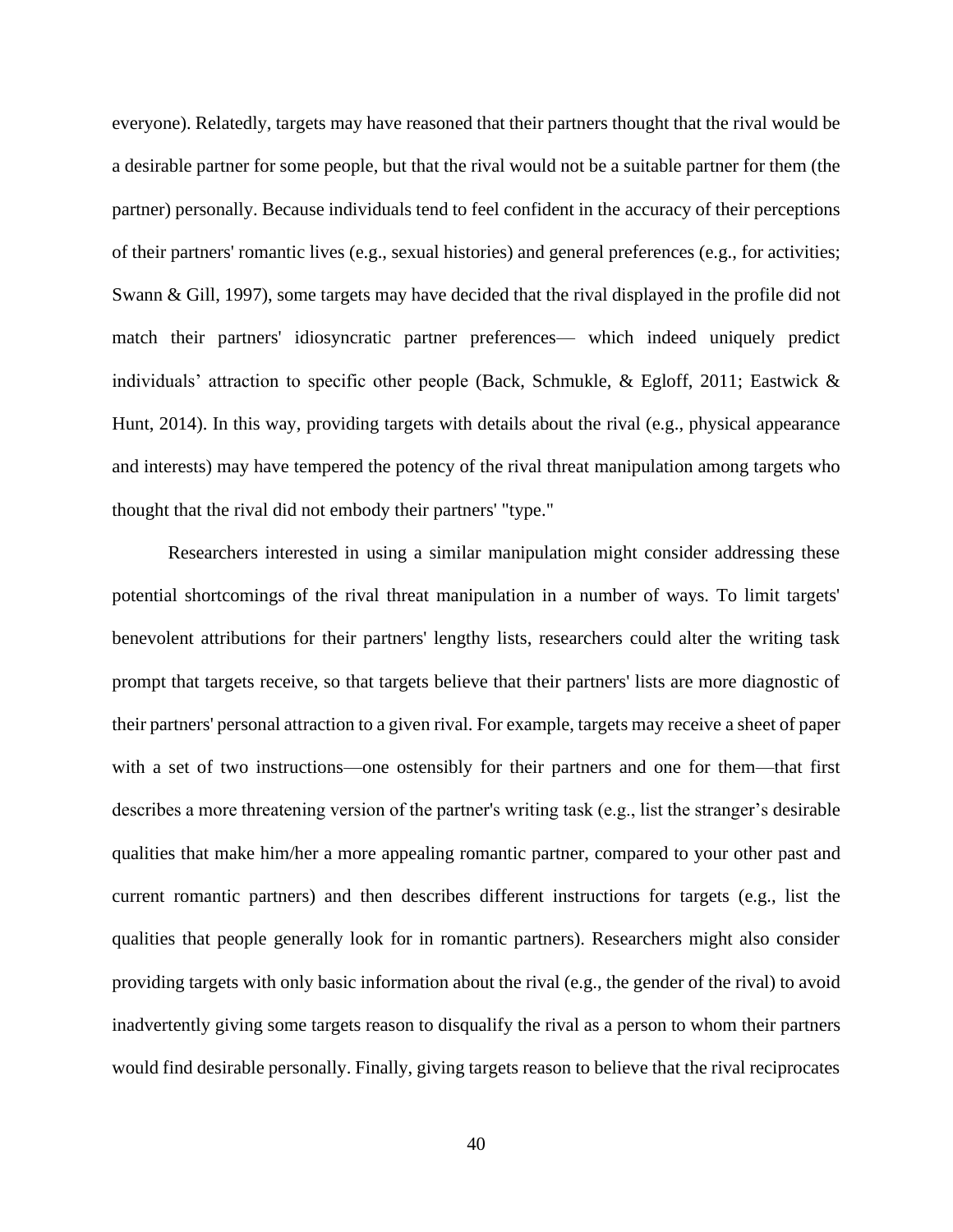their partners' interest would likely also strengthen this manipulation, as one rival threat manipulation that has been shown to induce feelings of jealousy involved mutual flirtation between a partner and rival (Slotter et al., 2013).

In addition to the potential issues related to the rival threat manipulation, lack of support for my hypotheses may stem from the particular way in which I operationalized responsiveness. Although coding responsive behavior in a support-type setting is a common way to assess responsiveness (e.g., Collins & Feeney, 2000; Forest, Kille, Wood, & Holmes, 2014; Lemay & Neal, 2013; Maisel & Gable, 2009), it is possible that features of my procedure contributed to the null findings. Given that I examined responsiveness through targets' behavioral responses to their partners' videotaped negative disclosures, it is possible that rival threat did not affect responsiveness because targets were reluctant to deprive their partners of responsiveness in a context in which their partners discussed an upsetting event and expressed relatively high levels of negativity—regardless of targets' experiences of rival threat.

In contrast, assessing responsiveness in a different context—such as when partners attempt to capitalize with targets or disclose about neutral events—or operationalizing responsiveness in terms of targets' willingness to meet partners' needs in other domains (e.g., to facilitate their goal pursuits; Feeney, 2004; Fitzsimons, Finkel, & vanDellen, 2015) may have yielded different results than those reported here. In a similar vein, the reported findings involve targets' responsiveness after targets had some time to digest their partners' disclosures and perhaps regulate their responsiveness (i.e., targets did not respond in real-time to their partners' disclosures). Findings may differ, however, if one examined responsive behavior when targets are not afforded this opportunity. For example, effects of rival threat on responsiveness-related constructs may be observable in targets' immediate, nonverbal behavior while they listen to their partners' disclosures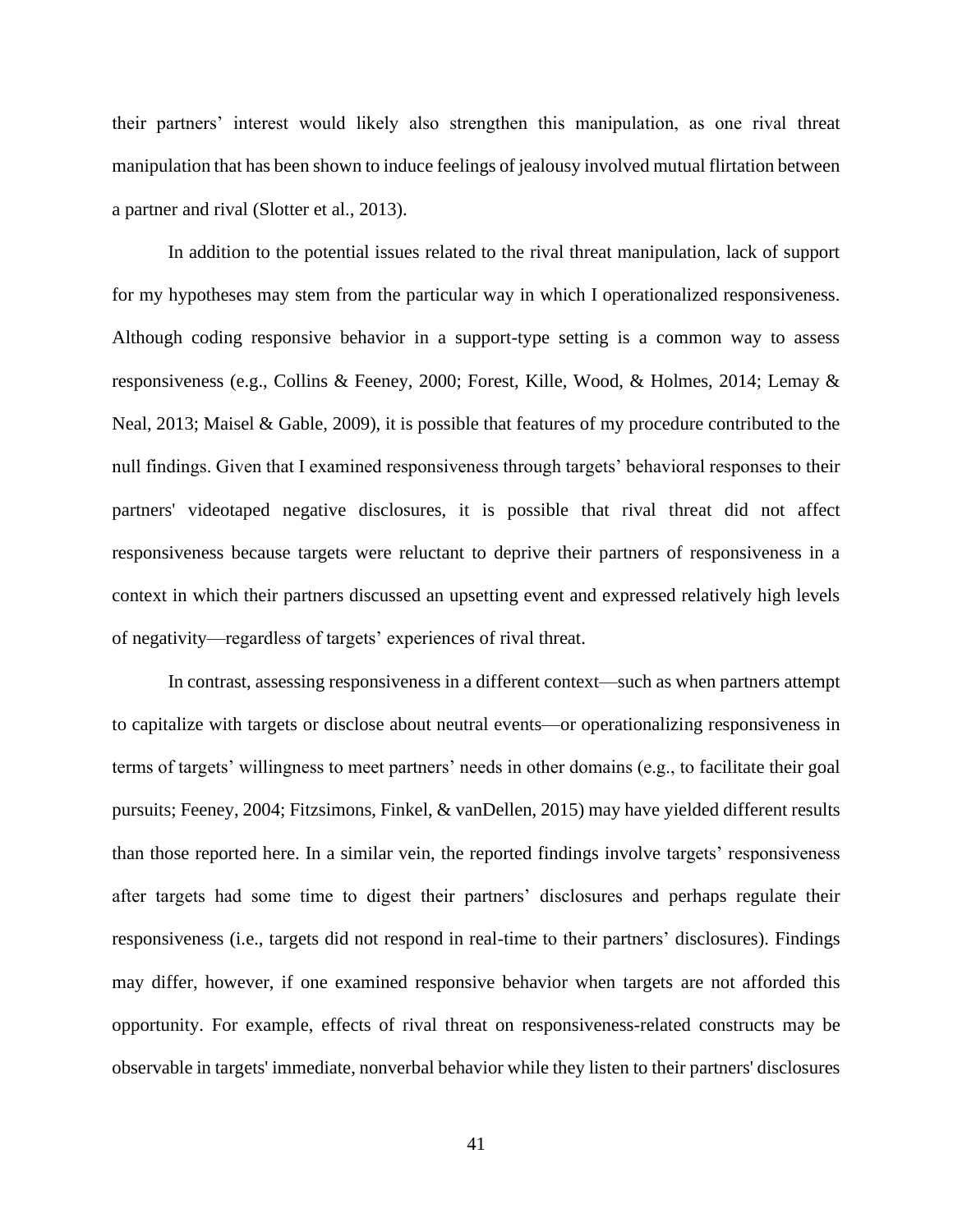(e.g., closely attending to the disclosure; rolling their eyes). Perhaps targets would be less able to regulate their relationship-promoting behavior in the moment, given previous work that suggests that people are less able to regulate their relationship-destructive responses to provocations (e.g., intentions to aggress against the partner in response to a hypothetical rival threat) when they are instructed to respond immediately (vs. after a time delay; Finkel, DeWall, Slotter, Oaten,  $\&$ Foshee, 2009). Of course, targets may also be less motivated to regulate themselves when they do not believe that their reactions are being observed by their partner or anyone else. Because I surreptitiously recorded targets while they watched their partners' disclosures, a future direction that I am interested in pursuing is to conduct additional coding of these surreptitious videos and to examine whether rival threat affected behavior in this context.

In spite of these limitations, the present study had several strengths. By coding targets' responses to partners' disclosures, I answered Baumeister, Vohs, and Funder's (2007) call to social psychological researchers to employ behavioral dependent measures. Moreover, the present paradigm employed an ethical method of capturing one type of behavioral response to rival threat—targets' communication with their partners—which, as Harris and Darby (2010) noted, has been a barrier for researchers interested in measuring the behavioral effects of rival threat and the jealousy that it produces. Video-recording couple members' messages to each other separately and withholding targets' messages from partners allows researchers to measure targets' behavior directed at their partners, while limiting the potentially harmful effects that the rival threat manipulation may have for some couples if couples were asked to interact face-to-face after the manipulation. In a similar vein, the rival threat manipulation attempted here offers a promising method of manipulating an authentic experience of rival threat in ongoing couples, which other researchers may adapt for their own research related to rival threat.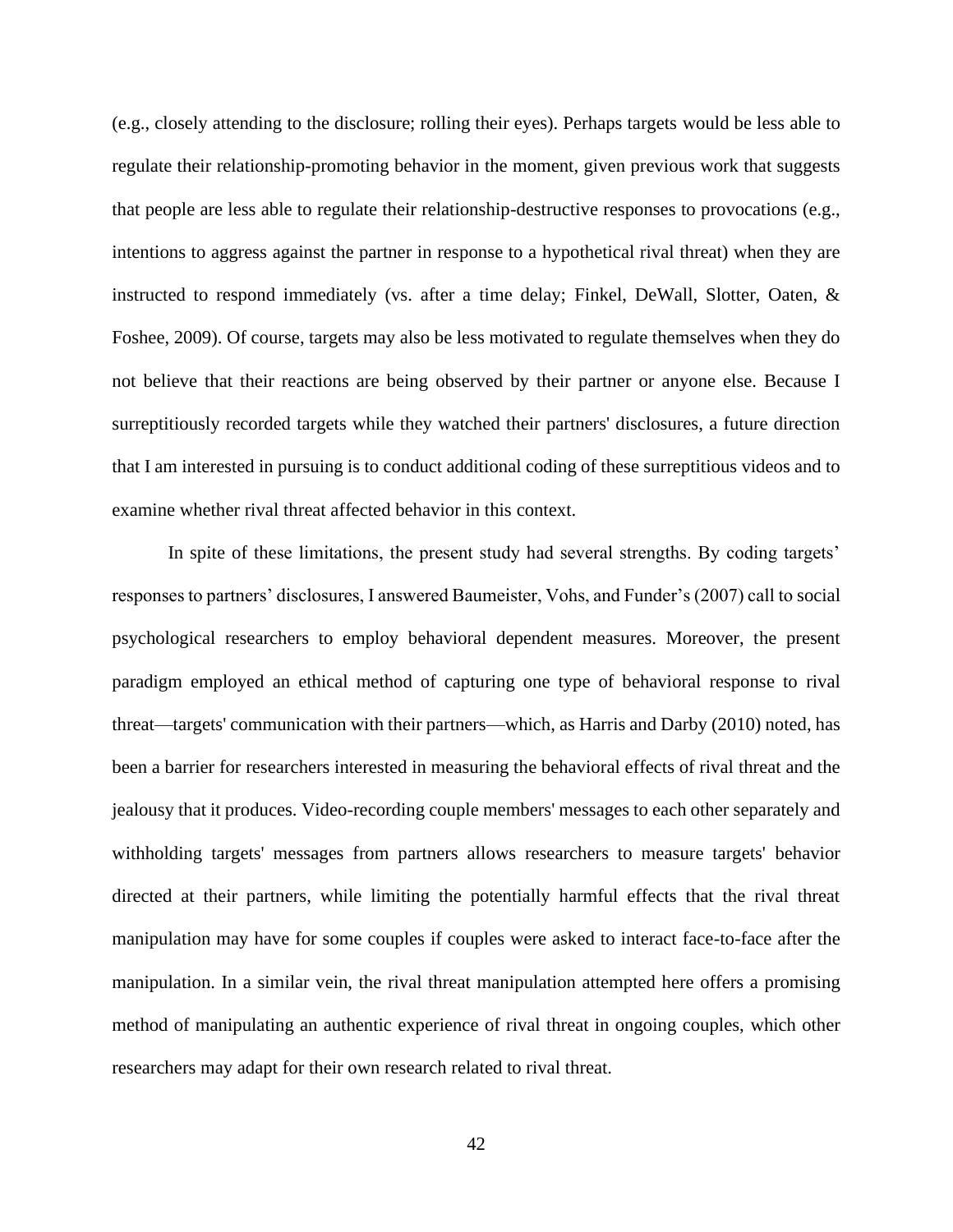#### **4.1 Unexpected Findings and Future Directions**

<span id="page-51-0"></span>Although I likely did not manipulate rival threat to the degree that I had intended, a few interesting—albeit unexpected—findings did emerge. First, partners' expressions of positivity (as rated by coders) in their negative disclosure video was positively associated with coder-rated and targets' self-reported partner responsiveness—at least in the high threat condition. This is finding is particularly interesting because the disclosures were intended to, and did, focus on a negative event. In such negative disclosure contexts, one might expect that disclosers who expressed more negativity (e.g., distress)—not positivity—would elicit more responsiveness from their partners. However, these findings are consistent with some past work examining the potential benefits of expressing positivity during negative disclosures. For example, Monin, Martire, Schulz, & Clark (2009) found that spousal caregivers of partners with chronic pain tended to respond to their partners' experiences related to their pain in ways that tried to help their partners feel better (e.g., by being less likely to express doubts that their partners' pain would improve) when their partners reported being more (vs. less) willing to express happiness in daily life. Relatedly, some other work has demonstrated that recently-bereaved adults' more (vs. less) intense expressions of positivity (i.e., laughter and smiles) during interviews about their late partners increased positive emotion and decreased negative emotion in observers, and predicted better social adjustment and social connection for the bereaved adults (Keltner & Bonanno, 1997; Papa & Bonanno, 2008).

However, in the present study, expressions of positivity were only associated with partner responsiveness in the high threat condition (not in the low threat condition). Given that the rival threat condition did not have strong effects on how desirable targets thought that their partners found the rival or on targets' jealousy, it is unclear why this effect of disclosure positivity emerged only in the high threat condition. However, these findings raise the possibility that expressing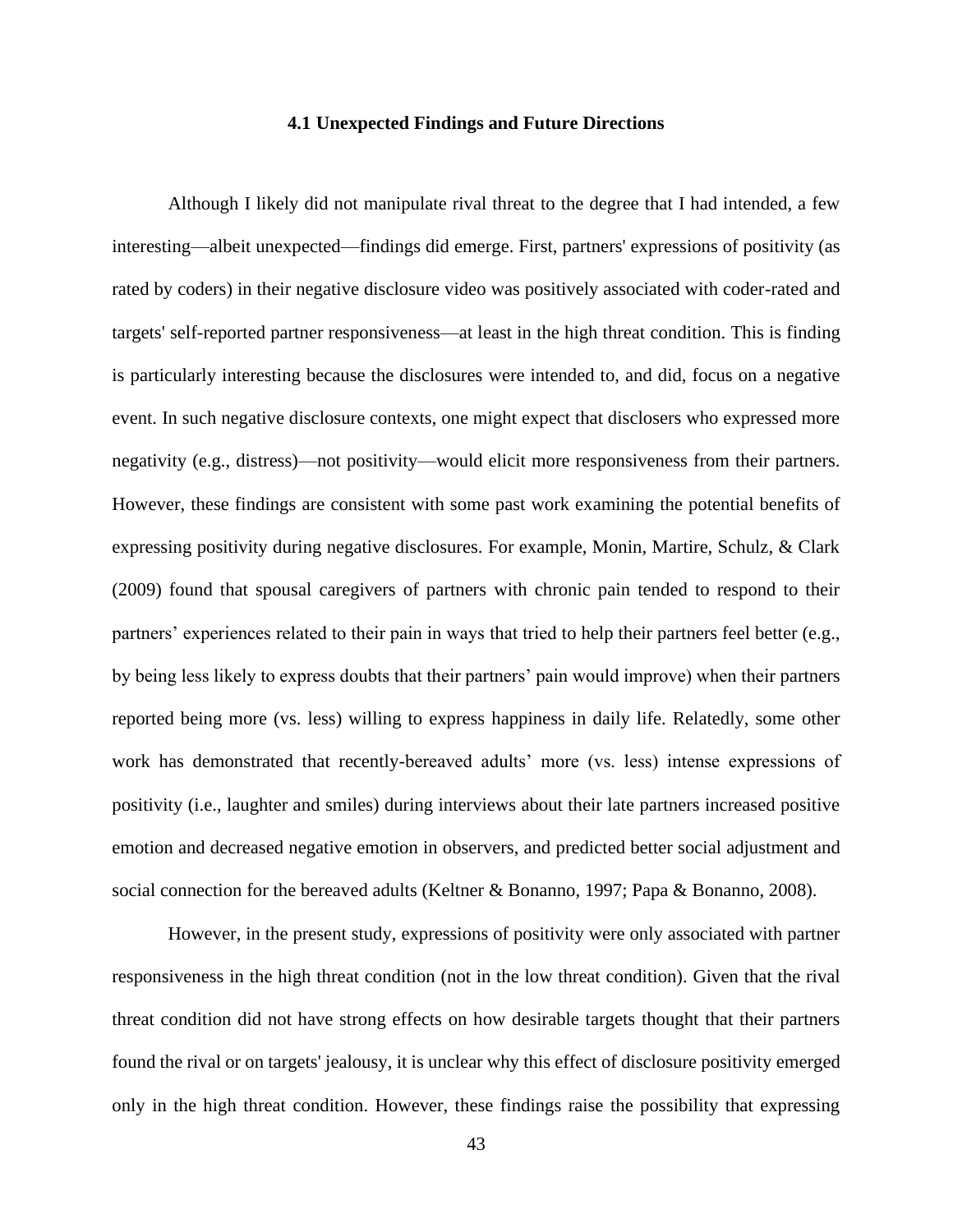positivity during discussion of a negative event can garner responsiveness from responders, at least under some circumstances (a causal account). Alternatively, this finding may reflect that targets who tend to be more responsive also tend to have partners who typically express more positivity. As a first step in exploring this possibility, I conducted a series of analyses that predicted responsiveness (coder-rated and self-report) from threat condition, target self-esteem, disclosure features (positivity, negativity, expressivity, and duration), and the Condition X Positivity interaction, while (one at a time) controlling for a feature of the disclosing partner that might be related to both positive expressivity and partner responsiveness: self-esteem, relationship satisfaction, and attachment anxiety and avoidance. Disclosure positivity continued to predict responsiveness in the high threat condition when such variables were controlled. This provides some preliminary evidence that the observed association may indeed be related to the features of the disclosure itself rather than due to features of the person making the disclosure. However, experimental work is needed to provide convincing evidence for a causal relation.

If experimental work reveals that expressing positivity in negative disclosure contexts does increase partner responsiveness, future research might also examine mechanisms through which it does so. For example, expressing positivity may increase the responder's responsiveness by making the responder's experience listening to the negative disclosure more pleasant, preventing the responder's mood from worsening, or making the responder feel optimistic about the effectiveness of his/her support provision attempts. Additionally, future research might examine the specific types of positivity that promote responsiveness, such as expressions of gratitude, trying to find a silver lining to the negative event, or affiliative nonverbal behavior (e.g., laughter).

Findings from analyses that examined the associations between targets' jealousy and selfreported responsiveness also provided some evidence that expressing positivity predicts more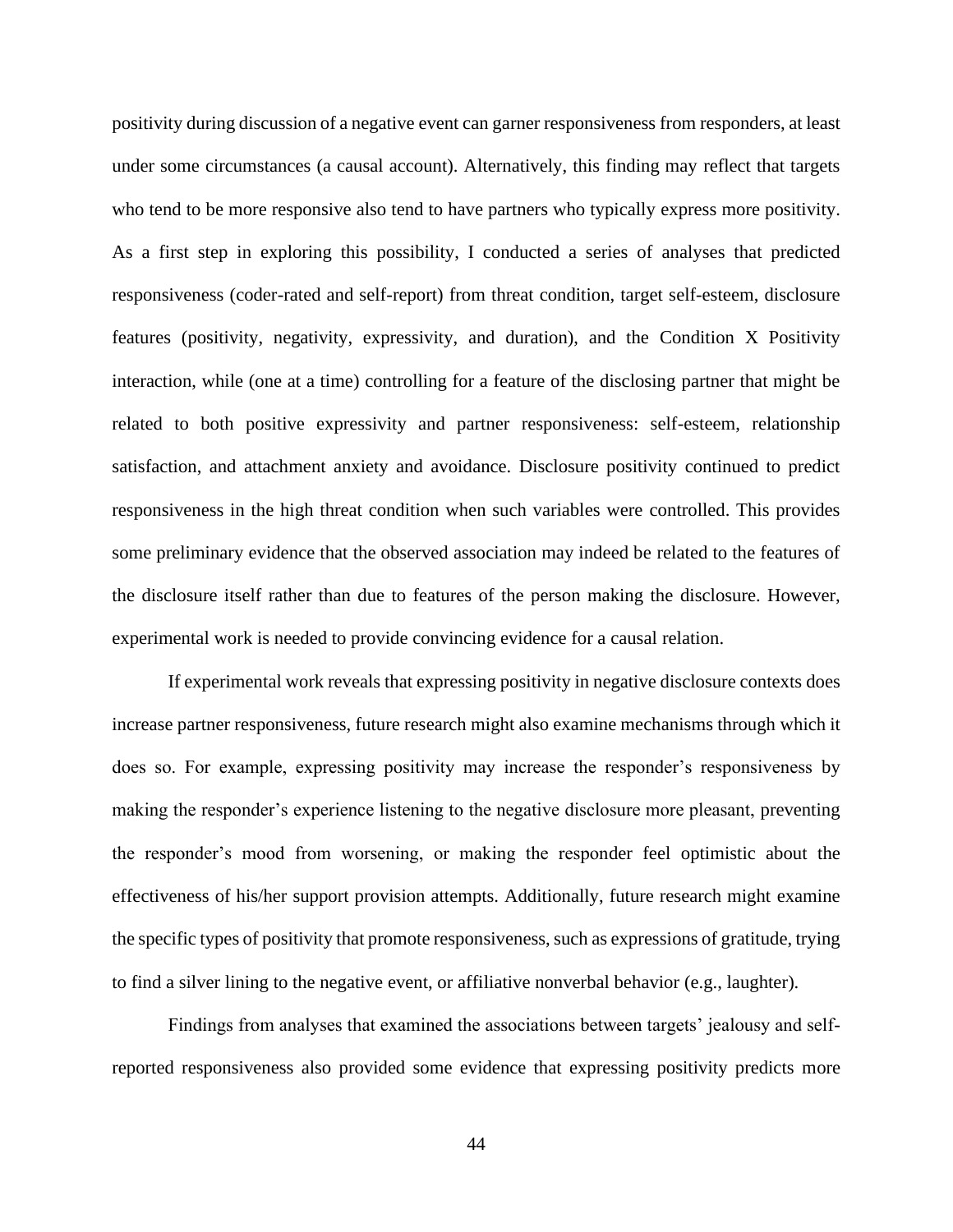partner (self-reported) responsiveness, but only (1) under some conditions or (2) for some responders. First, disclosure positivity predicted self-reported responsiveness for targets who reported experiencing no jealousy (but not for targets who reported some jealousy). Given that disclosure positivity was associated with responsiveness only in the high threat condition, one might expect that disclosure positivity would be associated for targets who reported experiencing some jealousy—but not for targets who reported no jealousy; yet this finding follows the opposite pattern. Second, disclosure positivity predicted self-reported responsiveness for LSEs (but not for HSEs). Taken together, these two interaction patterns are surprising: LSEs tend to experience more jealousy than HSEs in general (MacDonald & Leary, 2012)—and were more likely to report some jealousy in this sample—yet the associations between disclosure positivity and self-reported responsiveness were different for LSEs and targets experiencing some (versus no) jealousy. Additionally, these findings are intriguing because unlike targets, coders did *not* see a difference in responsiveness—depending on disclosure positivity or otherwise—between targets who reported some jealousy and targets who reported no jealousy, or between LSE and HSE targets.

It is possible that the interaction between jealousy and disclosure positivity reflects that expressing positivity is typically associated with responders' (targets') more favorable perceptions of their responsiveness, but that experiencing any jealousy eliminates this association. The finding that disclosure positivity was only associated with self-reported responsiveness for LSEs (and not for HSEs) may suggest that LSEs' favorable perceptions of their responsiveness can be bolstered by their partners' positive expressions, whereas HSEs typically have favorable perceptions of their responsiveness, regardless of their partner's positive expressivity. However, because both of these interaction findings were correlational and were not predicted, future research is needed to test whether they replicate before drawing conclusions about the nature of these interaction patterns.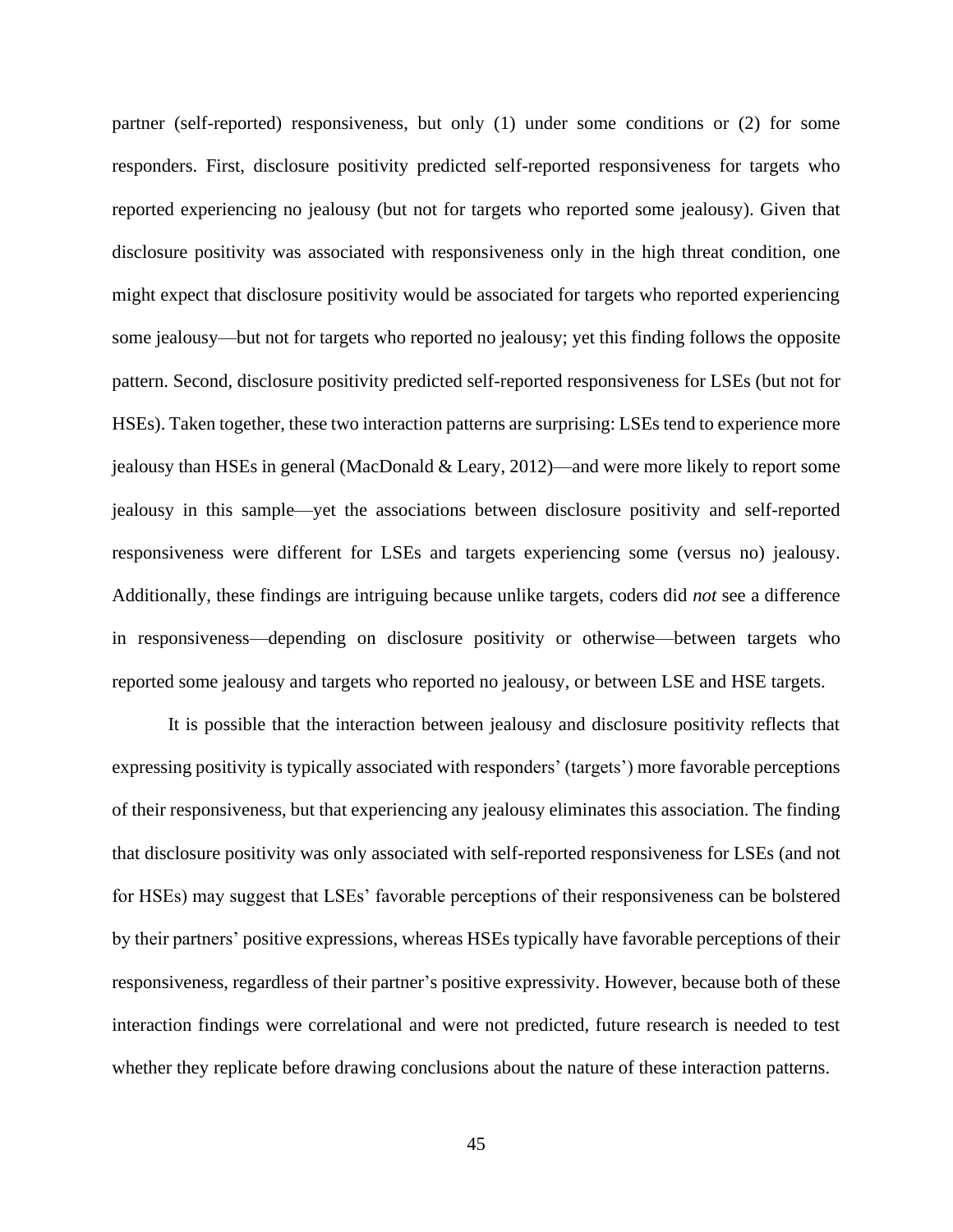#### **4.2 Conclusions**

<span id="page-54-0"></span>A major aim of the present study was to examine how rival threat might differentially affect targets' pro-relational behavior—specifically, their responsiveness toward their partners—and to assess how targets' trait level of self-esteem might modulate such responses. Unfortunately, the results of this study do not permit firm conclusions about the effect of rival threat on LSEs' and HSEs' responsiveness because the rival threat manipulation was not as potent as I had anticipated. Consequently, I was not able to fairly assess Buss's (1988) proposition that people frequently respond to rival threat by emphasizing their love and care for their partner or my prediction that expressing a type of love and care in a support situation (i.e., by demonstrating responsiveness) would likely be challenging for at least some individuals (i.e., LSEs). Yet, findings from this study do suggest one interesting possibility: Expressing positivity in negative disclosure situations might behoove disclosers interested in eliciting responsiveness, at least under some conditions. Although causal evidence is needed, further investigation of this effect could provide valuable insights into how disclosers might elicit responsiveness when seeking support from their partners following negative events.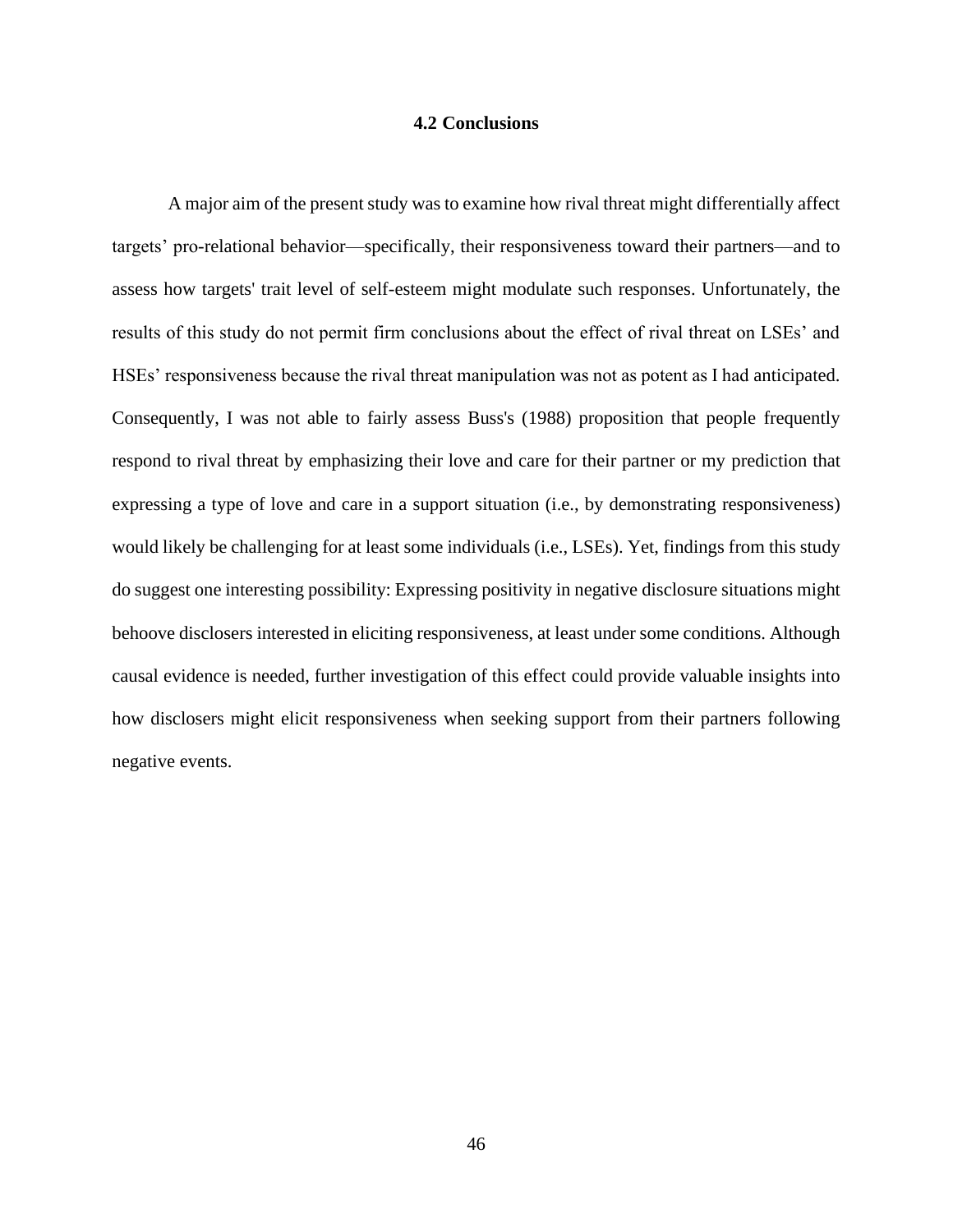# **Appendix A Tables**

#### **Table 1**

<span id="page-55-1"></span>

|                      | 1.           | 2.           | 3.           | 4.                 | 5.           | 6.           | 7.           | 8.           | 9.           |
|----------------------|--------------|--------------|--------------|--------------------|--------------|--------------|--------------|--------------|--------------|
| Manipulation check 1 | $\mathbf{1}$ |              |              |                    |              |              |              |              |              |
| Manipulation check 2 | $.55***$     | $\mathbf{1}$ |              |                    |              |              |              |              |              |
| Manipulation check 3 | .15          | $.26***$     | $\mathbf{1}$ |                    |              |              |              |              |              |
| Smart                | .10          | .15          | $.58***$     | $\mathbf{1}$       |              |              |              |              |              |
| Funny                | .13          | .12          | $.63***$     | $.21$ <sup>*</sup> | $\mathbf{1}$ |              |              |              |              |
| Attractive           | $.23***$     | $.24***$     | $.69***$     | $.28***$           | $.34***$     | $\mathbf{1}$ |              |              |              |
| Interesting          | .06          | .18          | .81          | $.40**$            | $.46***$     | $.45***$     | $\mathbf{1}$ |              |              |
| Likeable             | .01          | .19          | .72          | $.35***$           | $.32***$     | $.30***$     | $.58***$     | $\mathbf{1}$ |              |
| Extroverted          | .02          | .16          | .47          | .14                | .09          | .13          | $.22*$       | $.39***$     | $\mathbf{1}$ |

<span id="page-55-0"></span>**Correlation Matrix of Manipulation Checks and Items from the Desirability Composite**

*Note.* Manipulation check 1 = time partner wrote during writing task; Manipulation check 2 = target's estimated

number of qualities that partner listed about rival; Manipulation check 3 = desirability composite.

 $*$ <sup>\*</sup>*p* < .01. *\*p* < .05.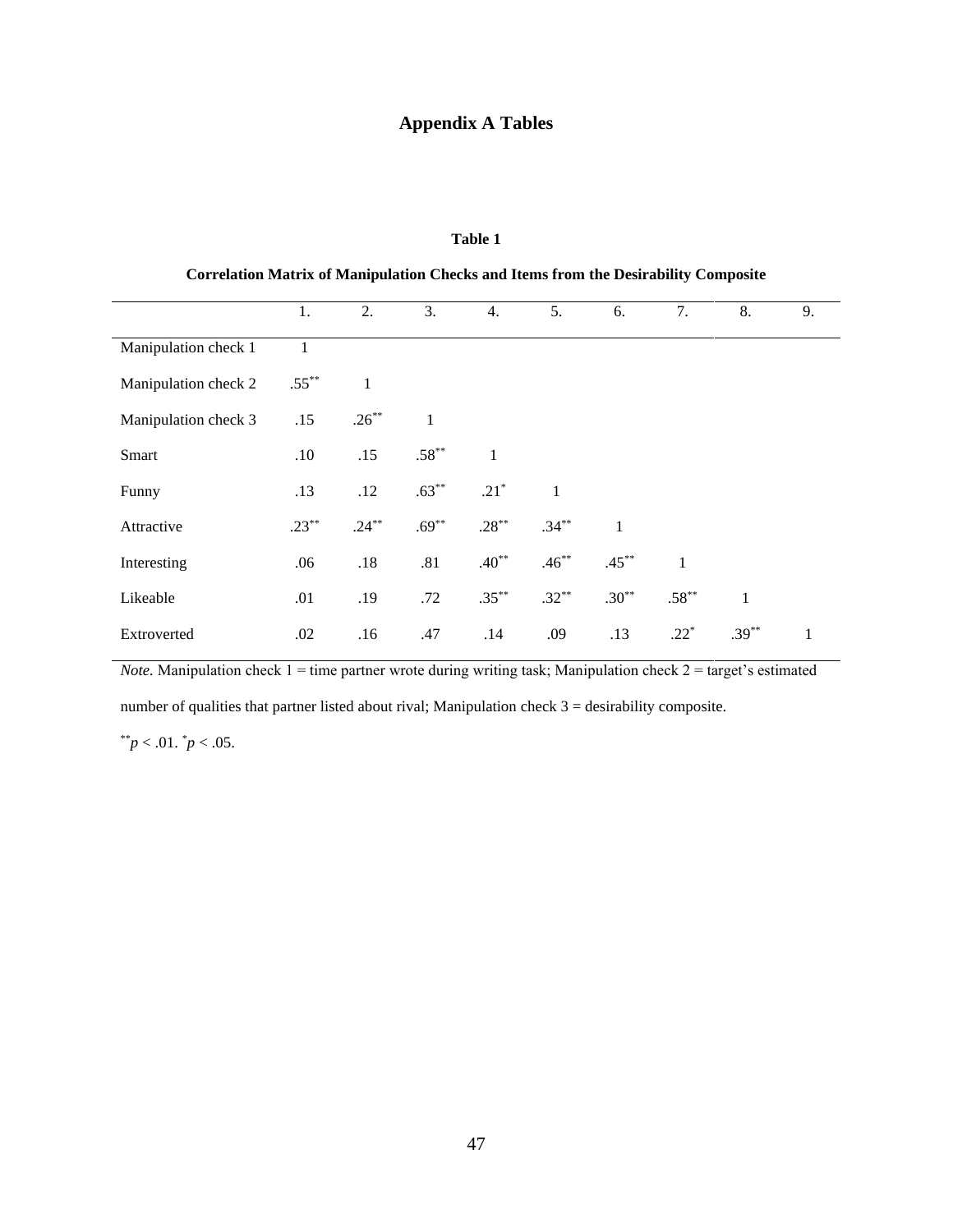# **Appendix B Figures**

<span id="page-56-0"></span>



<span id="page-56-1"></span>**Probability of targets reporting some jealousy (versus no jealousy) as a function of target self-esteem and** 

**rival threat condition.**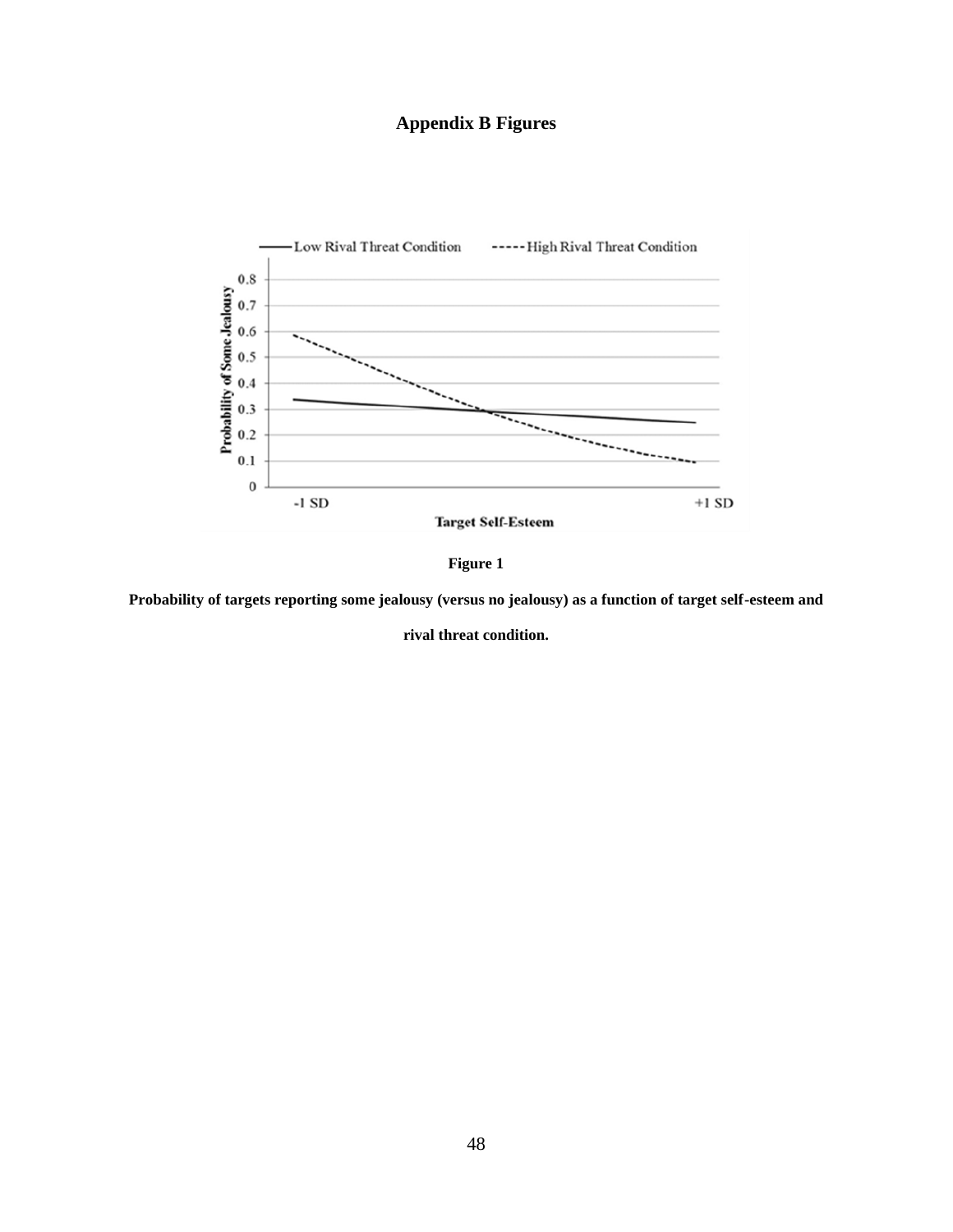

**Figure 2**

<span id="page-57-0"></span>**Coder-rated responsiveness (1 =** *not at all***; 9 =** *extremely***) as a function of rival threat condition and coder-**

**rated disclosure positivity, adjusting for coder-rated negativity, expressivity, duration, target self-esteem, and** 

**a condition by self-esteem interaction.**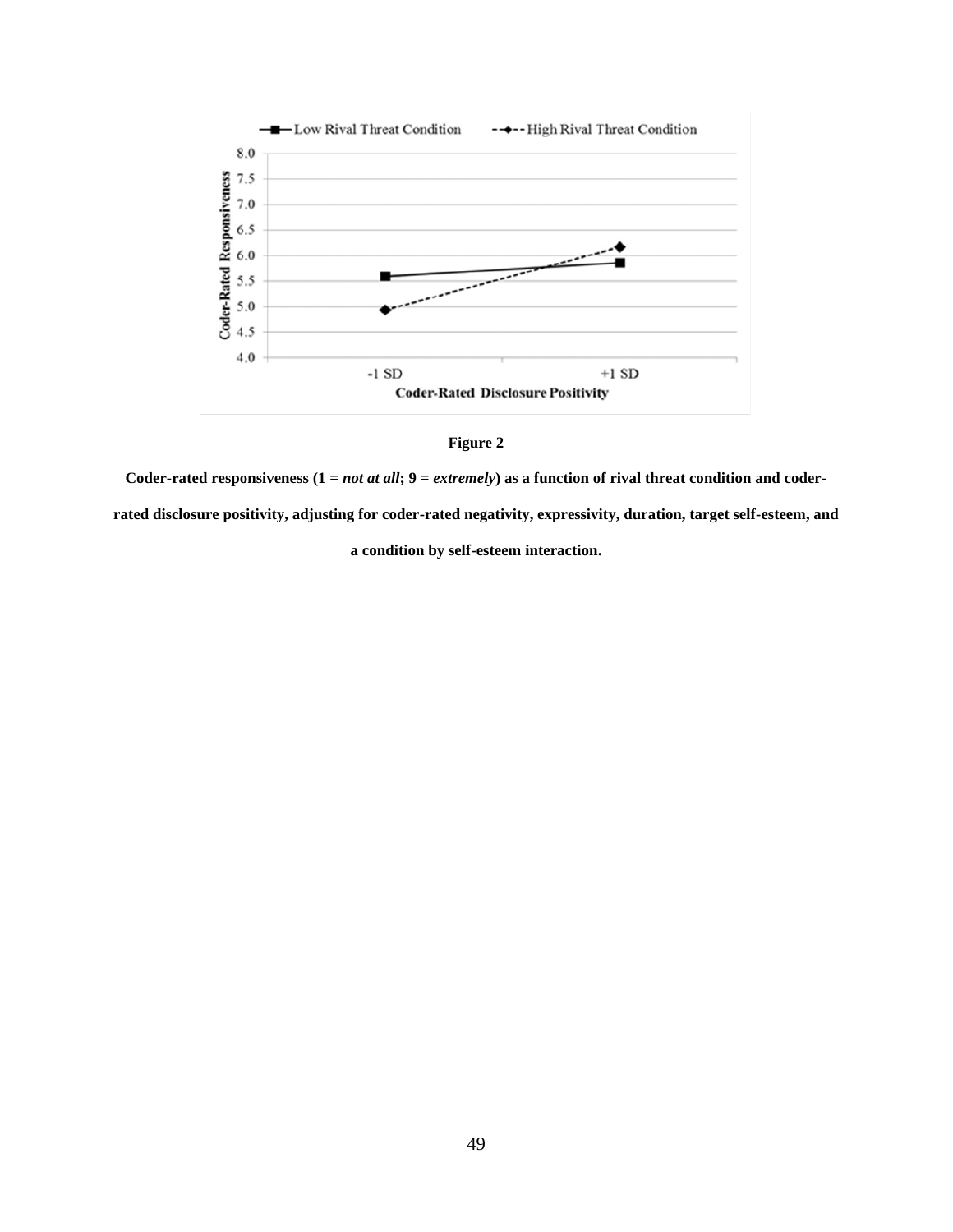



<span id="page-58-0"></span>**Targets' self-reported responsiveness (1 =** *not at all***; 9 =** *extremely***) as a function of rival threat condition and coder-rated disclosure positivity, adjusting for coder-rated negativity, expressivity, duration, target self-**

**esteem, and a condition by self-esteem interaction.**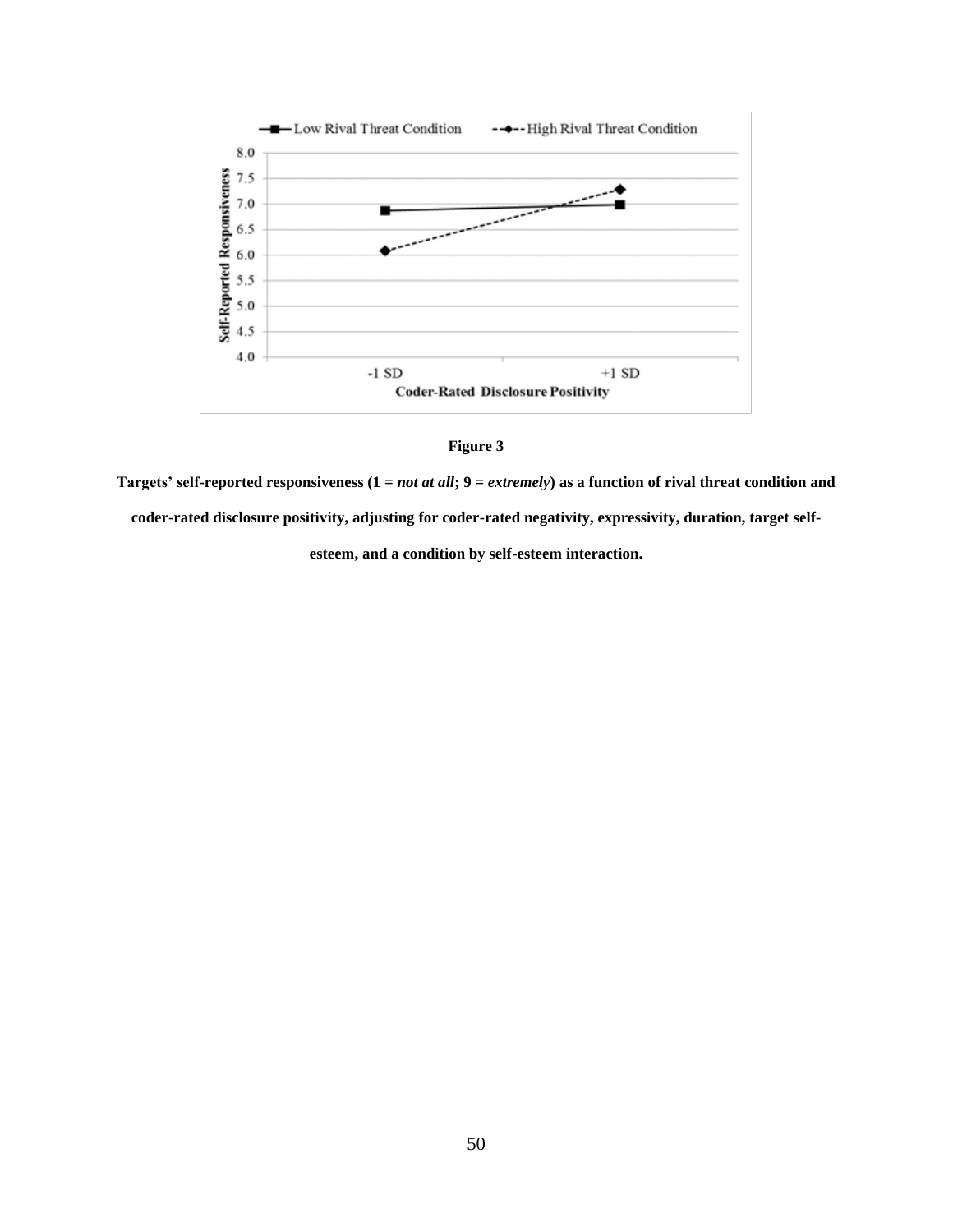



<span id="page-59-0"></span>**Targets' self-reported responsiveness (1 =** *not at all***; 9 =** *extremely***) as a function of jealousy (binary score) and coder-rated disclosure positivity, adjusting for coder-rated negativity, expressivity, duration, target selfesteem, condition, and jealousy by self-esteem and self-esteem by positivity interactions.**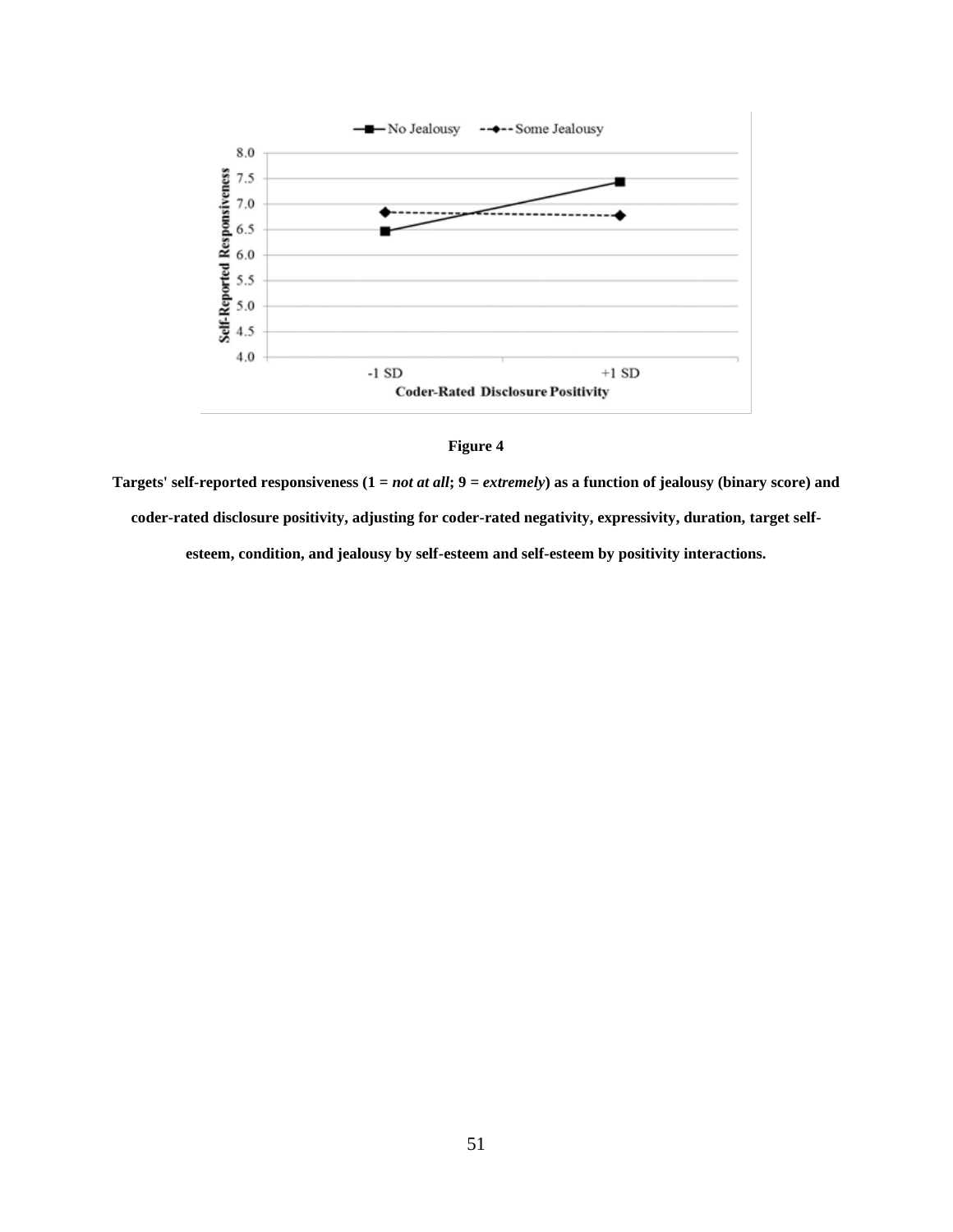

**Figure 5**

<span id="page-60-0"></span>**Targets' self-reported responsiveness (1 =** *not at all***; 9 =** *extremely***) as a function of self-esteem and coderrated disclosure positivity, adjusting for coder-rated negativity, expressivity, and duration, target self-esteem,** 

**jealousy, condition, and jealousy by self-esteem and jealousy by positivity interactions.**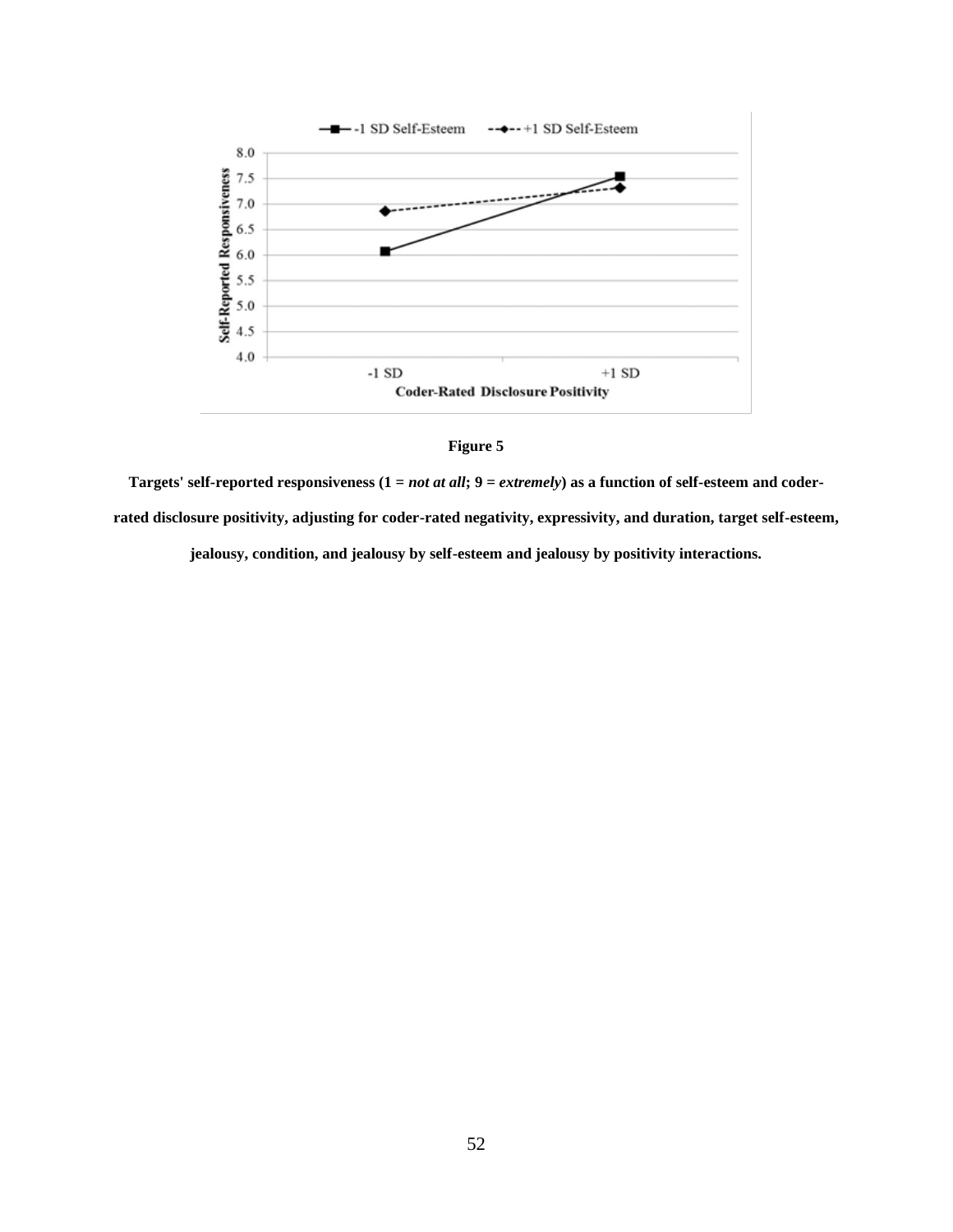## **Appendix C Rival Profile**

<span id="page-61-0"></span>

| <i>Name</i> : Alex   |                      |
|----------------------|----------------------|
| Age: 20              | Sex: Male/Female     |
| Relationship status: | Major & Year:        |
| Single               | Junior in Accounting |

## **What do you like to do for fun?**

To unwind on weeknights I like to watch some Netflix, and I'm a diehard Panther fan (H2P!!), so I go to most home basketball games. I also really love soccer. I've been playing since I was a kid, and it's something I've really grown to appreciate as a way to stay in shape while having an awesome time. My friends at Pitt and I play pick-up soccer up at the Cost Sports Center, so that's something I look forward to each week. I also try to go shows at Stage AE whenever I get the chance…there's nothing better than live music!

## **What do you consider your strengths?**

Math is something I've always been good at and I really enjoy it. I like the challenge of solving problems that initially look impossible, while knowing that there's a definite answer that I'll eventually be able to find. To study for our exams, I've created this Facebook page ("Crunching Numbers in the Cathedral") to organize group study sessions. I also make a pretty awesome cheesecake (family recipe).

## **How would your friends describe you?**

My two closest friends would probably say that I'm outgoing and am always down for trying new things. They'd probably also say that I'm easily excited by the good news they tell me. I love things to celebrate, so my friends' good news is always welcome in my book! I'd like to think they'd describe me as balanced. I work part time as a swim instructor for kids at the Y, but I also make it a priority to make time for the people I love.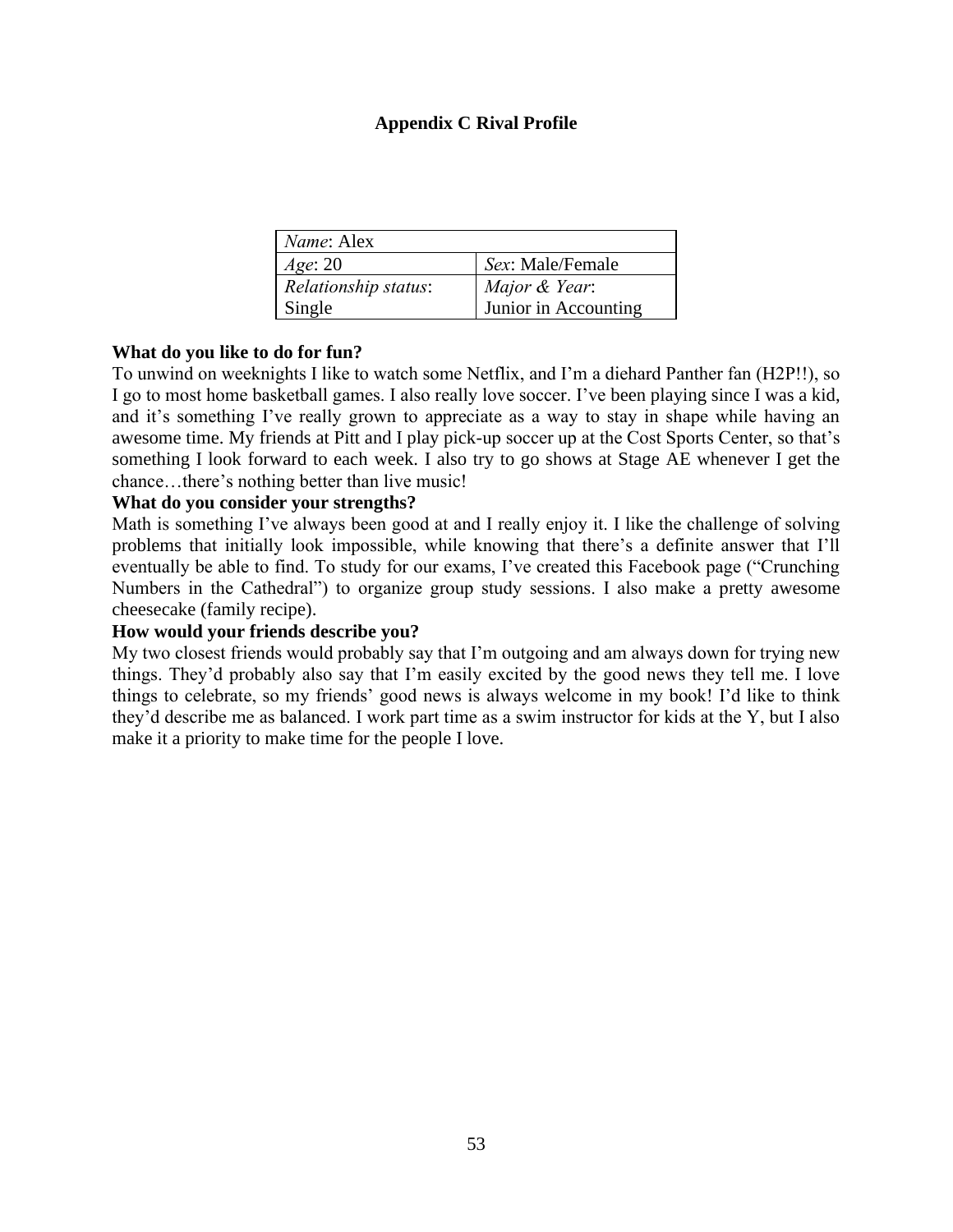#### **Bibliography**

- <span id="page-62-0"></span>Amato, P., & Previti, D. (2003). People's reasons for divorcing gender, social class, the life course, and adjustment. *Journal of Family Issues*, *24*, 602-626.
- Back, M., Schmukle, S., & Egloff, B. (2011). A closer look at first sight: Social relations lens model analysis of personality and interpersonal attraction at zero acquaintance. *European Journal of Personality*, *25*, 225-238.
- Baumeister, R., Vohs, K., & Funder, D. (2007). Psychology as the science of self-reports and finger movements: Whatever happened to actual behavior?. *Perspectives on Psychological Science*, *2*, 396-403.
- Buss, D. (1988). The evolution of human intrasexual competition: Tactics of mate attraction. *Journal of Personality and Social Psychology*, *54*, 616-628.
- Buss, D. (1995). Evolutionary psychology: A new paradigm for psychological science. *Psychological Inquiry*, *6*, 1-30.
- Buss, D., & Haselton, M. (2005). The evolution of jealousy. *Trends in Cognitive Sciences*, *9*,506- 507.
- Cavallo, J., Holmes, J., Fitzsimons, G., Murray, S., & Wood, J. (2012). Managing motivational conflict: How self-esteem and executive resources influence self-regulatory responses to risk. *Interpersonal Relations and Group Processes*, *103*, 430-451.
- Collins, N. L., & Feeney, B. C. (2000). A safe haven: an attachment theory perspective on support seeking and caregiving in intimate relationships. *Journal of Personality and Social Psychology*, *78*, 1053-1073.
- DeSteno, D., & Salovey, P. (1996). Jealousy and the characteristics of one's rival: A selfevaluation maintenance perspective. *Personality and Social Psychology Bulletin*, *22*, 920- 932.
- DeSteno, D., Valdesolo, P., & Bartlett, M. (2006). Jealousy and the threatened self: Getting to the heart of the green-eyed monster. *Journal of Personality and Social Psychology*, *91*,626- 641.
- Diener, E., & Seligman, M. (2002). Very happy people. *Psychological Science*, *13*, 81-84.
- Dijkstra, P., & Barelds, D. (2008). Self and partner personality and responses to relationship threats. *Journal of Research in Personality*, *42*, 1500-1511.
- Eastwick, P., & Hunt, L. (2014). Relational mate value: Consensus and uniqueness in romantic evaluations. *Journal of Personality and Social Psychology*, *106*, 728-751.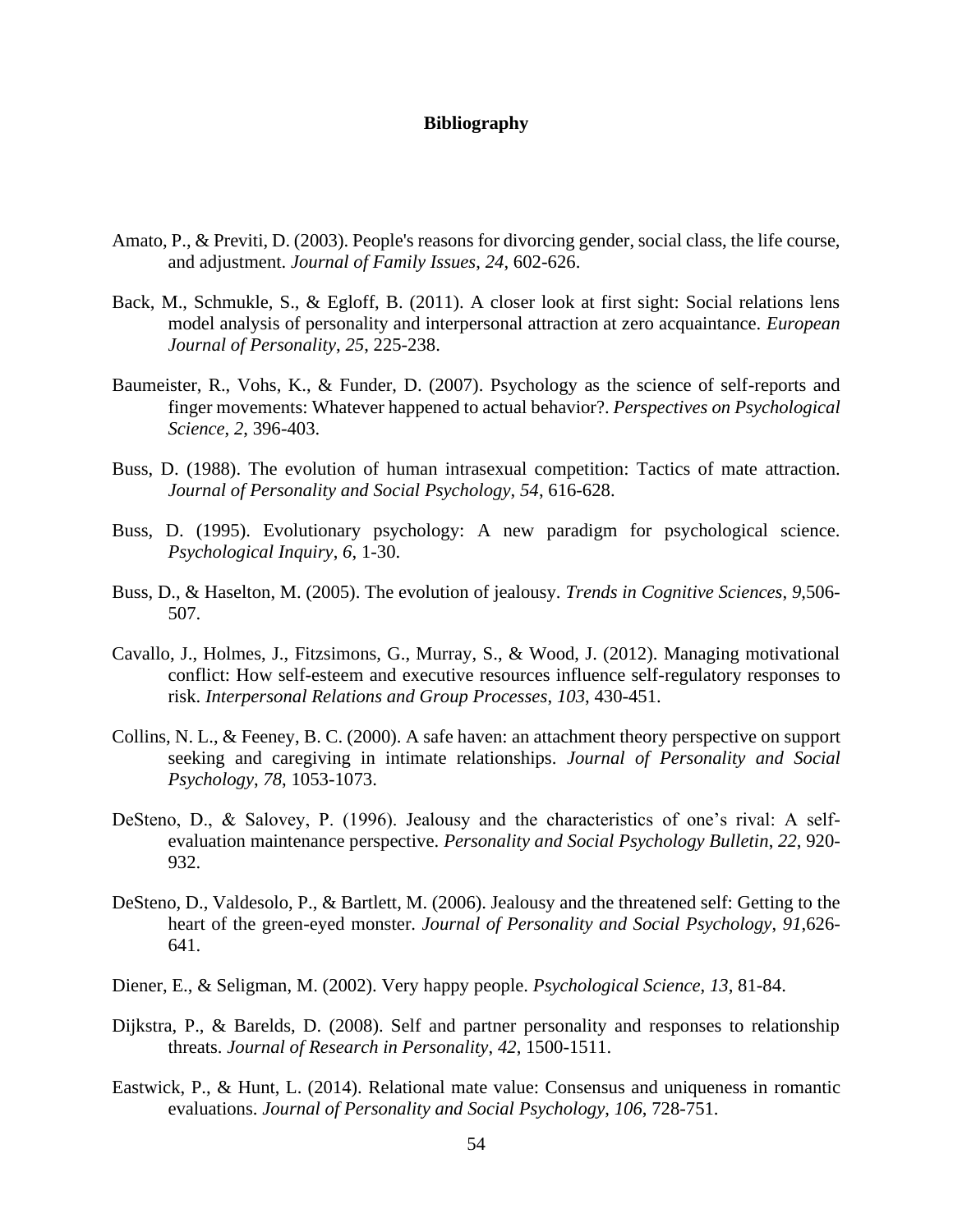- Feeney, B. (2004). A secure base: Responsive support of goal strivings and exploration in adult intimate relationships. *Journal of Personality and Social Psychology*, *87*, 631-648.
- Feeney, B., & Lemay, E. (2012). Surviving relationship threats: The role of emotional capital. *Personality and Social Psychology Bulletin*, *38*, 1004-1017.
- Finkel, E., & Campbell, K. (2001). Self-control and accommodation in close relationships: An interdependence analysis. *Journal of Personality and Social Psychology*, *81*, 263-277.
- Finkel, E., DeWall, C., Slotter, E., Oaten, M., & Foshee, V. (2009). Self-regulatory failure and intimate partner violence perpetration. *Journal of Personality and Social Psychology*, *97*,483-499.
- Fitzsimons, G. Finkel, E., & vanDellen, M. (2015). Transactive goal dynamics. *Psychological Review*, *122*, 648-673.
- Forest, A., Kille, D., Wood, J., & Holmes, J. (2014) Discount and disengage: How chronic negative expressivity undermines partner responsiveness to negative disclosures. *Journal of Personality and Social Psychology*, *107*, 1013-1032.
- Gable, S., & Reis, H. (2006). Intimacy and the self: An iterative model of the self and close relationships. In P. Noller, & J. Feeney (Eds.), *Close relationships: Functions, forms, and processes* (pp. 211-255). Hove, England: Psychology Press/Taylor & Francis.
- Gaucher, D., Wood, J., Stinson, A., Forest, A., Holmes, G., & Logel, C., (2012). Perceived regard explains self-esteem differences in expressivity. *Personality and Social Psychology Bulletin*, *38*, 1144-1156.
- Guerrero, L., & Andersen, P. (1998) Jealousy experience and expression in romantic relationships. In P. Andersen, & L. Guerrero (Eds.), *Handbook of communication and emotion: Research, theory, applications, and contexts* (pp. 155-188). San Diego, CA*: Academic Press.*
- Guerrero, L., Andersen, P., Jorgensen, P., Spitzberg, B., & Eloy, S. (1995). Coping with the greeneyed monster: Conceptualizing and measuring communicative responses to romantic jealousy. *Western Journal of Communication*, *59*, 270-304.
- Harris, C., & Darby, R. (2010). Jealousy in adulthood. In S. Hart, & M. Legerstee (Eds.), *Handbook of jealousy: Theory, research, and multidisciplinary approaches* (pp. 547-571). West Sussex, UK: Wiley.
- Henniger, N., & Harris, C. (2014). Can negative social emotions have positive consequences: An examination of embarrassment, shame, guilt, jealousy, and envy. In W. G. Parrot (Ed.), *The positive side of negative emotions* (pp. 76-93). New York, NY: The Guilford Press.
- Holden, C., Zeigler-Hill, V., Pham, M., & Shackelford, T. (2014). Personality features and mate retention strategies: Honesty-humility and the willingness to manipulate, deceive, and exploit romantic partners. *Personality and Individual Differences*, *57*, 31-36.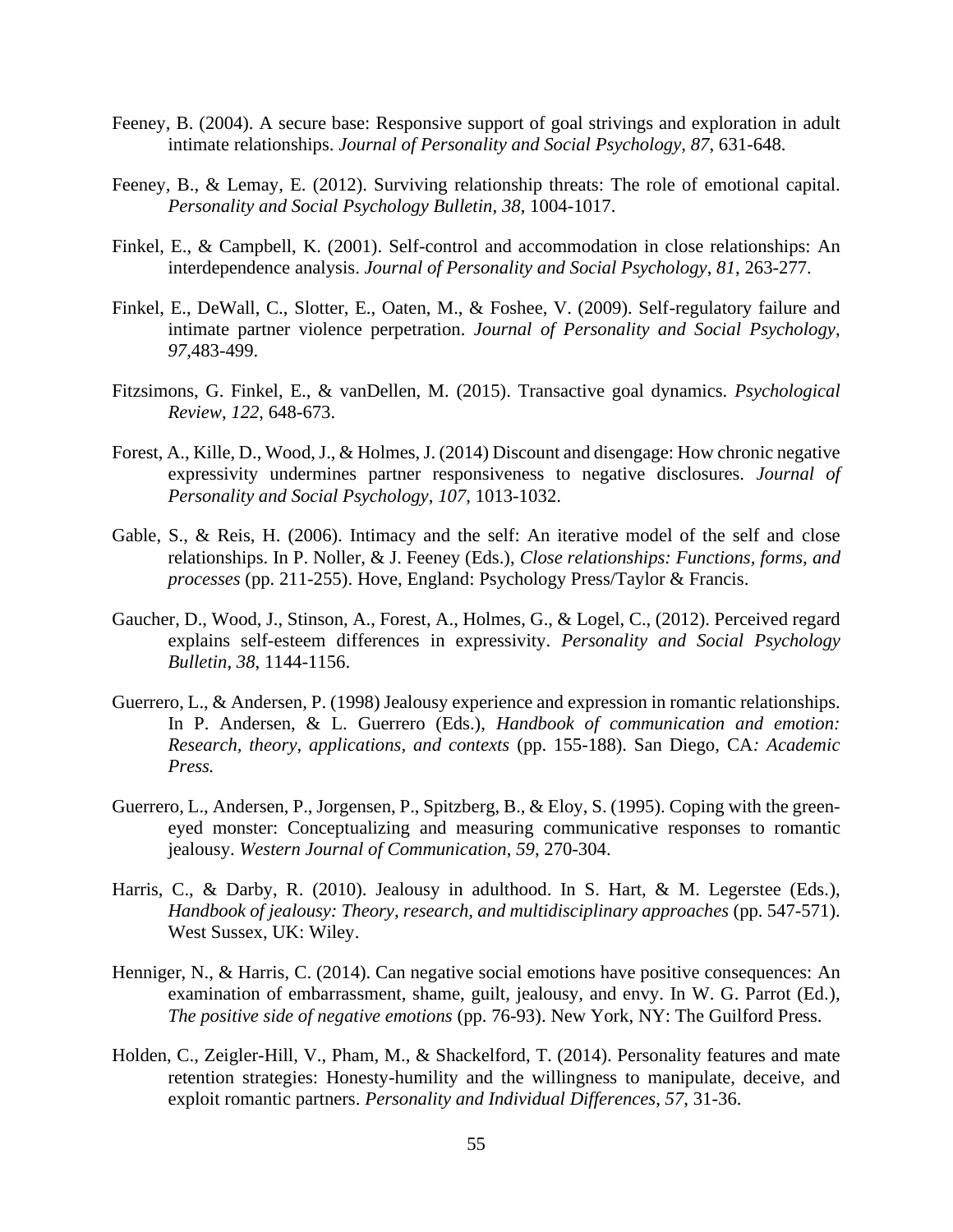- Holt-Lunstad, J., & Smith, T. (2012). Social relationships and mortality. *Social and Personality Compass*, *6*, 41-53.
- Huta, V. (2014). When to use hierarchical linear modeling. *The Quantitative Methods for Psychology*, *10*, 13-28.
- Iida, M., Stephens, M., Rook, K., Franks, M., & Salem, J. (2010). When the going gets tough, does support get going? Determinants of spousal support provision to type 2 diabetic patients. *Personality and Social Psychology Bulletin*, *36*, 780-791.
- Keltner, D., & Bonanno, G. (1997). A study of laughter and dissociation: Distinct correlates of laughter and smiling during bereavement. *Journal of Personality and Social Psychology*,*73*, 687-702.
- Laurenceau, J., Barrett, L., & Pietromonaco, P. (1998). Intimacy as an interpersonal process: The importance of self-disclosure, partner disclosure, and perceived partner responsiveness in interpersonal exchanges. *Journal of Personality and Social Psychology*, *74*, 1238-1251.
- Lemay, E., & Neal, A. (2013). The wishful memory of interpersonal responsiveness. *Journal of Personality and Social Psychology*, *104*, 653-672.
- Lomore, C., Spencer, S., & Holmes, J. (2007). The role of shared-values affirmation in enhancing the feelings of low self-esteem women about their relationships. *Self and Identity*, *6*, 340- 360.
- MacDonald G., & Leary M. (2012). Individual differences in self-esteem. In M. Leary, & J. Tangney (Eds.), *Handbook of self and identity* (pp. 354-377). New York, NY: Guilford.
- Maisel, N., & Gabel, S. (2009). The paradox of received social support: The importance of responsiveness. *Psychological Science*, *20*, 928-932.
- Maner, J., Miller, S., Rouby, D., & Gailliot, M. (2009). Intrasexual vigilance: The implicit cognition of romantic rivalry. *Journal of Personality and Social Psychology*, *97*, 74-87.
- McNulty, J., & Fincham, F. (2012). Beyond positive psychology? Toward a contextual view of psychological processes and well-being. *American Psychologist*, *67*, 101-110.
- Miner, E., Starratt, V., & Shackelford, T. (2009). It's not all about her: Men's mate value and mate retention. *Personality and Individual Differences*, *47*, 214-218.
- Monin, J., Martire, L., Schulz, R., & Clark, M. (2009). Willingness to express emotions to caregiving spouses. *Emotion*, *9*, 101-106.
- Murray, S., Bellavia, G., Rose, P., & Griffin, D. (2003). Once hurt, twice hurtful: How perceived regard regulates daily martial interactions. *Journal of Personality and Social Psychology*,*84*, 126-147.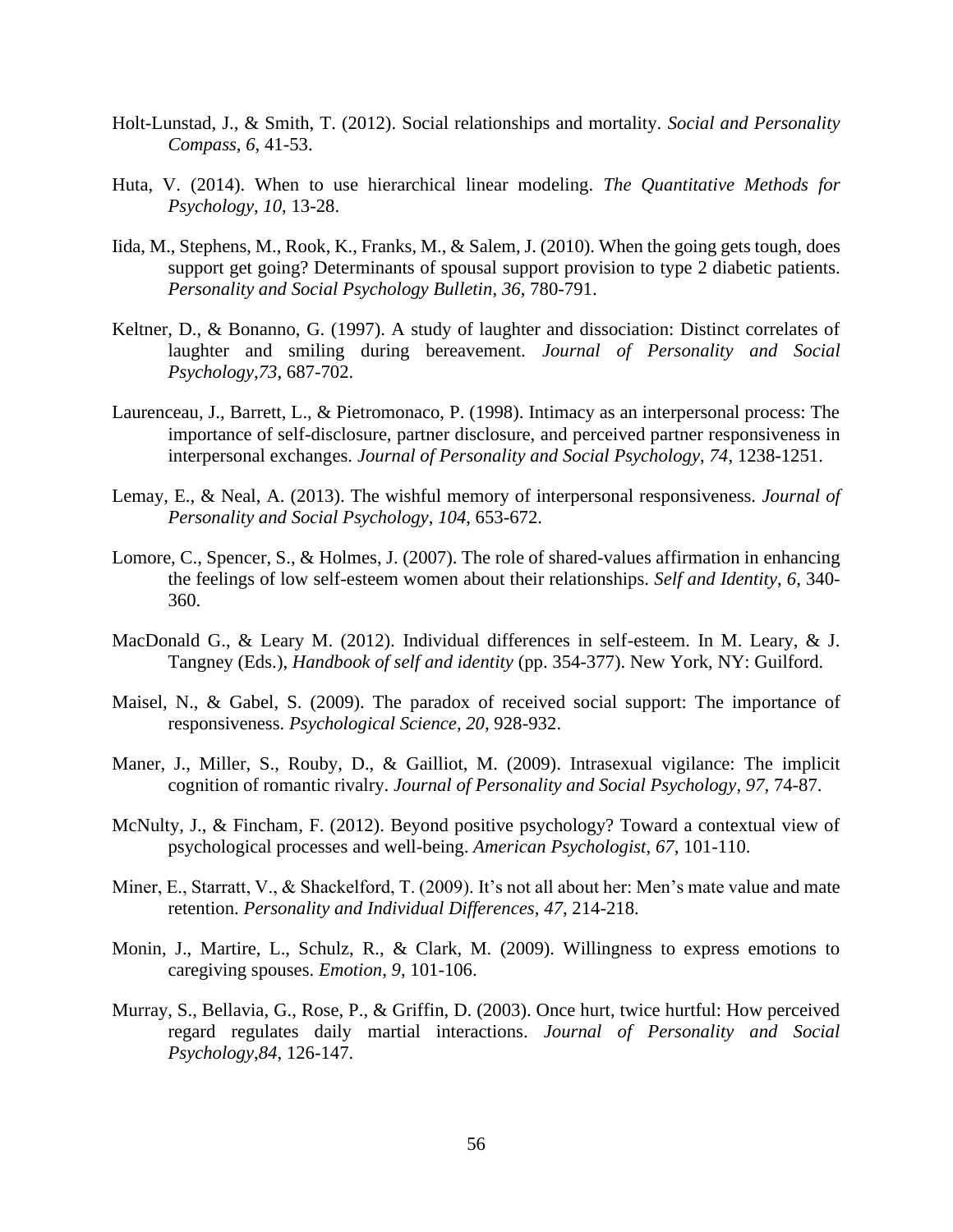- Murray, S., Holmes, J., Bellavia, G., Griffin, D., & Dolderman, D. (2002). Kindred spirits? The benefits of egocentrism in close relationships. *Journal of Personality and Social Psychology*, *82*, 563-581.
- Murray, S., Holmes, J., & Collins, N. (2006). Optimizing assurance: The risk regulation systemin relationships. *Psychological Bulletin*, *132*, 641-666.
- Murray, S., Holmes, J., & Griffin, D. (2000). Self-esteem and the question for felt security: How perceived regard regulates attachment processes. *Journal of Personality and Social Psychology*, *78*, 478-498.
- Murray, S., Holmes, J., MacDonald, G., & Ellsworth, E. (1998). Through the looking glass darkly? When self-doubts turn into relationship insecurities. *Journal of Personality and Social Psychology*, *75*, 1459-1480.
- Murray, S., Leder, S., MacGregor, J., Holmes, J., Pinkus, R., & Harris, B. (2009). Becoming irreplaceable: How comparisons to the partner's alternatives differentially affect low and high self-esteem people. *Journal of Experimental Social Psychology*, *45*, 1180-1191.
- Murray, S., Rose, P., Bellavia, G., Holmes, J., & Garret Kusche, A. (2002). When rejection stings: How self-esteem constrains relationship-enhancement processes. *Journal of Personality and Social Psychology*, *83*, 556-573.
- Neal, A., & Lemay, E. (2014). How partners' temptation leads to their heightened commitment: The interpersonal regulation of infidelity threats. *Journal of Social and Personal Relationships*, *31*, 938-957.
- Papa, A., & Bonanno, G. (2008). Smiling in the face of adversity: The interpersonal and intrapersonal functions of smiling. *Emotion*, *8*, 1-12.
- Radecki-Bush, C., Farrell, A., & Bush, J. (1993). Predicting jealous responses: The influence of adult attachment and depression on threat appraisal. *Journal of Social and Personal Relationships*, *10*, 569-588.
- Reis, H. (2012). Perceived partner responsiveness as an organizing theme for the study of relationships and well-being. In L. Campbell, & T. Loving (Eds.), *Interdisciplinary research on close relationships: The case for integration (pp. 27-52). Washington DC, US:* American Psychological Association.
- Reis, H., Clark, M., & Holmes, J. (2004). Perceived partner responsiveness as an organizing construct *Handbook of closeness and intimacy* (pp. 201-225). Mahwah, NJ: Lawrence Erlbaum Associates.
- Reis, H., & Shaver, P. (1988). Intimacy as an interpersonal process. In S. Duck, D.F. Hay, S. E. Hobfall, W. Ickes, & B.M. Montgomery (Eds.), *Handbook of personal relationships* (pp.367-389). Chichester, UK: Wiley and Sons, Ltd.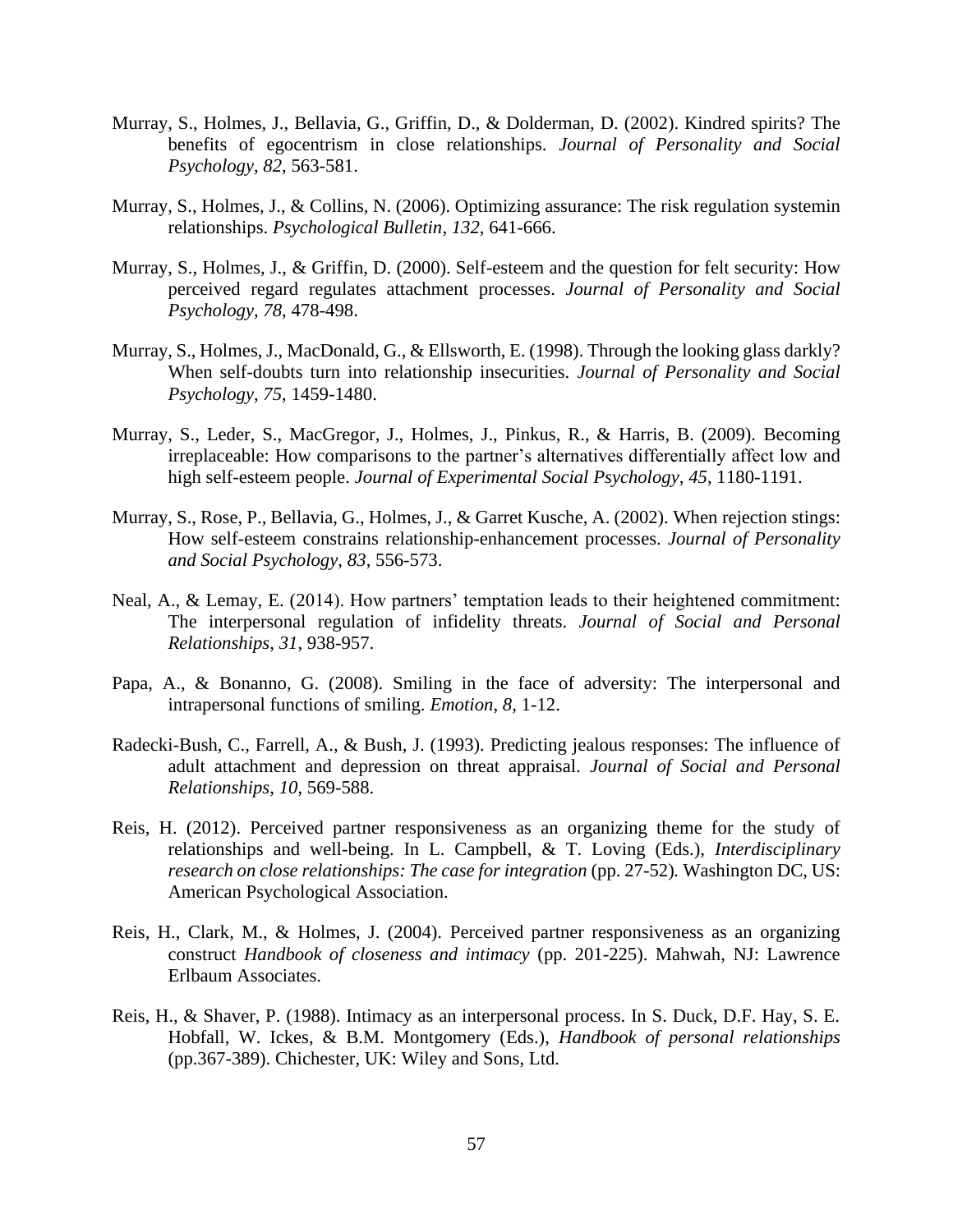- Ritter, S., Karremans, J., & van Schie, H. (2010). The role of self-regulation in derogating attractive alternatives. *Journal of Experimental Social Psychology*, *46*, 631-637.
- Rosenberg, M. (1965). *Society and the adolescent self-image.* Princeton, NJ: Princeton University Press.
- Rosenberg, M., Schooler, C., Schoenbach, C., & Rosenberg, F. (1995). Global self-esteem and specific self-esteem: Different concepts, different outcomes. *American Sociological Review*, *60*, 141-156.
- Schmitt, D. (2004). Patterns and universals of mate poaching across 53 nations: The effects of sex, culture, and personality on romantically attracting another person's partner. *Journal of Personality and Social Psychology*, *86*, 560-584.
- Shackelford, T., & Buss, D. (1997) Marital satisfaction in evolutionary psychological perspective. In R. Sternberg, & M. Hojjat (Eds.) *Satisfaction in close relationships* (pp. 7-25). New York: Guilford Press.
- Shackelford, T., & Buss, D. (2000). Marital satisfaction and spousal cost-infliction. *Personality and Individual Differences*, *28*, 917-928.
- Sharpsteen, D. (1995). The effects of relationship and self-esteem threats on the likelihood of romantic jealousy. *Journal of Social and Personal Relationships*, *12*, 89-101.
- Simpson, J., Ickes, W., & Blackstone, T. (1995). When the head protects the heart: Empathic accuracy in dating relationships. *Journal of Personality and Social Psychology*, *69*, 629- 641.
- Slotter, E., Lucas, G., Jakubiak, B., & Lasslett, H. (2013). Changing me to keep you: State jealousy promotes perceiving similarity between the self and a romantic rival. *Personality and Social Psychology Bulletin*, *39*, 1280-1292.
- Steiner, D. (2002) Breaking up is hard to do: The heartbreak of dichotomizing continuous data. *Canadian Journal of Psychiatry*, *47*, 262-266.
- Stillman, T., & Lambert, N. (2013). The bidirectional relationship of meaning and belonging. In J.A. Hicks, & C. Routledge (Eds.), *The experience of meaning in life: Classical perspectives, emerging themes, and controversies* (pp. 305-315). New York: Springer.
- Swann, W., & Gill, M. (1997). Confidence and accuracy in person perception: Do we know what we think we know about our relationship partners?. *Journal of Personality and Social Psychology*, *73*, 747-757.
- Taylor, A., West, S., & Aiken, L. (2006). Loss of power in logistic, ordinal logistic, and probit regression when an outcome variable is coarsely categorized. *Educational and Psychological Measurement*, *66*, 228-239.